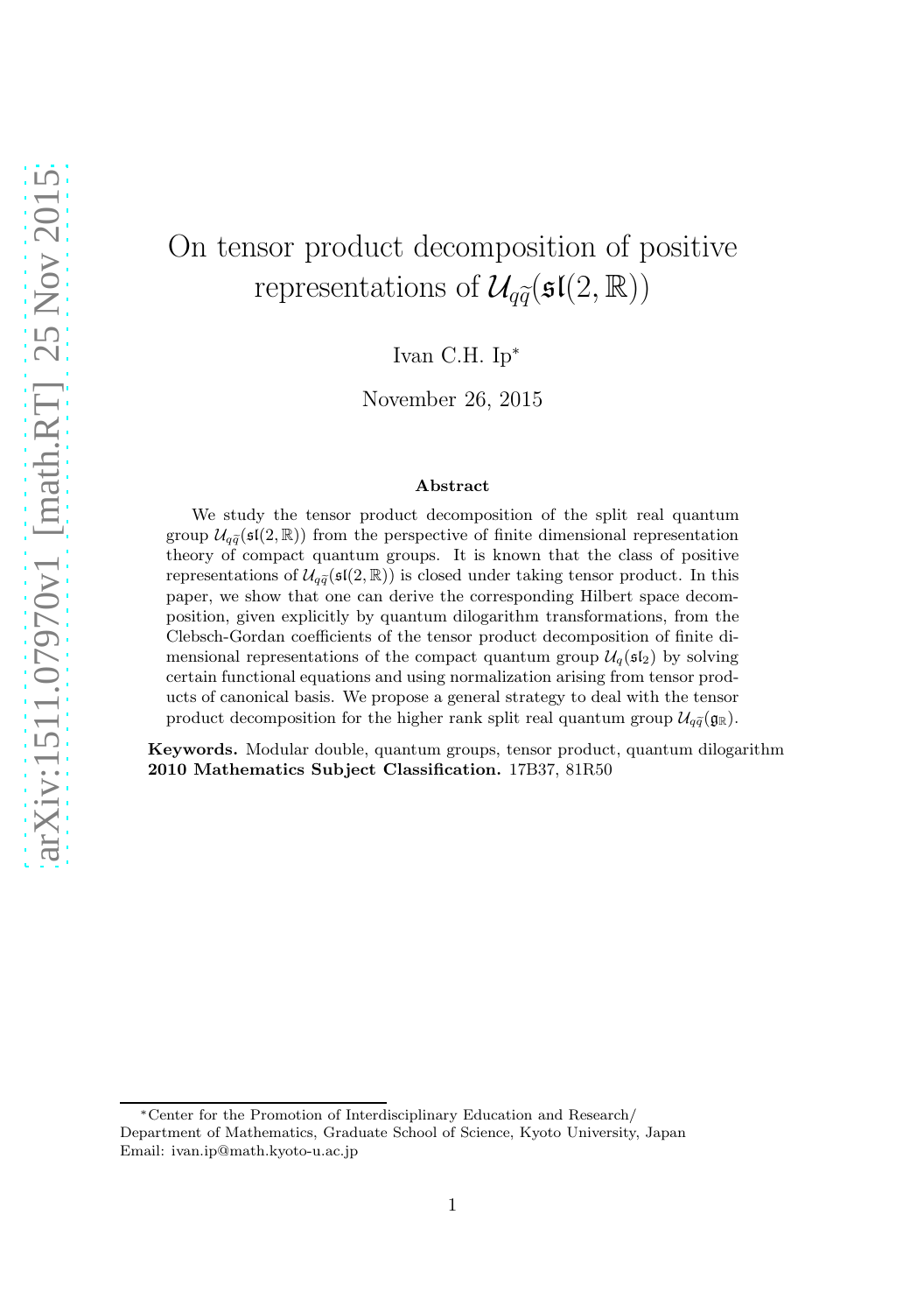### Contents

|              | 1 Introduction                                                                                                | $\mathbf{2}$   |
|--------------|---------------------------------------------------------------------------------------------------------------|----------------|
| $\mathbf{2}$ | Preliminaries                                                                                                 | $\overline{4}$ |
|              | 2.1                                                                                                           |                |
|              | Quantum factorials and quantum dilogarithms $\dots \dots \dots \dots \dots \dots$<br>2.2                      |                |
|              | 2.3                                                                                                           |                |
| 3            | Finite dimensional representations of $\mathcal{U}_q(\mathfrak{sl}_2)$                                        | 9              |
|              | Clebsch-Gordan coefficients $\ldots \ldots \ldots \ldots \ldots \ldots \ldots \ldots \ldots$<br>3.1           |                |
|              | $3.2^{\circ}$                                                                                                 |                |
|              | 4 Positive representations $P_{\lambda}$ of $\mathcal{U}_{\alpha\tilde{\alpha}}(\mathfrak{sl}(2,\mathbb{R}))$ | 14             |
|              |                                                                                                               |                |
|              | Intertwiners of tensor product decompositions 16<br>4.2                                                       |                |
|              | 5 Tensor product decompositions of $P_{\lambda_1} \otimes P_{\lambda_2}$                                      | 19             |
| 6            | Remarks on higher rank                                                                                        | 27             |

### <span id="page-1-0"></span>1 Introduction

The notion of the positive principal series representations, or simply positive representations, was introduced in [\[11\]](#page-28-0) as a new research program devoted to the representation theory of split real quantum groups  $\mathcal{U}_{q\tilde{q}}(\mathfrak{g}_{\mathbb{R}})$ . It uses the concept of modular double for quantum groups [\[6,](#page-28-1) [7\]](#page-28-2), and has been studied for  $\mathcal{U}_{q\bar{q}}(\mathfrak{sl}(2,\mathbb{R}))$  by Teschner *et al.* [\[2,](#page-28-3) [29,](#page-29-0) [30\]](#page-29-1). Explicit construction of the positive representations  $\mathcal{P}_{\lambda}$  of  $\mathcal{U}_{q\tilde{q}}(\mathfrak{g}_{\mathbb{R}})$  associated to a simple Lie algebra g has been obtained for the simply-laced case in [\[16\]](#page-29-2) and non-simply-laced case in [\[17\]](#page-29-3), where the generators of the quantum groups are realized by unbounded positive essentially self-adjoint operators acting on certain Hilbert spaces  $L^2(\mathbb{R}^N)$ .

One important open problem is the study of the tensor product decomposition of the positive representations  $\mathcal{P}_{\lambda_1} \otimes \mathcal{P}_{\lambda_2}$ . It is believed that the positive representations are closed under taking tensor product, which, together with the existence of the universal  $R$ operator [\[18\]](#page-29-4), lead to the construction of new classes of braided tensor category and hence to further applications parallel to those from the representation theory of compact quantum groups, including topological quantum field theory in the sense of Reshetikhin-Turaev  $[31, 32]$  $[31, 32]$ , quantum higher Teichmüller theory  $[9, 10]$  $[9, 10]$ , and Toda conformal theory  $[8, 34]$  $[8, 34]$ which generalizes the quantum Liouville theory corresponding to the case of  $\mathcal{U}_{q\tilde{q}}(\mathfrak{sl}(2,\mathbb{R}))$ [\[29\]](#page-29-0).

Recently in [\[20\]](#page-29-5), using the theory of multiplier Hopf \*-algebra, we showed that by considering the positive representations of  $\mathcal{U}_{q\tilde{q}}(\mathfrak{g}_{\mathbb{R}})$  restricted to its Borel part  $\mathcal{U}_{q\tilde{q}}(\mathfrak{b}_{\mathbb{R}})$ , the positive representations are actually closed under taking tensor product. This provides evidences that in general it may also be closed as well for the case of the full quantum group. The resulting intertwiner  $\mathcal T$  is called the quantum mutation operator in the theory of quantum higher Teichm¨uller theory, and it is a generalization of the earlier work by Frenkel-Kim [\[12\]](#page-29-6) in the case of the modular double of the quantum plane, which is used to construct the quantum Teichmüller space from the perspective of representation theory.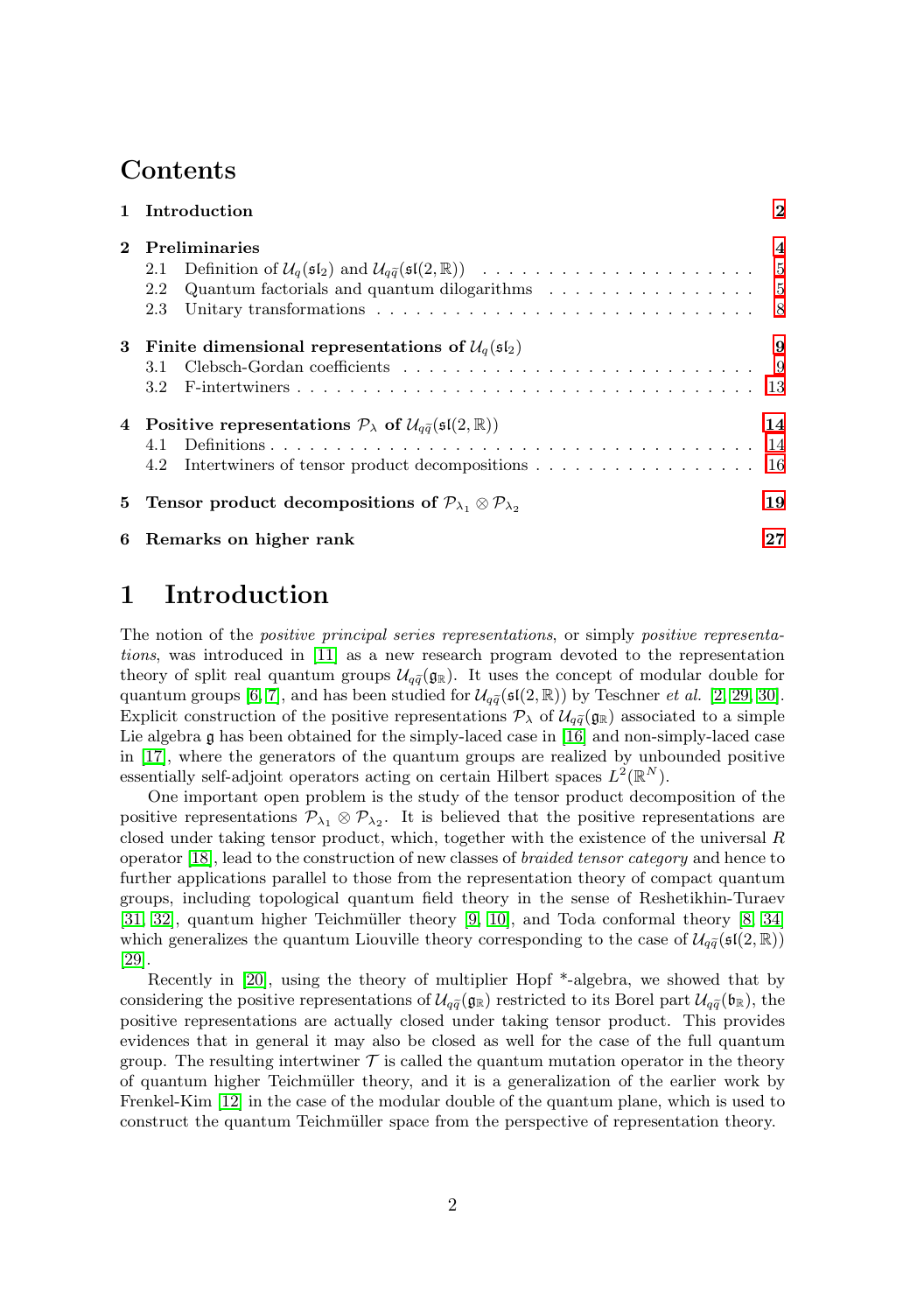In the simplest case of  $\mathcal{U}_{q\tilde{q}}(\mathfrak{sl}(2,\mathbb{R}))$ , it is proved in [\[30\]](#page-29-1) that the positive representations are closed under taking tensor product in the sense of a continuous direct integral:

$$
\mathcal{P}_{\lambda_1} \otimes \mathcal{P}_{\lambda_2} \simeq \int_{\mathbb{R}_+}^{\oplus} \mathcal{P}_{\alpha} d\mu(\alpha) \tag{1.1}
$$

for some Plancherel measure  $d\mu(\alpha)$  (Theorem [5.1\)](#page-19-0). The theorem is originally proved by considering the Casimir operator Q acting on the tensor product and finding its spectral decomposition. The transformation is later refined in [\[28\]](#page-29-7) and consists of composition of several unitary transformations intertwining the action of the generators of  $\mathcal{U}_{\alpha\tilde{\alpha}}(\mathfrak{sl}(2,\mathbb{R}))$ . Hence in another recent work [\[21\]](#page-29-8), we studied the generalized Casimir operators and the central characters of  $\mathcal{U}_{q\tilde{q}}(\mathfrak{g}_{\mathbb{R}})$  which are believed to be key ingredients to understand the tensor product decomposition in the higher rank case. In the process, we discovered the notion of virtual highest (resp. lowest) weight vectors, which are certain generalized distributions such that the generators  $E_i$  (resp.  $F_i$ ) of  $\mathcal{U}_{q\tilde{q}}(\mathfrak{g}_{\mathbb{R}})$  act as zero. In particular, the expressions of the actions of the positive Casimirs resembled the classical expressions given by the Weyl character formula.

Another important observation is the analogy between the quantum factorials (or q-Gamma function  $\Gamma_q$  in general) and a remarkable special function called the (non-compact) quantum dilogarithm  $S_b$  [\[5\]](#page-28-7), which is a generalization of the former to the ill-behaved case of  $|q| = 1$ . In particular the non-compact version satisfies the same functional equation as the  $q$ -Gamma function (as well as the  $q$ -exponential function) up to some scaling. Using this observation, in [\[18\]](#page-29-4) we construct the universal  $R$  operator as a product of quantum dilogarithms, generalizing the compact expression which uses the  $q$ -exponential function, and shows in particular that *braiding* exists for the positive representations. Recently in [\[4\]](#page-28-8), starting from known solutions of the Yang-Baxter equation in the split real case, simple finite dimensional solutions are also constructed.

In this paper, we bring together the above observations for the simplest case of  $\mathcal{U}_{q\bar{q}}(\mathfrak{sl}(2,\mathbb{R}))$ . Let  $V_N$  be the  $N+1$  finite dimensional representation of the compact quantum group  $\mathcal{U}_q(\mathfrak{sl}_2)$  spanned by  $\{v_{N-2n}\}_{0\leq n\leq N}$ . The tensor product decomposition  $V_M \otimes V_N \simeq \bigoplus_S V_S$  in terms of basis is then of the form

<span id="page-2-0"></span>
$$
v_{S-2k} = \sum C_{m,n,k}^{M,N,S} v_{M-2m} \otimes v_{N-2n}
$$
 (1.2)

where  $C_{m,n,k}^{M,N,S}$  (or more precisely the inverse) are called the Clebsch-Gordan coefficients. Their expressions are well-known in the literatures (see e.g. [\[24\]](#page-29-9)). The main result of the paper is then the following (Theorem [4.8](#page-17-0) and Theorem [5.3\)](#page-21-0)

**Main Theorem.** The integral transformation obtained from the compact case  $(1.2)$  by

- (1) rescaling the Clebsch-Gordan coefficients according to the theory of canonical (crystal) basis [\[23,](#page-29-10) [26\]](#page-29-11);
- (2) replacing the q-factorials of the Clebsch-Gordan coefficients by the quantum dilogarithm functions  $S_b$ ;
- (3) replacing the integral parameters by real parameters using the expression from the virtual highest weights;
- (4) replacing summation with appropriate contour integrals over the real line;

is a unitary transformation giving the tensor product decomposition of positive representations of the split real quantum group  $\mathcal{U}_{q\tilde{q}}(\mathfrak{sl}(2,\mathbb{R}))$ . The transformation coincides with the composition of the quantum mutation operator  $\mathcal T$  and the spectral decomposition of the Casimir operator up to a unitary scalar.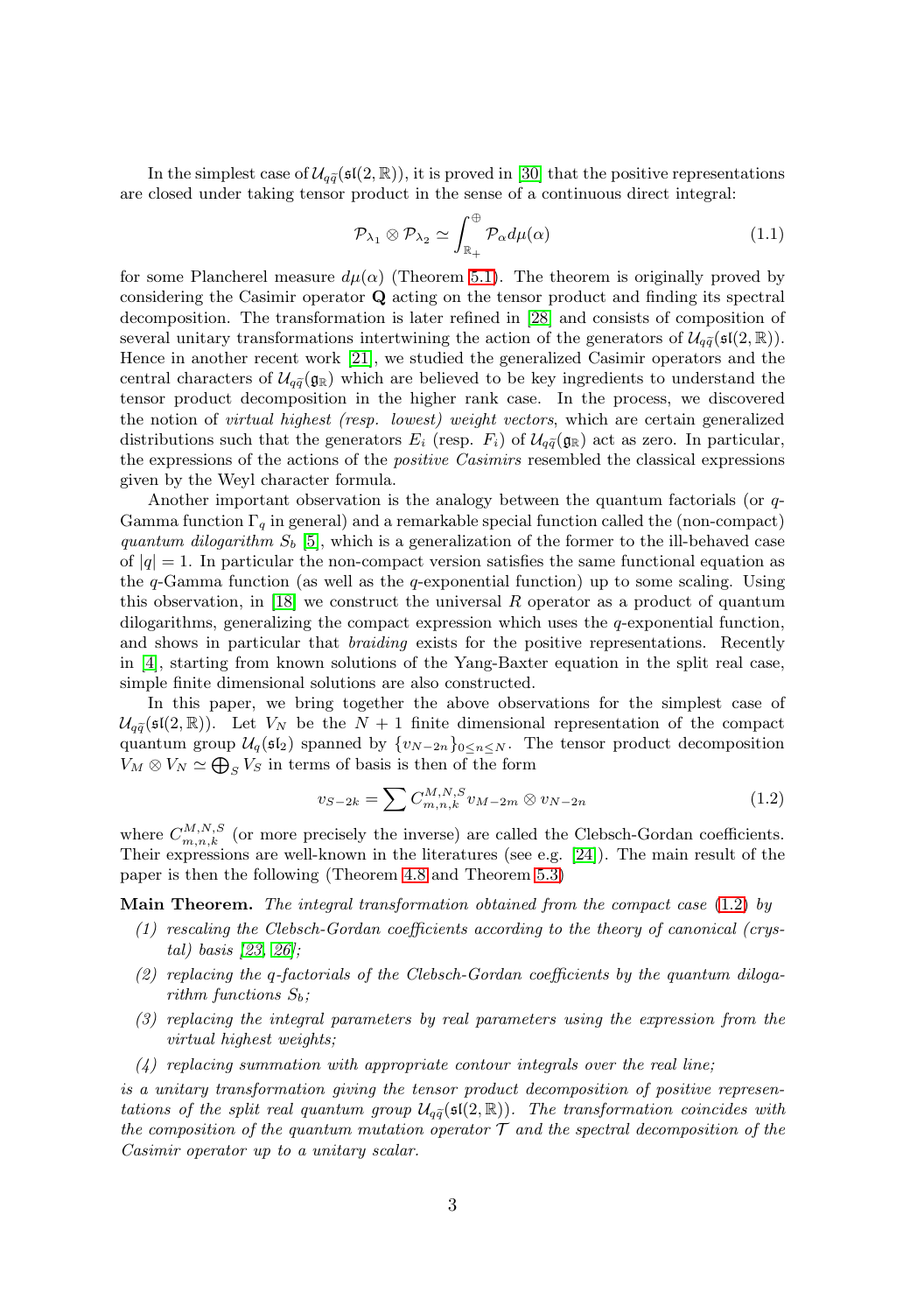We therefore propose the following strategy in the higher rank case. Find the finite dimensional Clebsch-Gordan coefficients, rescaled using the normalization from the theory of canonical basis, in terms of linear combinations of  $q$ -binomials, and replace them with the quantum dilogarithm functions and the summation range with the appropriate integrations. It turns out that the virtual highest weight again provides a correspondence between the finite and infinite expression. In particular the functional equation remains the same and should give an intertwiner between the tensor product of the positive representations. Finally one has to show that this integral transformation is well-defined and unitary in order to complete the proof. We will elaborate on these in the final section of the paper. In particular, together with the known quantum mutation operator  $\mathcal{T}$ , we can obtain the spectral decomposition of the *positive Casimirs* in the higher rank. We believe that even establishing the conjecture for lower rank case of  $\mathcal{U}_{q\bar{q}}(\mathfrak{sl}(3,\mathbb{R}))$  is enough to provide major breakthroughs in the theory of positive representations of split real quantum groups and its many applications as a completely new class of braided tensor categories.

The paper is organized as follows. In Section [2](#page-3-0) we fix several notations and recall the properties of the quantum dilogarithm functions needed in this paper. In Section [3,](#page-8-0) we review the finite dimensional representation theory of  $\mathcal{U}_a(\mathfrak{sl}_2)$  and reconstruct the Clebsch-Gordan coefficients by solving certain functional equation. In Section [4,](#page-13-0) we recall the definition of the positive representations of the split real quantum group  $\mathcal{U}_{q\bar{q}}(\mathfrak{sl}(2,\mathbb{R}))$ and calculate the intertwining transformation using the replacement rule (1)-(4) from the Main Theorem. In Section [5,](#page-18-0) we construct a unitary transformation of the tensor product decomposition and show that the two transformations coincide. Finally in Section [6](#page-26-0) we give some remarks on the construction in the higher rank case and provide some examples in the special case of  $\mathcal{U}_{q\tilde{q}}(\mathfrak{sl}(3,\mathbb{R}))$ .

### Acknowledgments

This work is supported by the Top Global University Project, MEXT, Japan.

### <span id="page-3-0"></span>2 Preliminaries

In this section we fix the notation by recalling the definition of the compact quantum group  $\mathcal{U}_q(\mathfrak{sl}_2)$  and its split real version  $\mathcal{U}_{q\tilde{q}}(\mathfrak{sl}(2,\mathbb{R}))$ , called the modular double, first introduced in [\[7\]](#page-28-2). Then we introduce the special function called the quantum dilogarithms studied extensively in [\[5\]](#page-28-7), which is a non-compact analogue of the quantum factorials. We will recall its properties and its related integral transformations that are needed throughout the paper. Finally we fix the notion of certain unitary transformations on a Hilbert space that will be needed in this paper.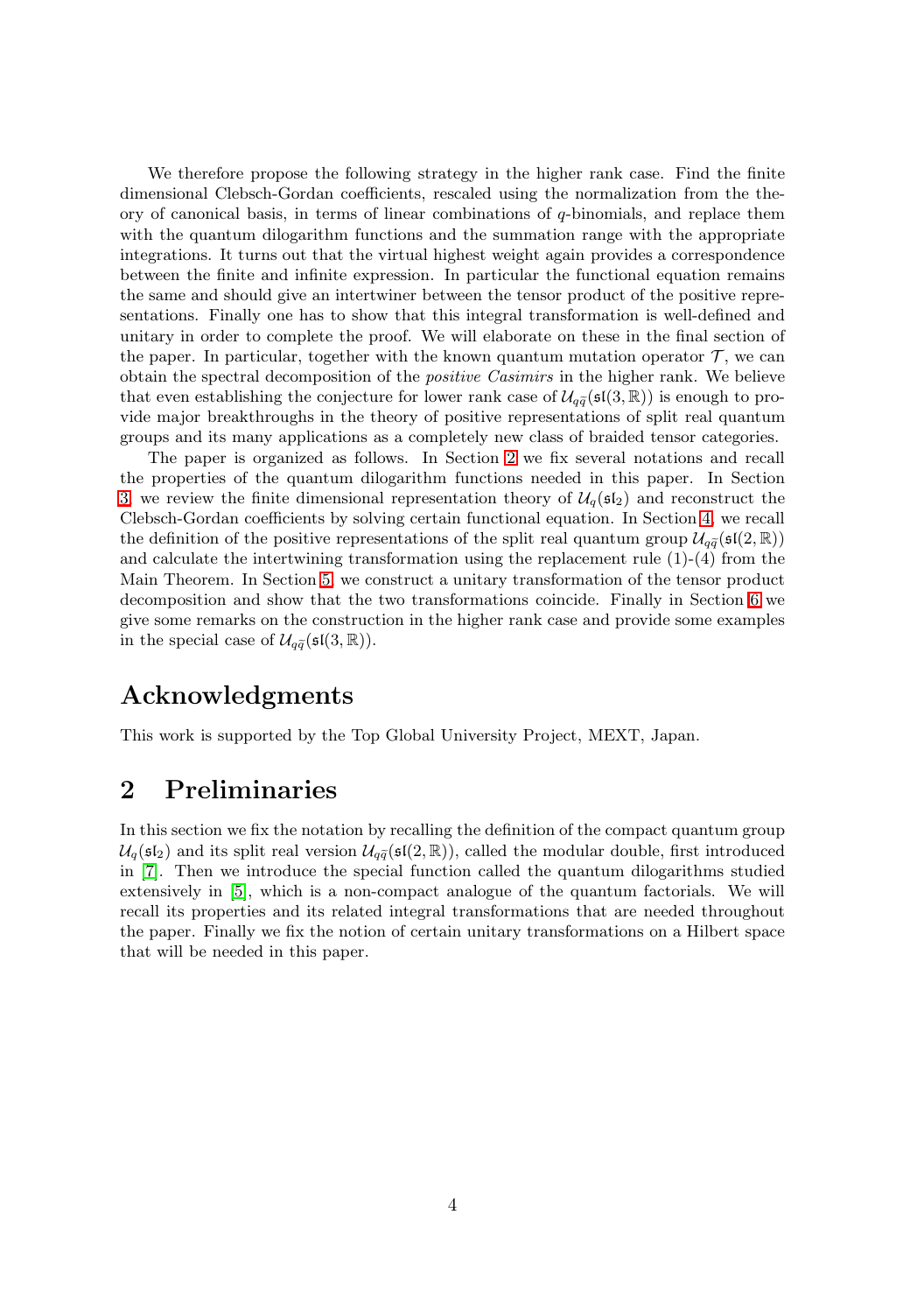#### <span id="page-4-0"></span>2.1 Definition of  $\mathcal{U}_q(\mathfrak{sl}_2)$  and  $\mathcal{U}_{q\tilde{q}}(\mathfrak{sl}(2,\mathbb{R}))$

Let  $q \in \mathbb{C}$  which is not a root of unity. In this paper, we will denote by  $\mathcal{U}_q(\mathfrak{sl}_2)$  the Hopf algebra generated by  $E, F$  and  $K^{\pm 1}$  subject to the following relations:

$$
KE = q^2 EK,\t\t(2.1)
$$

$$
KF = q^{-2}FK,\t\t(2.2)
$$

$$
[E, F] = \frac{K - K^{-1}}{q - q^{-1}},
$$
\n(2.3)

<span id="page-4-3"></span><span id="page-4-2"></span>
$$
KK^{-1} = K^{-1}K = 1.
$$
\n(2.4)

We will choose the Hopf algebra structure of  $\mathcal{U}_q(\mathfrak{sl}_2)$  given by

$$
\Delta(E) = E \otimes 1 + K \otimes E,\tag{2.5}
$$

$$
\Delta(F) = 1 \otimes F + F \otimes K^{-1},\tag{2.6}
$$

$$
\Delta(K) = K \otimes K,\tag{2.7}
$$

$$
\epsilon(E) = \epsilon(F) = 0, \qquad \epsilon(K) = 1,\tag{2.8}
$$

$$
S(E) = -qE, \qquad S(F) = -q^{-1}F, \qquad S(K) = K^{-1}.
$$
 (2.9)

(However we will not need the counit  $\epsilon$  and antipode S in this paper.)

In the split real case, we require  $|q|=1$ . Let  $q=e^{\pi i b^2}$  where  $b^2 \in (0,1) \setminus \mathbb{Q}$ . Then we define  $\mathcal{U}_q(\mathfrak{sl}(2,\mathbb{R}))$  to be the real form of  $\mathcal{U}_q(\mathfrak{sl}_2)$  induced by the star structure

<span id="page-4-4"></span>
$$
E^* = E, \qquad F^* = F, \qquad K^* = K. \tag{2.10}
$$

Finally, the modular double  $\mathcal{U}_{q\tilde{q}}(\mathfrak{sl}(2,\mathbb{R}))$  is defined to be

$$
\mathcal{U}_{q\tilde{q}}(\mathfrak{sl}(2,\mathbb{R})) := \mathcal{U}_{q}(\mathfrak{sl}(2,\mathbb{R})) \otimes \mathcal{U}_{\tilde{q}}(\mathfrak{sl}(2,\mathbb{R})),\tag{2.11}
$$

where  $\widetilde{q} = e^{\pi i b^{-2}}$ .

#### <span id="page-4-1"></span>2.2 Quantum factorials and quantum dilogarithms

**Definition 2.1.** Let  $q \in \mathbb{C}$  which is not a root of unity. We will denote the q-number by

$$
[z]_q := \frac{q^z - q^{-z}}{q - q^{-1}}, \qquad z \in \mathbb{C}, \tag{2.12}
$$

the q-factorial by

$$
[n]! := \prod_{k=1}^{n} [k]_q, \qquad n \in \mathbb{Z}_{\geq 0}
$$
 (2.13)

with  $[0]! := 1$ , and the q-binomial by

$$
\begin{bmatrix} n \\ k \end{bmatrix}_q := \begin{cases} \frac{[n]!}{[k]![n-k]!} & 0 \le k \le n \in \mathbb{Z}, \\ 0 & otherwise. \end{cases}
$$
 (2.14)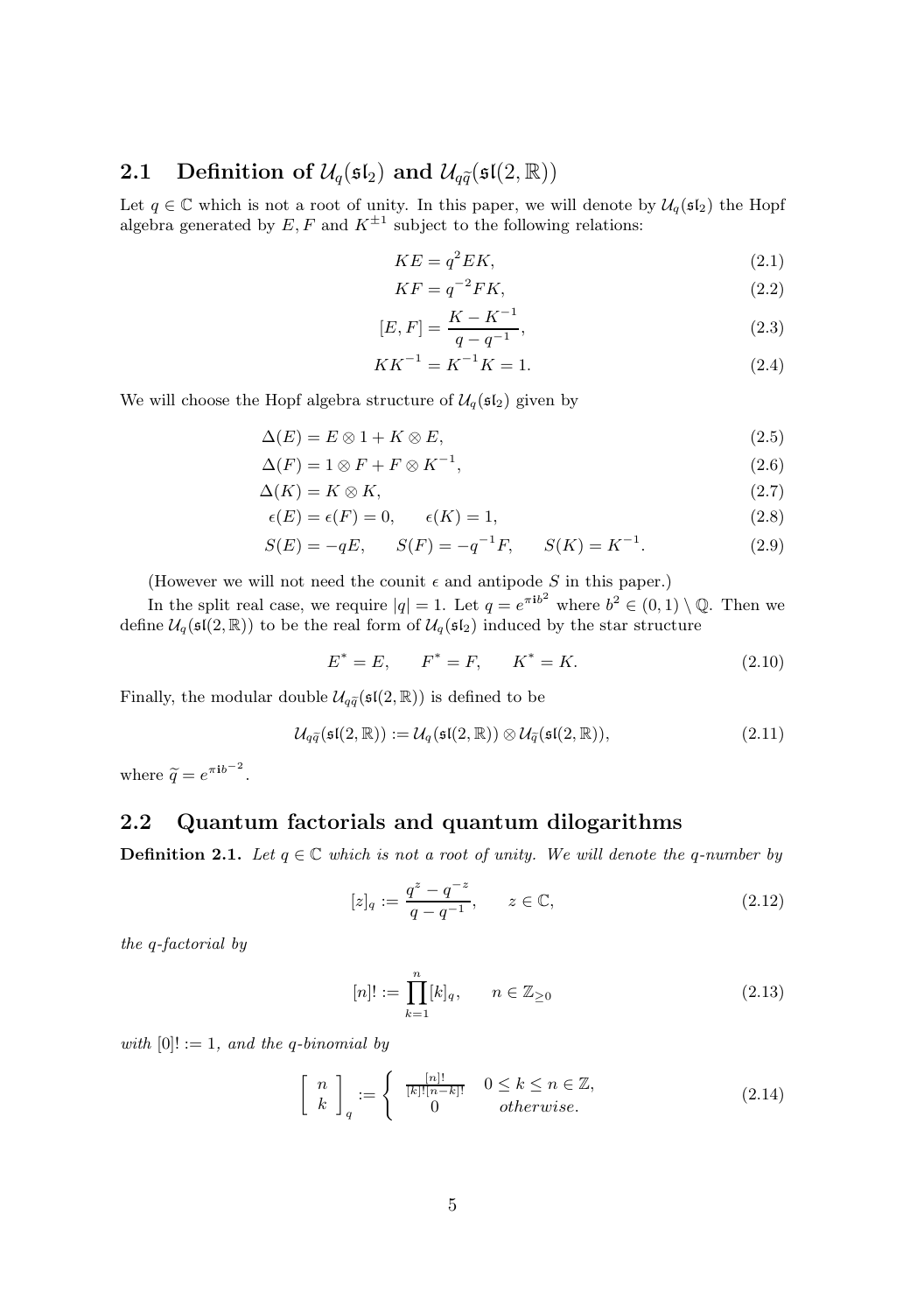The q-factorial  $[n]$ ! can be represented by a meromorphic function called the  $q$ -Gamma function  $\Gamma_q$  where

$$
\Gamma_q(n+1) = [n]!,\tag{2.15}
$$

and satisfies the functional equation

$$
\Gamma_q(z+1) = [z]_q \Gamma_q(z) \tag{2.16}
$$

for  $z \in \mathbb{C}$  when  $|q| \neq 1$ . However, in the split real setting, we need to consider the case when  $|q| = 1$ , whence the definition is ill-defined. Instead, we will consider the following remarkable special function called the quantum dilogarithm discovered in [\[5\]](#page-28-7) and its variants.

In the following, let  $q = e^{\pi i b^2}$  where  $b^2 \in (0, 1) \setminus \mathbb{Q}$  and let  $Q = b + b^{-1}$ .

**Definition 2.2.** The quantum dilogarithm function is defined for  $0 < Re(z) < Q$  as

$$
G_b(z) := \overline{\zeta_b} \exp\left(-\int_C \frac{e^{\pi t z}}{(e^{\pi bt} - 1)(e^{\pi b^{-1}t} - 1)} \frac{dt}{t}\right),\tag{2.17}
$$

where  $\zeta_b = e^{\frac{\pi i}{2}(\frac{b^2+b^{-2}}{6}+\frac{1}{2})}$  and the contour of integration goes over the poles of the denominator. It can be analytic continued to the whole complex plane as a meromorphic function with simple zeros at  $z = Q + nb + mb^{-1}$  and simple poles at  $z = -nb - mb^{-1}$  for  $n, m \in \mathbb{Z}_{\geq 0}$ .

We will also consider the following variants:

$$
S_b(x) := e^{\frac{\pi ix(Q-x)}{2}} G_b(x),
$$
\n(2.18)

<span id="page-5-0"></span>
$$
g_b(x) := \frac{\zeta_b}{G_b(\frac{Q}{2} + \frac{\log x}{2\pi ib})}.
$$
\n(2.19)

The quantum dilogarithms enjoyed the following properties [\[15,](#page-29-12) [30\]](#page-29-1):

Proposition 2.3. Self-duality:

$$
S_b(x) = S_{b-1}(x), \qquad G_b(x) = G_{b-1}(x). \tag{2.20}
$$

Functional equations:

$$
S_b(x+b^{\pm 1}) = -i(e^{\pi i b^{\pm 1}x} - e^{-\pi i b^{\pm 1}x})S_b(x), \qquad G_b(x+b^{\pm 1}) = (1 - e^{2\pi i b^{\pm 1}x})G_b(x). \tag{2.21}
$$

Reflection property:

$$
S_b(x)S_b(Q-x) = 1, \qquad G_b(x)G_b(Q-x) = e^{\pi ix(x-Q)}.
$$
 (2.22)

Complex conjugation:

<span id="page-5-2"></span><span id="page-5-1"></span>
$$
\overline{S_b(x)} = \frac{1}{S_b(Q - \overline{x})}, \qquad \overline{G_b(x)} = \frac{1}{G_b(Q - \overline{x})}.
$$
\n(2.23)

In particular for  $x \in \mathbb{R}$ :

$$
\left| S_b(\frac{Q}{2} + ix) \right| = \left| G_b(\frac{Q}{2} + ix) \right| = |g_b(e^{2\pi bx})| = 1.
$$
 (2.24)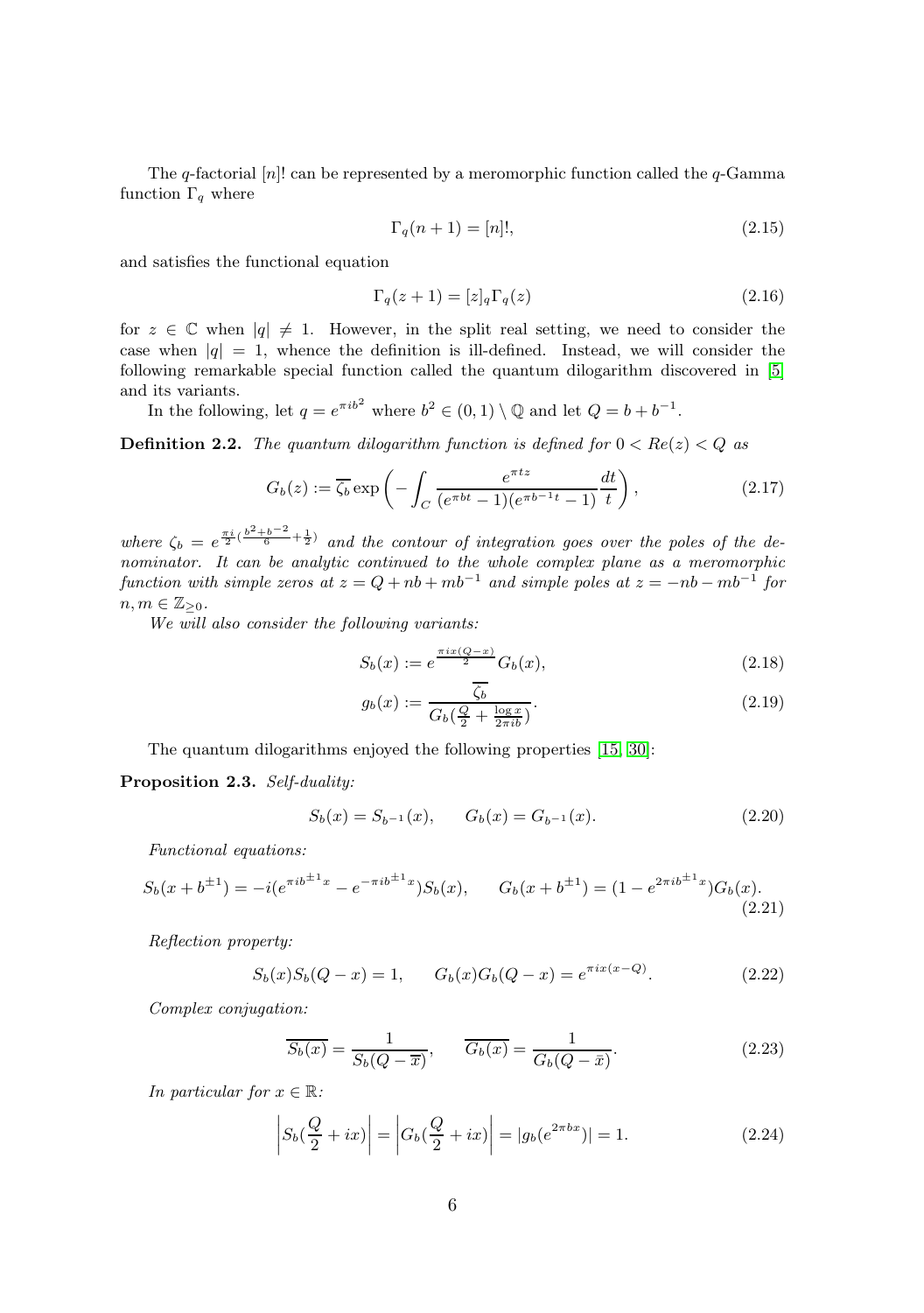Asymptotic properties:

$$
G_b(x) \sim \begin{cases} \bar{\zeta}_b & Im(x) \longrightarrow +\infty, \\ \zeta_b e^{\pi ix(x-Q)} & Im(x) \longrightarrow -\infty. \end{cases}
$$
 (2.25)

For two formal variables u, v such that  $uv = q^2vu$ , we have the q-binomial formula:

<span id="page-6-5"></span><span id="page-6-0"></span>
$$
(u+v)^n = \sum_{k=0}^n q^{-k(n-k)} \begin{bmatrix} n \\ k \end{bmatrix}_q u^{n-k} v^k.
$$
 (2.26)

In fact we have a generalization to the split real case as well:

**Lemma 2.4.** [\[2,](#page-28-3) B.4] q-binomial theorem: For positive self-adjoint variables  $u, v$  with  $uv = q^2vu$ , we have:

$$
(u+v)^{it} = \int_{\Omega} q^{\tau(t-\tau)} \begin{pmatrix} it \\ i\tau \end{pmatrix}_b u^{it-i\tau} v^{i\tau} d\tau,
$$
\n(2.27)

where the q-beta function (or q-binomial coefficient) is given by

<span id="page-6-1"></span>
$$
\begin{pmatrix} t \ \tau \end{pmatrix}_b = \frac{S_b(Q+bt)}{S_b(Q+b\tau)S_b(Q+bt-b\tau)},\tag{2.28}
$$

and  $\Omega$  is the contour along R that goes above the pole at  $\tau = 0$  and below the pole at  $\tau = t$ .

<span id="page-6-3"></span>**Remark 2.5.** The functional equation [\(2.21\)](#page-5-0) for  $S_b(x)$  implies that

$$
\frac{S_b(Q + bx)}{S_b(Q + b(x - 1))} = i(q - q^{-1}) [x]_q.
$$
\n(2.29)

In other words, the function  $S_b(Q + bx)$  satisfies the same functional equation as  $\Gamma_q(z + 1)$ up to a factor. Therefore by comparing the q-binomial formula  $(2.26)$  and  $(2.27)$ , one of the main philosophy to convert from compact case to the split real case is to express every expression in terms of the q-binomial function, and replacing the corresponding factorials [n]! by  $S_b(Q + bn)$ . In that way the dependence on this extra factor  $i(q - q^{-1})$  will vanish.

Next, we recall some integral transformations involving the quantum dilogarithms.

<span id="page-6-4"></span>**Notation 2.6.** Unless otherwise specified, all the integral contours of  $\int_{\mathbb{R}} dt$  in this paper are chosen to run along R and goes above all the poles of  $G_b(\alpha - it)$ ,  $G_b(\beta + it)^{-1}$  and below all the poles of  $G_b(\gamma + it)$ ,  $G_b(\delta - it)^{-1}$  for arbitrary  $\alpha, \beta, \gamma, \delta \in \mathbb{C}$ . Note that shifting the contour by  $t \longrightarrow \omega - t$  for some  $\omega \in \mathbb{R}$  does not change this rule.

<span id="page-6-2"></span>**Lemma 2.7.** [\[2,](#page-28-3)  $(3.31)$ ,  $(3.32)$ ] We have the following Fourier transformation formula:

$$
\int_{\mathbb{R}} e^{2\pi i t r} \frac{e^{-\pi i t^2}}{G_b(Q+it)} dt = \frac{\bar{\zeta}_b}{G_b(\frac{Q}{2}-ir)} = g_b(e^{2\pi b r}),
$$
\n(2.30)

$$
\int_{\mathbb{R}} e^{2\pi i tr} \frac{e^{-\pi Qt}}{G_b(Q+it)} dt = \zeta_b G_b(\frac{Q}{2} - ir) = \frac{1}{g_b(e^{2\pi br})} = g_b^*(e^{2\pi br}).
$$
\n(2.31)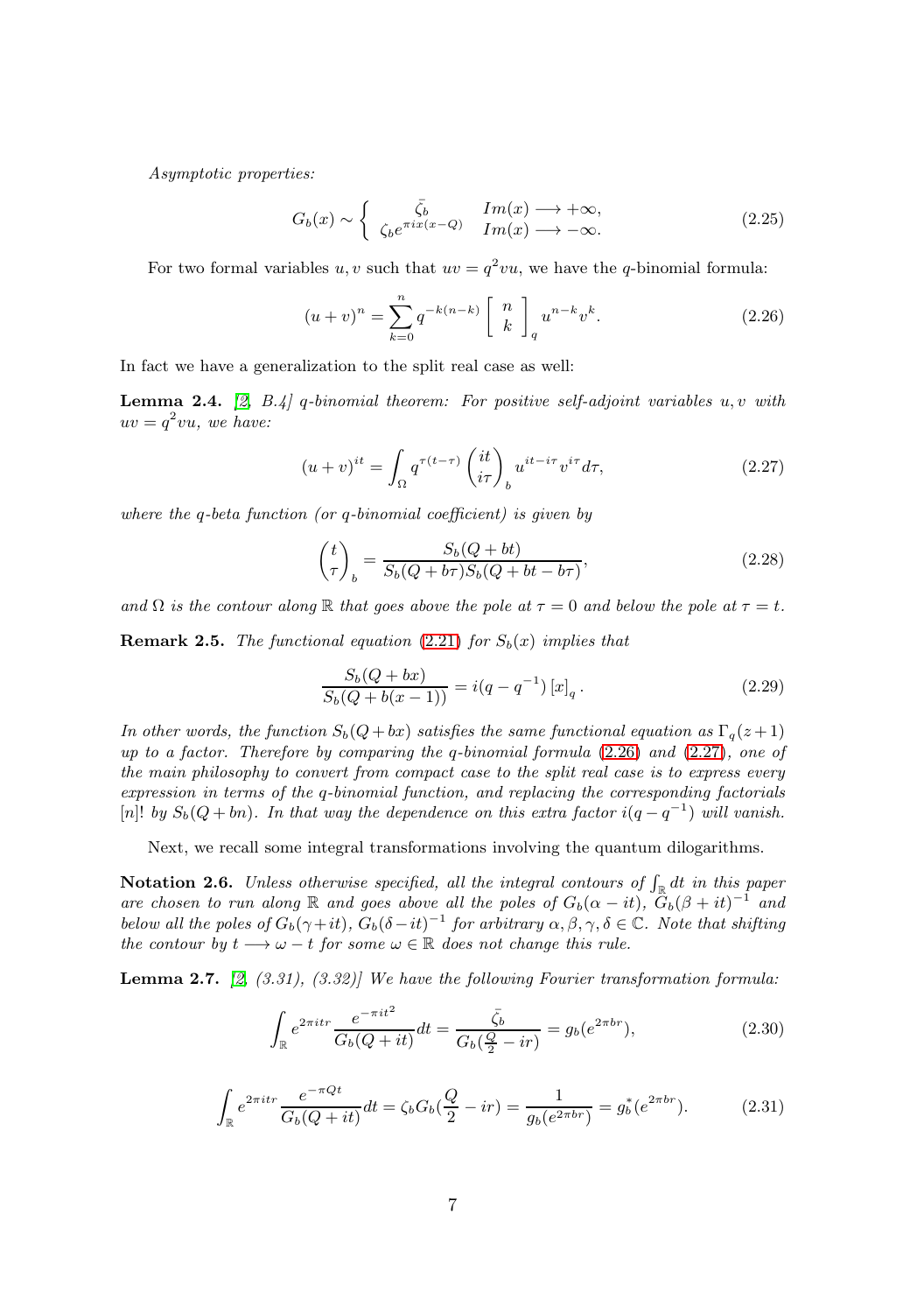<span id="page-7-3"></span>Lemma 2.8. [\[30,](#page-29-1) Lem 15] We have the Tau-Beta Theorem:

$$
\int_{\mathbb{R}} e^{-2\pi\tau\beta} \frac{G_b(\alpha + i\tau)}{G_b(Q + i\tau)} d\tau = \frac{G_b(\alpha)G_b(\beta)}{G_b(\alpha + \beta)},
$$
\n(2.32)

By the asymptotic properties of  $G_b$ , the integral converges for  $Re(\beta) > 0, Re(\alpha + \beta) < Q$ .

<span id="page-7-4"></span>**Lemma 2.9.** Rewriting the integral transform in [\[33\]](#page-30-3) in terms of  $G_b$ , we obtain the 4-5 relation given by:

$$
\int_{\mathbb{R}} d\tau e^{-2\pi\gamma\tau} \frac{G_b(\alpha + i\tau)G_b(\beta + i\tau)}{G_b(\alpha + \beta + \gamma + i\tau)G_b(Q + i\tau)} = \frac{G_b(\alpha)G_b(\beta)G_b(\gamma)}{G_b(\alpha + \gamma)G_b(\beta + \gamma)},
$$
\n(2.33)

By the asymptotic properties of  $G_b$ , the integral converges for  $Re(\gamma) > 0$ . We can also rewrite both sides using the reflection property [\(2.22\)](#page-5-1) and rearrange to get

$$
\int_{\mathbb{R}} d\tau e^{-2\pi Q\tau} \frac{G_b(\alpha + i\tau)G_b(\beta + i\tau)}{G_b(\alpha + \beta + \gamma + i\tau)G_b(Q + i\tau)} = \frac{e^{-2\pi\alpha\beta}G_b(\alpha)G_b(\beta)G_b(\gamma)}{G_b(\alpha + \gamma)G_b(\beta + \gamma)}.
$$
(2.34)

#### <span id="page-7-0"></span>2.3 Unitary transformations

Often we will deal with unitary transformations  $\mathcal{T} : \mathcal{H} \longrightarrow \mathcal{H}$  on the Hilbert space  $\mathcal{H} =$  $L^2(\mathbb{R} \times \mathbb{R}, dxdy)$  which intertwines the action of the position and momentum operators. For any operator  $P$  on  $H$ , its action under the transformation is given by

$$
P \mapsto \mathcal{T} \circ P \circ \mathcal{T}^{-1}.\tag{2.35}
$$

In particular, let x and  $p := \frac{1}{2\pi i} \frac{\partial}{\partial x}$  be self-adjoint operators acting on  $L^2(\mathbb{R})$  such that  $[p, x] = \frac{1}{2\pi i}$ . Then we have

<span id="page-7-1"></span>**Lemma 2.10.** Multiplication on  $f(x, y) \in L^2(\mathbb{R} \times \mathbb{R})$  intertwines the action as follows:

$$
e^{\pm 2\pi i x y} : p_x \mapsto p_x \mp y, \qquad p_y \mapsto p_y \mp x,\tag{2.36}
$$

$$
e^{\pm \pi i x} : p_x \mapsto p_x \mp x,\tag{2.37}
$$

$$
e^{\pm 2\pi i p_x y} : x \mapsto x \pm y, \qquad p_y \mapsto p_y \mp p_x. \tag{2.38}
$$

The more important transformations are given by the quantum dilogarithm. By [\(2.24\)](#page-5-2), the operator  $q_b(u)$  is unitary whenever u is a positive self-adjoint operator, defined through the Fourier transformation formula in Lemma [2.7.](#page-6-2)

<span id="page-7-2"></span>**Lemma 2.11.** [\[2\]](#page-28-3) Let u, v be positive self-adjoint operators with  $uv = q^2vu$ . Then

$$
g_b(u)^* v g_b(u) = q^{-1} u v + v,
$$
\n(2.39)

$$
g_b(v)ug_b(v)^* = u + q^{-1}uv.
$$
\n(2.40)

These imply

$$
g_b(u)g_b(v) = g_b(u+v),
$$
\n(2.41)

$$
g_b(v)g_b(u) = g_b(u)g_b(q^{-1}ub)g_b(v),
$$
\n(2.42)

which are often referred to as the quantum exponential and quantum pentagon relations respectively.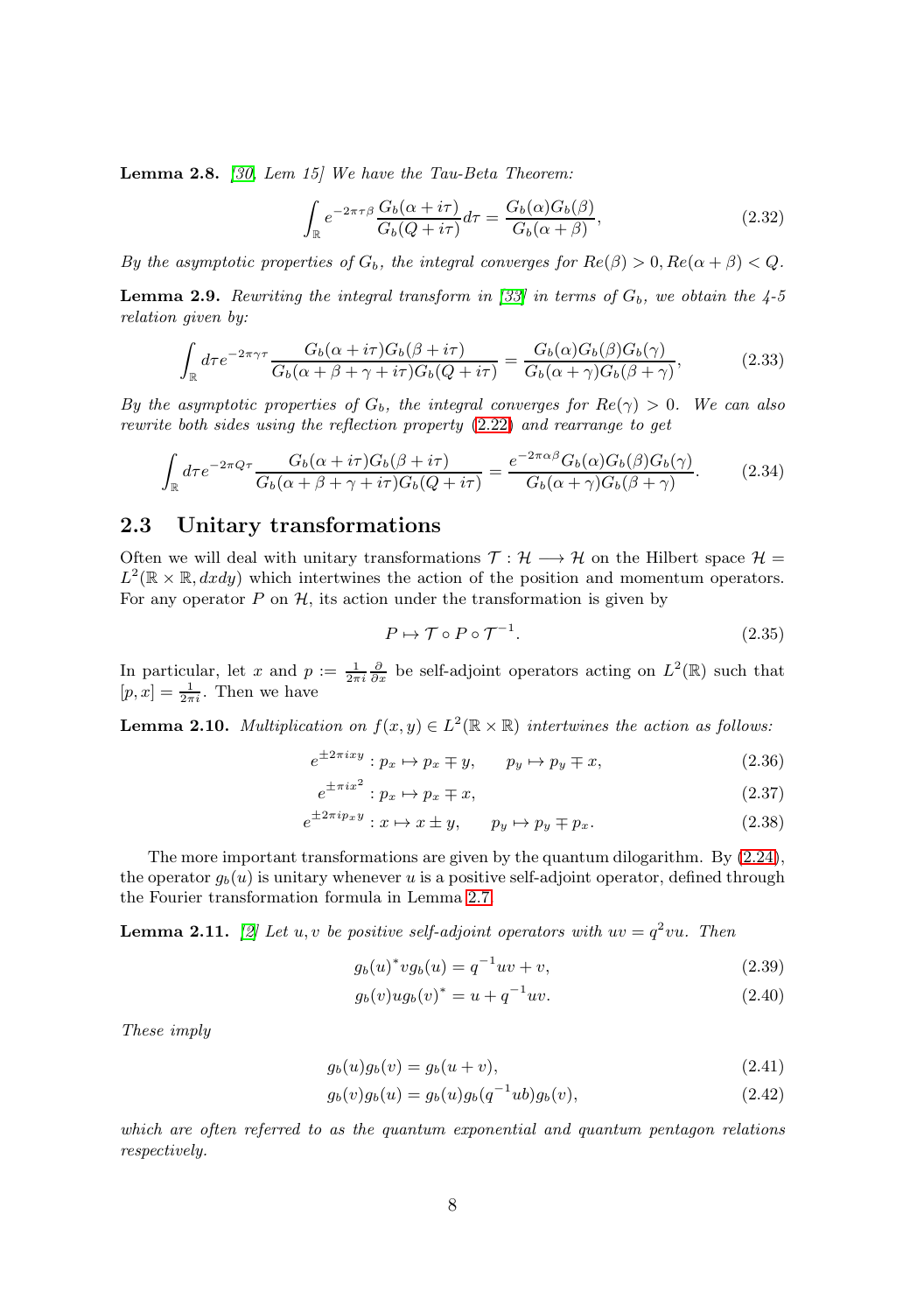As an example let  $u = e^{2\pi bx}$  and  $v = e^{2\pi bp}$ . Here v acts as shifting by  $-ib$ . Then  $g_b(e^{2\pi bx})$  (as multiplication operator) maps

$$
e^{2\pi b(x+p)} + e^{2\pi bp} \mapsto e^{2\pi bp}
$$

<span id="page-8-0"></span>by conjugation.

### 3 Finite dimensional representations of  $\mathcal{U}_q(\mathfrak{sl}_2)$

The theory of finite dimensional representations of the compact quantum group  $\mathcal{U}_q(\mathfrak{sl}_2)$  is well known in the literature. Nice reviews can be found in [\[3,](#page-28-9) [14,](#page-29-13) [24\]](#page-29-9). In this paper, we will consider the following finite dimensional irreducible representations of  $\mathcal{U}_q(\mathfrak{sl}_2)$ :

**Definition 3.1.** Denote by  $V_N$  the following  $N+1$  dimensional irreducible representation spanned by the basis  $\{v_{N-2n}\}_{0\leq n\leq N} = \{v_N, v_{N-2}, ..., v_{-N}\}\$  with the following action:

<span id="page-8-2"></span>
$$
E \cdot v_{N-2n} = [n]_q v_{N-2n+2}, \tag{3.1}
$$

$$
F \cdot v_{N-2n} = [N - n]_q v_{N-2n-2}, \tag{3.2}
$$

<span id="page-8-3"></span>
$$
K \cdot v_{N-2n} = q^{N-2n} v_{N-2n}.
$$
\n(3.3)

In particular,  $v_N$  is the highest weight vector while  $v_{-N}$  is the lowest weight vector.

**Remark 3.2.** There exists another series of representations  $V_N^-$  where the action of E and  $K$  carry a minus sign  $[24]$ . These two series constitute all finite dimensional irreducible representations of  $U_q(\mathfrak{sl}_2)$  for generic q. However we will not consider  $V_N^-$  in this paper.

#### <span id="page-8-1"></span>3.1 Clebsch-Gordan coefficients

Consider the tensor product  $V_M \otimes V_N$  where the action of  $\mathcal{U}_q(\mathfrak{sl}_2)$  is given by the coproduct [\(2.5\)](#page-4-2)-[\(2.7\)](#page-4-3). Then it is well known that it decomposes into irreducibles as follows:

$$
V_M \otimes V_N \simeq \bigoplus_{\substack{S=|M-N|\\S\equiv M+N \pmod{2}}}^{M+N} V_S. \tag{3.4}
$$

Let us rename the basis vector and denote the basis of  $V_M \otimes V_N$  by  $\{x_{M-2m} \otimes y_{N-2n}\}$ where  $0 \leq m \leq M$  and  $0 \leq n \leq N$ . For each S with  $|M - N| \leq S \leq M + N$  and  $S \equiv M + N \pmod{2}$ , we denote the basis of  $V_S$  by  $\{v_{S-2k}\}\$  where  $0 \le k \le S$ . We want to establish explicitly the following transformation:

<span id="page-8-4"></span>
$$
v_{S-2k} = \sum_{m,n} C_{m,n,k}^{M,N,S} x_{M-2m} \otimes y_{N-2n},
$$
\n(3.5)

where the matrix coefficients  $C_{m,n,k}^{M,N,S}$  (or more precisely the inverse) are known as the Clebsch-Gordan coefficients. Their expressions are well-known in the literatures (see e.g.  $[24]$ ) for other expressions of the representations  $V_N$ , which also take into account certain invariant bilinear form on the representations. However, it is instructive for us to re-derive the coefficients for our representation  $(3.1)-(3.3)$  $(3.1)-(3.3)$  since the same strategy will be used in the split real case. We will do so by solving the functional equations they have to satisfy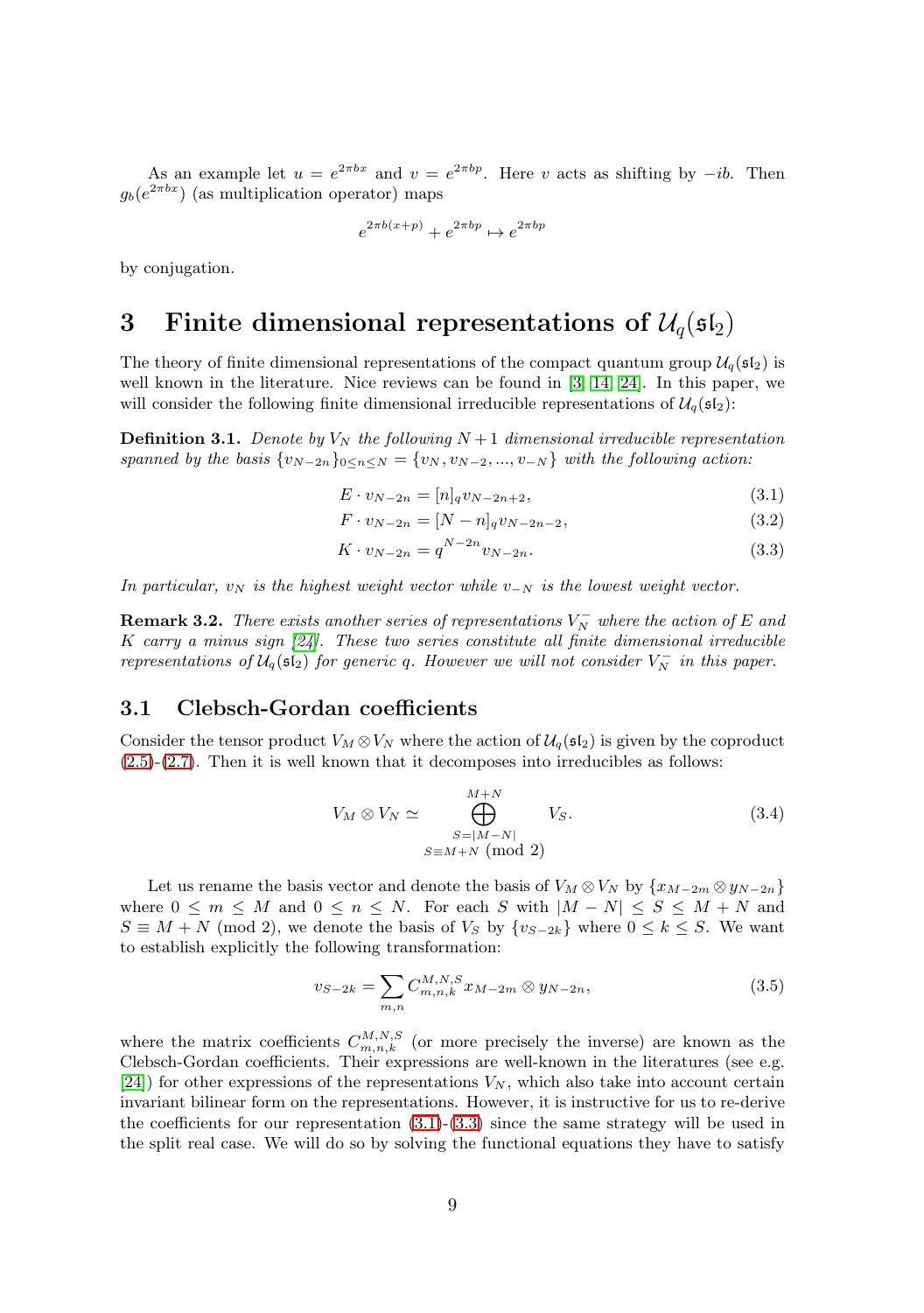in order to be an intertwiner of the action of  $\mathcal{U}_q(\mathfrak{sl}_2)$ . Similar methods have been used widely in the literature (see e.g. [\[13,](#page-29-14) [27\]](#page-29-15)).

Since we fixed M, N and S, for notation convenience we will write  $C_{m,n}^k := C_{m,n,k}^{M,N,S}$ when no confusion can arise.

**Lemma 3.3.**  $C_{m,n}^k$  is of the form

<span id="page-9-1"></span>
$$
C_m^k \cdot \delta_{m+n,k+d},\tag{3.6}
$$

where  $d = \frac{M+N-S}{2} \in \mathbb{Z}_{\geq 0}$  and  $\delta_{mn}$  is the Kronecker delta function.

*Proof.* Consider the action of K on both sides of  $(3.5)$ . On the left hand side it acts as multiplication by  $q^{S-2k}$  while on the right hand side it acts as  $\Delta(K) = K \otimes K$ , which is multiplication by  $q^{M-2m}q^{N-2n}$ . Hence we need  $S-2k = M+N-2m-2n$ , which means  $m + n = k + d$  as required. П

Note that  $C_{m,n}^k$  is not identically zero only when  $0 \leq m \leq M$  and  $0 \leq k+d-m \leq N$ . Also the condition  $|M - N| \leq S \leq M + N$  implies  $0 \leq d \leq min(M, N)$ .

<span id="page-9-2"></span>**Lemma 3.4.** Assume  $C_m^k$  is not identically zero. Then it is of the form

$$
C_m^k = \sum_{r=0}^k (-q)^{r+m-k} q^{(r+m-k)(M-m)} \begin{bmatrix} k \\ r \end{bmatrix}_q \begin{bmatrix} r+d \\ k-m+d \end{bmatrix}_q c_r, \tag{3.7}
$$

where  $c_r := C_{0,r+d}^r$  are constants that depends only on r and M, N, S, and identically zero if the indices are outside of range.

*Proof.* We consider the action of  $E$  on both sides of  $(3.5)$ . We have

$$
E \cdot v_{S-2k} = [k]_q v_{S-2k+2}
$$
  
\n
$$
= [k]_q \sum_{m+n=k-1+d} C^{k-1}_{m,n} x_{M-2m} \otimes y_{N-2n},
$$
  
\n
$$
E \cdot RHS = [m]_q \sum_{m+n=k+d} C^{k}_{m,n} x_{M-2m+2} \otimes y_{N-2n} + q^{M-2m} [n]_q \sum_{m+n=k+d} C^{k}_{m,n} x_{M-2m} \otimes y_{N-2n+2}
$$
  
\n
$$
= \sum_{m+n=k-1+d} ([m+1]_q C^{k}_{m+1,n} + q^{M-2m} [n+1]_q C^{k}_{m,n+1}) x_{M-2m} \otimes y_{N-2n}.
$$

Hence we need to solve the functional equation

$$
[k]_q C_{m,n}^{k-1} = [m+1]_q C_{m+1,n}^k + q^{M-2m} [n+1]_q C_{m,n+1}^k,
$$
\n(3.8)

or (shifting  $m \rightarrow m-1$ )

<span id="page-9-0"></span>
$$
C_m^k = \frac{[k]_q}{[m]_q} C_{m-1}^{k-1} - q^{M-2m+2} \frac{[k+d-m+1]_q}{[m]_q} C_{m-1}^k.
$$

Note that this functional equation is still valid when the indices are out or range.

Now by induction on  $m$ , we easily obtain

$$
C_m^k = \sum_{r=0}^t (-1)^r q^{r(M-2m+t+1)} \frac{[m-t]!}{[m]!} \begin{bmatrix} t \\ r \end{bmatrix}_q \frac{[k]!}{[k-t+r]!} \frac{[k+d-m+r]!}{[k+d-m]!} C_{m-t}^{k-t+r}
$$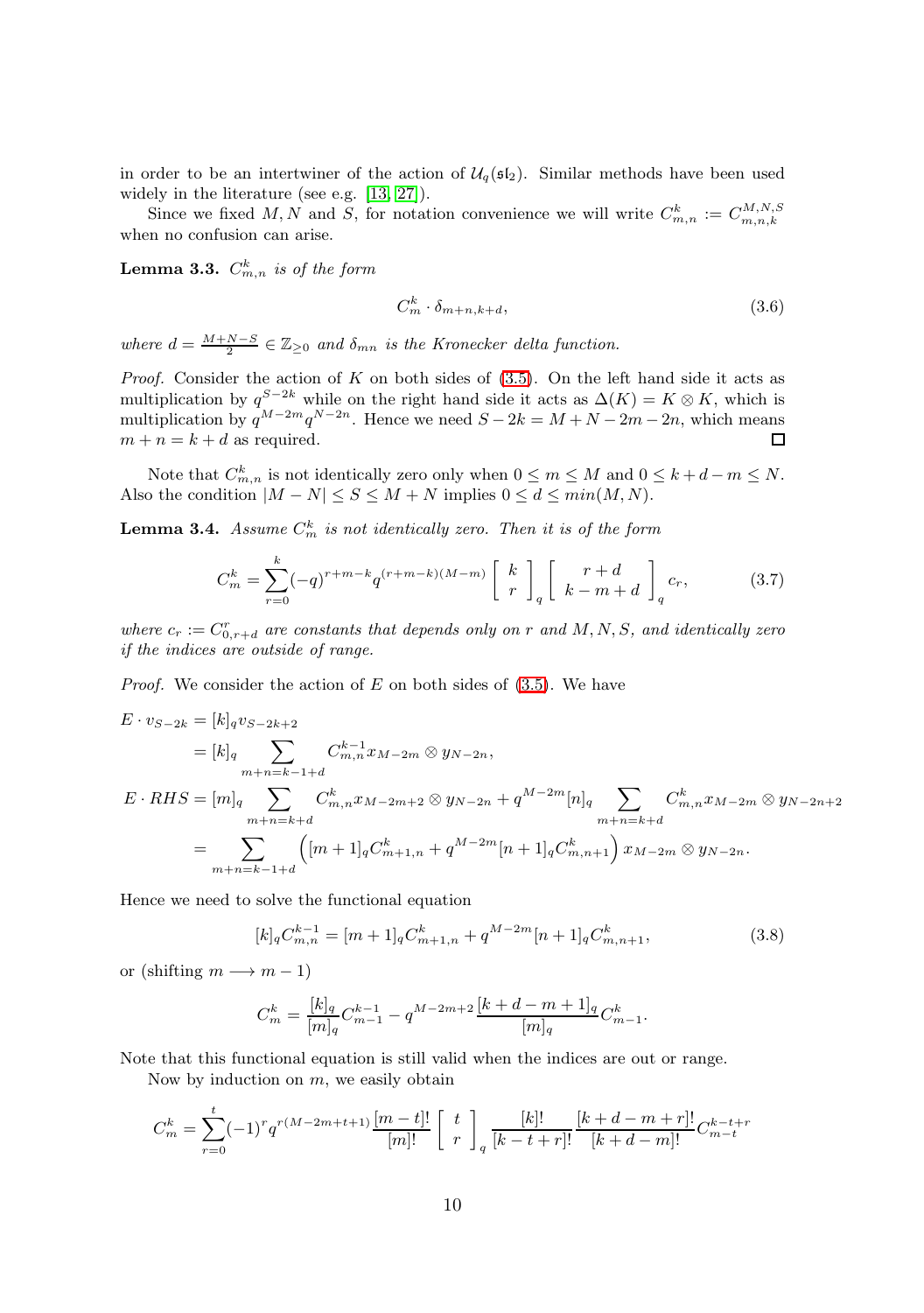for  $0 \le t \le m$ , which follows from the Pascal identity

$$
q^{t-r} \left[ \begin{array}{c} t \\ r \end{array} \right]_q + q^{-r-1} \left[ \begin{array}{c} t \\ r+1 \end{array} \right]_q = \left[ \begin{array}{c} t+1 \\ r+1 \end{array} \right]_q.
$$

Hence taking  $t = m$ ,

$$
C_m^k = \sum_{r=0}^m (-q)^r \frac{q^{r(M-m)}}{[m]!} \begin{bmatrix} m \\ r \end{bmatrix}_q \frac{[k]!}{[k-m+r]!} \frac{[k+d-m+r]!}{[k+d-m]!} C_0^{k-m+r}.
$$

Re-indexing the summation from  $k - m + r \longrightarrow r$  and simplifying, we obtain

$$
C_m^k = \sum_{r=k-m}^k (-q)^{r+m-k} q^{(r+m-k)(M-m)} \begin{bmatrix} k \\ r \end{bmatrix}_q \begin{bmatrix} r+d \\ k-m+d \end{bmatrix}_q C_0^r.
$$

Finally note that  $\begin{bmatrix} k \\ k \end{bmatrix}$ 1  $= 0$  for  $r < 0$  and  $\begin{bmatrix} r + d \\ h & m \end{bmatrix}$ 1  $= 0$  for  $r < k - m$ . Hence we r  $k - m + d$ q q can rewrite the summation of r as  $\sum_{r=0}^{k}$ .  $\Box$ 

**Lemma 3.5.** If  $c_r := C^r_{0,r+d}$  is not identically zero (i.e.  $r + d \leq N$ ), then it is of the form:

$$
c_r = \left[\begin{array}{c} N-d \\ r \end{array}\right]_q \left[\begin{array}{c} S \\ r \end{array}\right]_q^{-1} c_0,\tag{3.9}
$$

where  $c_0 := C_{0,d}^0$  is a constant.

*Proof.* If  $c_r$  is not identically zero, then  $c_{r'}$  are also not identically zero for  $0 \leq r' \leq r$ . Now consider the action of  $F$  on both sides of  $(3.5)$ . Then we arrive at

$$
[S-k]_q C^{k+1}_{m,n} = [N-n+1]_q C^k_{m,n-1} + q^{2n-N} [M-m+1]_q C^k_{m-1,n}.
$$
 (3.10)

When  $m = 0$ , the last term on right hand side vanishes, hence we have the relation

$$
[S-k]_q c_{k+1} = [N-n+1]_q c_k = [N-k-d]_q c_k.
$$

Hence we easily obtain

$$
c_r = \frac{[N-r-d+1]_q}{[S-r+1]_q} c_{r-1}
$$
  
= ... =  $\begin{bmatrix} N-d \\ r \end{bmatrix}_q \begin{bmatrix} S \\ r \end{bmatrix}_q^{-1} c_0$  (3.11)

as required.

Hence combining the above Lemmas, we obtain

<span id="page-10-2"></span>**Theorem 3.6.** The Clebsch-Gordan coefficients for the projection of  $V_M \otimes V_N$  onto  $V_S$ is given by

$$
v_{S-2k} = \sum_{m+n=k+d} C_{m,n,k}^{M,N,S} x_{M-2m} \otimes y_{N-2n},
$$

<span id="page-10-3"></span><span id="page-10-1"></span><span id="page-10-0"></span> $\Box$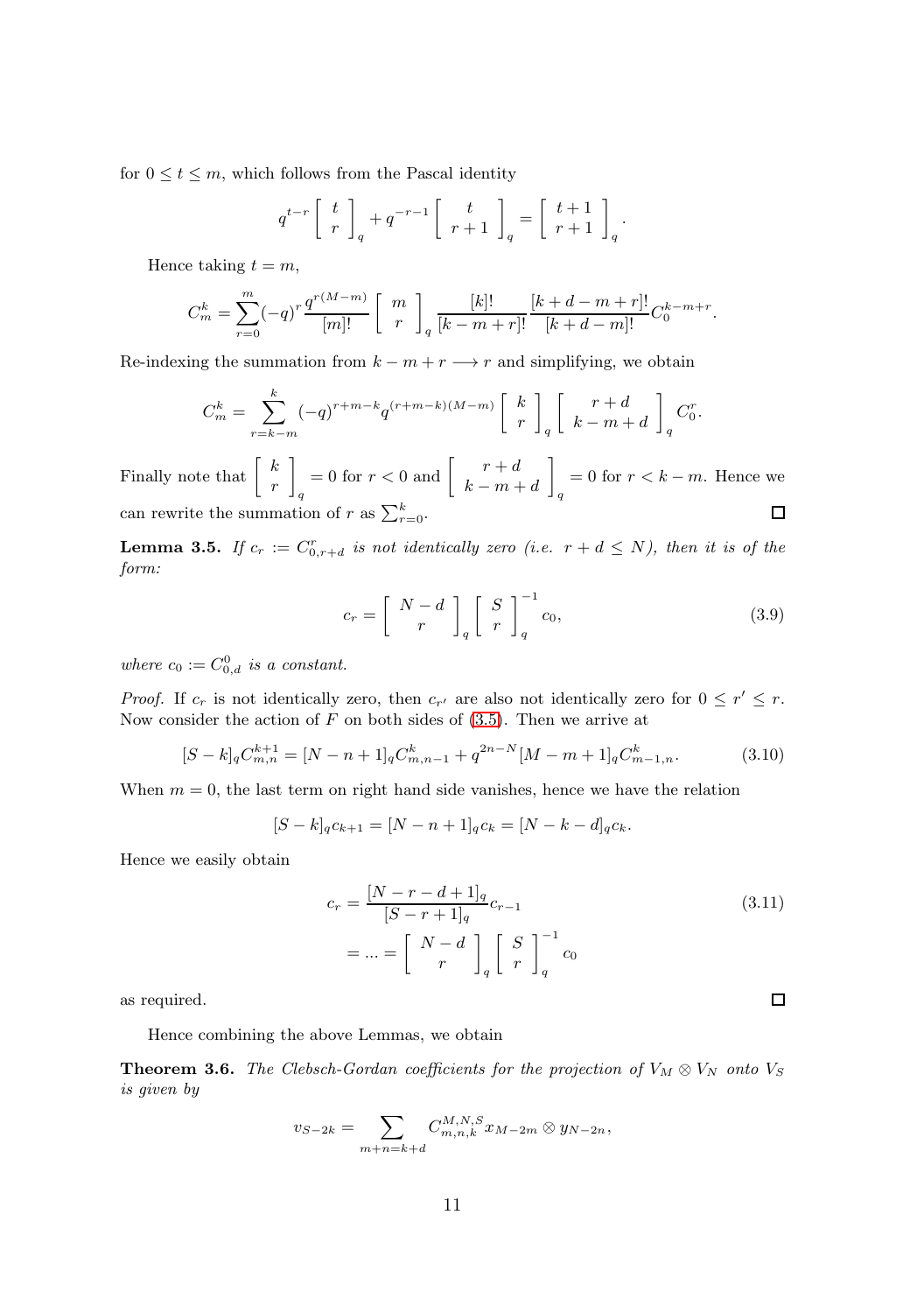where

$$
C_{m,n,k}^{M,N,S} = \sum_{r=0}^{k} (-q)^{r+m-k} q^{(r+m-k)(M-m)} \begin{bmatrix} k \\ r \end{bmatrix}_q \begin{bmatrix} r+d \\ k-m+d \end{bmatrix}_q \begin{bmatrix} N-d \\ r \end{bmatrix}_q \begin{bmatrix} S \\ r \end{bmatrix}_q^{-1} c_0
$$
\n(3.12)

for some constants  $c_0 := c_0(M, N, S)$ .

*Proof.* We have shown directly that the coefficients  $C_{m,n,k}^{M,N,S}$  intertwine the action of E and K. By the finite dimensional representation theory, we just need to show that it provides the correct highest and lowest weight vector. Then the intertwining action of  $F$  will be automatically satisfied.

For the highest weight vector,  $k = 0$ . The condition that  $|M - N| \leq S \leq M + N$ implies that the summation for  $m + n = d$  ranges from  $m = 0$  to  $m = d$ . From the functional equation [\(3.8\)](#page-9-0), the coefficients vanish identically after applying the action of  $E$ ,

$$
[m]_q C_{m,n-1}^k + q^{M-2m+2} [n]_q C_{m-1,n}^k = 0, \qquad m+n = d+1,
$$

except for the initial case  $m = 0$  and the last case  $n = 0$ , both of which has [0] as the coefficient, hence the action vanishes.

Similarly for the lowest weight vector  $k = S$ , and the condition that  $|M - N| \leq S \leq$  $M + N$  implies the summation  $m + n = S + d$  ranges from  $m = M$  to  $n = N$ , hence the same argument on [\(3.10\)](#page-10-0) shows that the expression gives the correct lowest weight vector. Π

It is known in the theory of tensor products of canonical (crystal) basis [\[23,](#page-29-10) [26\]](#page-29-11) that, corresponding to the chosen coproduct [\(2.5\)](#page-4-2), the highest weight vector of the component  $V_S$  of  $V_M \otimes V_N$  can be normalized to the form

<span id="page-11-0"></span>
$$
v_S = x_M \otimes y_{N-2d} + \sum_{m>0} P_m(q)x_{M-2m} \otimes y_{N-2(d-m)}
$$
(3.13)

by setting  $c_0 := C_{0,d}^0 = 1$ , where  $P_m(q) := C_{m,d-m}^0 \in q\mathbb{Z}[q]$  is a polynomial in q without leading constant. It turns out that this normalization is quite important as it implies that the split real version of the tensor product decomposition calculated in the next section is actually a unitary transformation.

Corollary 3.7. Under the normalization  $(3.13)$ , the highest weight vector of the component  $V_S$  of  $V_M \otimes V_N$  is given by

$$
v_S = \sum_{m=0}^{d} (-1)^m q^{m(M-m+1)} \begin{bmatrix} d \\ m \end{bmatrix}_q x_{M-2m} \otimes y_{N-2(d-m)}.
$$
 (3.14)

**Remark 3.8.** In the above calculations, we can as well choose the recurrence relation on n instead of m, or we can even start with lowest weight vector and consider the action of F instead. We then obtain different expressions representing the same coefficients (after normalization), equivalent to certain  $Pf\text{aff-Saalschütz type } q\text{-binomial identities. However,}$ it turns out that not all of them can be used in the argument presented in Section [5](#page-18-0) when we generalize to the split real case, since certain integral transformations cannot be evaluated into closed form expressions.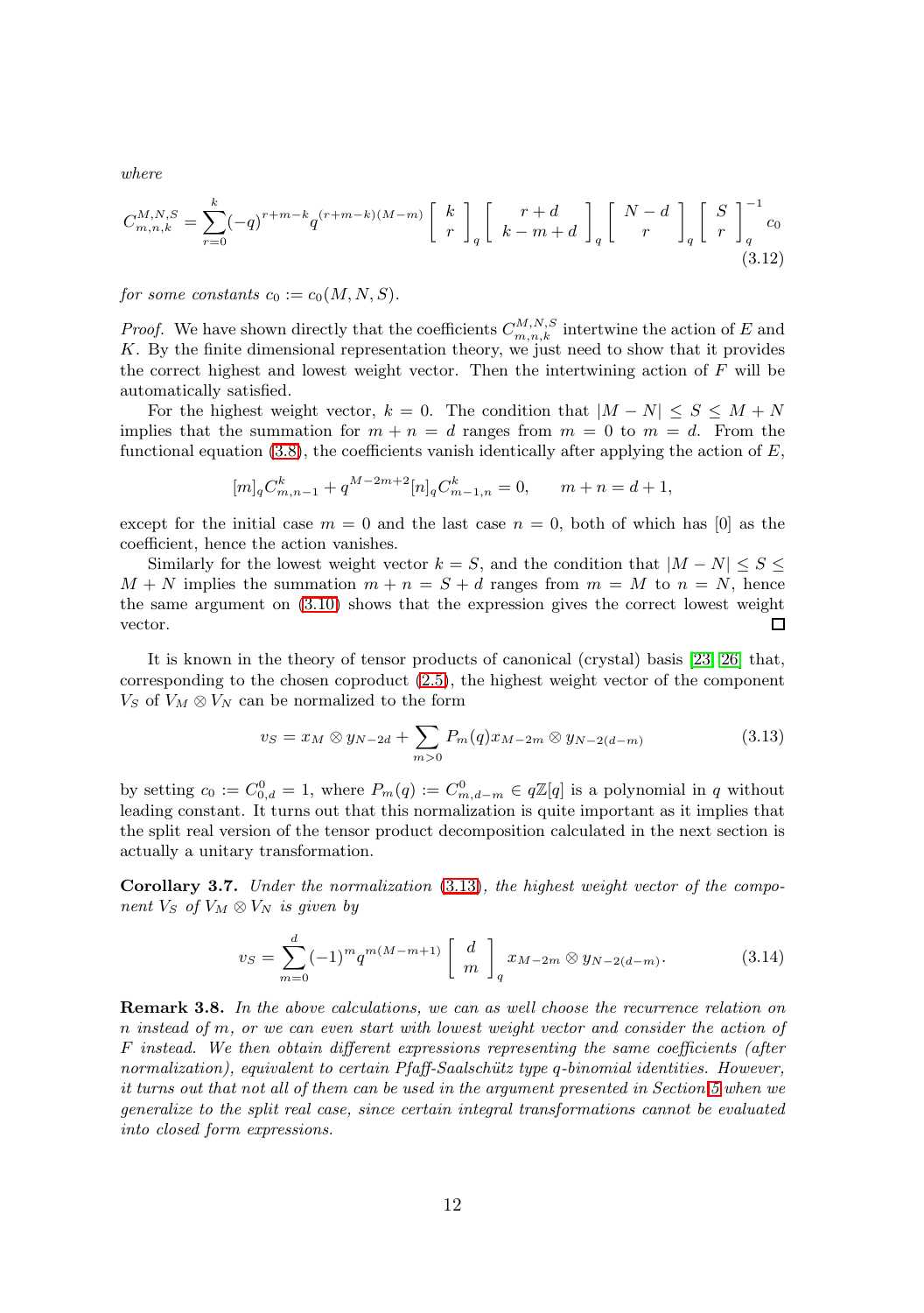#### <span id="page-12-0"></span>3.2 F-intertwiners

In the split real case, the representation is not finite dimensional and we do not have a highest weight vector. Hence the argument in the previous subsection might not be enough to show the intertwining action of  $F$ . However, intrinsically it should be equivalent to certain functional equations of the q-binomials. Hence let us show this directly.

<span id="page-12-1"></span>**Lemma 3.9.** The expression  $(3.7)$  together with the functional equation  $(3.11)$  implies that  $C_{m,n}^k$  intertwines the action of F.

Proof. We need to show [\(3.10\)](#page-10-0). Starting from the right hand side, we have

$$
[N - n + 1]_q C_{m,n-1}^k + q^{2n-N} [M - m + 1]_q C_{m-1,n}^k
$$
  
\n
$$
= [N - k - d + m]_q \sum_{r=0}^k (-q)^{r+m-k} q^{(r+m-k)(M-m)} \begin{bmatrix} k \\ r \end{bmatrix}_q \begin{bmatrix} r+d \\ k-m+d \end{bmatrix}_q c_r
$$
  
\n
$$
+ q^{2(k+d-m+1)-N} [M - m + 1]_q \sum_{r=0}^k (-q)^{r+m-k-1} q^{(r+m-k-1)(M-m+1)} \begin{bmatrix} k \\ r \end{bmatrix}_q \begin{bmatrix} r+d \\ k-m+d+1 \end{bmatrix}_q c_r
$$
  
\n
$$
= \sum_{r=0}^k (-q)^{r+m-k} q^{(r+m-k)(M-m)} \begin{bmatrix} k \\ r \end{bmatrix}_q \frac{[r+d]!}{[k-m+d+1]! [r-k+m]!}
$$
  
\n
$$
([N - k - d + m]_q [k - m + d + 1]_q - q^{k+r-S} [M - m + 1]_q [r - k + m]_q} c_r.
$$

Now using the identity (with  $d = \frac{M+N-S}{2}$ )

$$
[N-k-d+m]_q[k-m+d+1]_q - q^{k+r-S}[M-m+1]_q[r-k+m]_q \qquad (3.15)
$$

$$
=[N-d-r]_q[r+d+1]_q - q^{m-M-1}[S-k-r]_q[r-k+m]_q,
$$
\n(3.16)

we have

$$
= \sum_{r=0}^{k} (-q)^{r+m-k} q^{(r+m-k)(M-m)} \begin{bmatrix} k \\ r \end{bmatrix}_q \frac{[r+d]!}{[k-m+d+1]! [r-k+m]!} \n\left( [N-d-r]_q [r+d+1]_q - q^{m-M-1} [S-k-r]_q [r-k+m]_q \right) c_r \n= \sum_{r=0}^{k} (-q)^{r+m-k} q^{(r+m-k)(M-m)} [N-d-r]_q \begin{bmatrix} k \\ r \end{bmatrix}_q \begin{bmatrix} r+d+1 \\ k-m+d+1 \end{bmatrix}_q c_r \n+ \sum_{r=0}^{k} (-q)^{r+m-k-1} q^{(r+m-k-1)(M-m)} [S-k-r]_q \begin{bmatrix} k \\ r \end{bmatrix}_q \begin{bmatrix} r+d \\ k-m+d+1 \end{bmatrix}_q c_r.
$$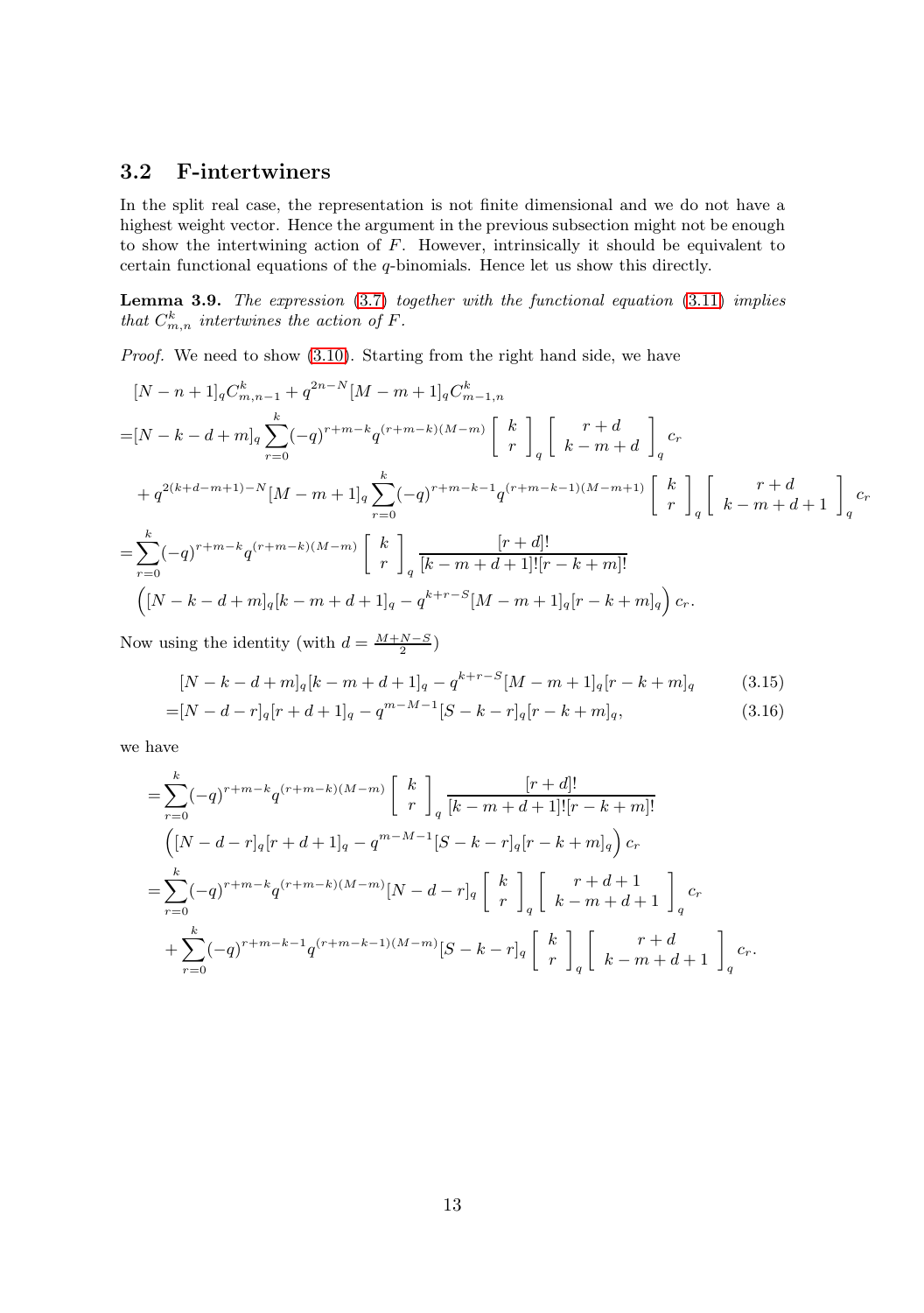Now using [\(3.11\)](#page-10-1), we rewrite  $[N - d - r]c_r = [S - r]c_{r+1}$ :

$$
= \sum_{r=0}^{k} (-q)^{r+m-k} q^{(r+m-k)(M-m)} [S-r]_q \begin{bmatrix} k \\ r \end{bmatrix}_q \begin{bmatrix} r+d+1 \\ k-m+d+1 \end{bmatrix}_q c_{r+1} + \sum_{r=0}^{k} (-q)^{r+m-k-1} q^{(r+m-k-1)(M-m)} [S-k-r]_q \begin{bmatrix} k \\ r \end{bmatrix}_q \begin{bmatrix} r+d \\ k-m+d+1 \end{bmatrix}_q c_r = \sum_{r=1}^{k+1} (-q)^{r+m-k-1} q^{(r+m-k-1)(M-m)} [S-r+1]_q \begin{bmatrix} k \\ r-1 \end{bmatrix}_q \begin{bmatrix} r+d \\ k-m+d+1 \end{bmatrix}_q c_r + \sum_{r=0}^{k} (-q)^{r+m-k-1} q^{(r+m-k-1)(M-m)} [S-k-r]_q \begin{bmatrix} k \\ r \end{bmatrix}_q \begin{bmatrix} r+d \\ k-m+d+1 \end{bmatrix}_q c_r = \sum_{r=0}^{k+1} (-q)^{r+m-k-1} q^{(r+m-k-1)(M-m)} \begin{bmatrix} r+d \\ k-m+d+1 \end{bmatrix}_q c_r \left[ (S-r+1]_q \begin{bmatrix} k \\ r-1 \end{bmatrix}_q + [S-k-r]_q \begin{bmatrix} k \\ r \end{bmatrix}_q \right) c_r.
$$

Finally using the generalized Pascal identity

$$
[S-r+1]_q \left[ \begin{array}{c} k \\ r-1 \end{array} \right]_q + [S-k-r]_q \left[ \begin{array}{c} k \\ r \end{array} \right]_q = [S-k]_q \left[ \begin{array}{c} k+1 \\ r \end{array} \right]_q, \tag{3.17}
$$

 $\Box$ 

we arrive at

$$
= [S-k]_q \sum_{r=0}^{k+1} (-q)^{r+m-k-1} q^{(r+m-k-1)(M-m)} \begin{bmatrix} k+1 \ r \end{bmatrix}_q \begin{bmatrix} r+d \ k-m+d+1 \end{bmatrix}_q c_r
$$
  
= 
$$
[S-k]_q C_{m,n}^{k+1}
$$

as required.

## <span id="page-13-0"></span>4 Positive representations  $P_{\lambda}$  of  $\mathcal{U}_{q\tilde{q}}(\mathfrak{sl}(2,\mathbb{R}))$

In [\[11,](#page-28-0) [16,](#page-29-2) [17\]](#page-29-3), a special class of irreducible representations for  $\mathcal{U}_{q\tilde{q}}(\mathfrak{g}_{\mathbb{R}})$ , called the positive representations, is defined for the split real quantum groups corresponding to each simple Lie algebra g. The generators of the quantum groups are realized by positive essentially self-adjoint operators acting on certain Hilbert space, and also satisfy the so-called transcendental relations, relating the quantum group with its modular double counterpart. In this paper, we will just focus on the  $\mathcal{U}_{q\bar{q}}(\mathfrak{sl}(2,\mathbb{R}))$  case, which is studied extensively by Teschner et al. from the work on quantum Liouville theory [\[2,](#page-28-3) [28,](#page-29-7) [29,](#page-29-0) [30\]](#page-29-1).

#### <span id="page-13-1"></span>4.1 Definitions

Let x and  $p = \frac{1}{2\pi i} \frac{d}{dx}$  be self-adjoint operators acting on  $L^2(\mathbb{R}, dx)$  such that  $[p, x] = \frac{1}{2\pi i}$ . As before let  $q = e^{\pi i b^2}$  where  $b^2 \in (0, 1) \setminus \mathbb{Q}$ .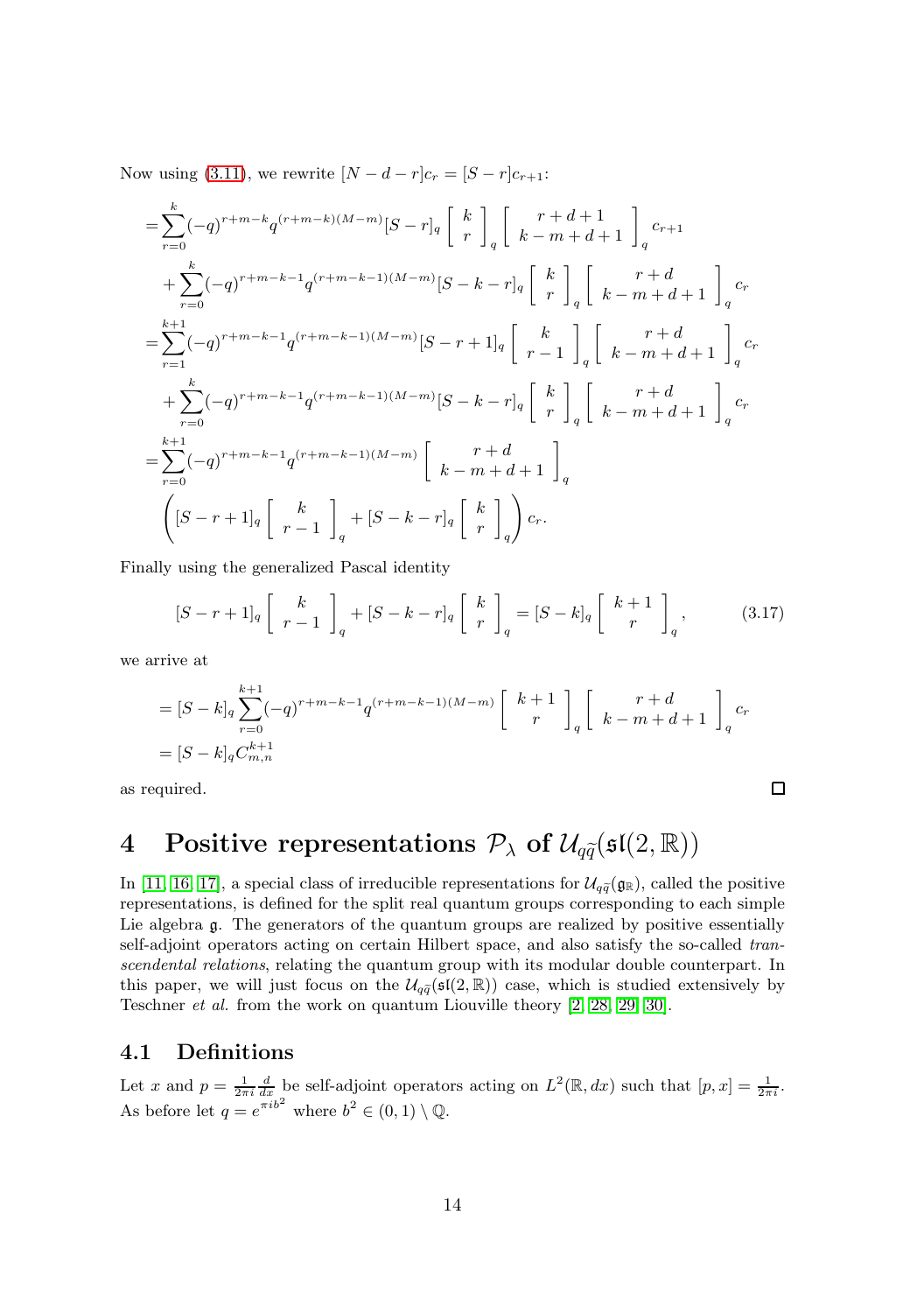<span id="page-14-0"></span>**Proposition 4.1.** [\[16\]](#page-29-2) Let  $\lambda \geq 0$ . The positive representation  $\mathcal{P}_{\lambda}$  of  $\mathcal{U}_{a\tilde{a}}(\mathfrak{sl}(2,\mathbb{R}))$  acting on  $L^2(\mathbb{R})$  is given by

$$
E = \left(\frac{i}{q - q^{-1}}\right) \left(e^{\pi b(-x + \lambda - 2p)} + e^{\pi b(x - \lambda - 2p)}\right) = \left[\frac{Q}{2b} + \frac{i}{b}(\lambda - x)\right]_q e^{-2\pi bp},
$$
  
\n
$$
F = \left(\frac{i}{q - q^{-1}}\right) \left(e^{\pi b(x + \lambda + 2p)} + e^{\pi b(-x - \lambda + 2p)}\right) = \left[\frac{Q}{2b} + \frac{i}{b}(\lambda + x)\right]_q e^{2\pi bp},
$$
  
\n
$$
K = e^{-2\pi bx}.
$$

Note that  $\frac{i}{q-q^{-1}} \in \mathbb{R}_{>0}$ , hence these are (unbounded) positive operators, and they are essentially self-adjoint.

**Remark 4.2.** This is Fourier transform of the representations given in [\[2,](#page-28-3) [30\]](#page-29-1) widely used in the physics literature. By Proposition  $4.4$  below, we see that our choice here is more natural in order to compare with the compact case.

Proposition 4.3. Let the rescaled generators be

$$
e := \left(\frac{i}{q - q^{-1}}\right)^{-1} E, \qquad f := \left(\frac{i}{q - q^{-1}}\right)^{-1} F. \tag{4.1}
$$

Let the generators  $\widetilde{E}, \widetilde{F}, \widetilde{K}$  (as well as their rescaled version) be obtained by replacing b with  $b^{-1}$  in the representation of E, F, K. Then we have the transcendental relation

<span id="page-14-3"></span>
$$
\widetilde{e} := e^{\frac{1}{b^2}}, \quad \widetilde{f} := f^{\frac{1}{b^2}}, \quad \widetilde{K} := K^{\frac{1}{b^2}}, \tag{4.2}
$$

and the generators E, F, K weakly commute with  $\widetilde{E}, \widetilde{F}, \widetilde{K}$ , hence the above representation is consistent with the definition of the modular double [\(2.11\)](#page-4-4).

In [\[21\]](#page-29-8), the notion of a virtual highest (resp. lowest) weight vector is introduced. These are generalized functions such that formally the generators  $E$  (resp.  $F$ ) and also their modular double counterpart acts as zero on these vectors, and have been found for positive representations of  $\mathcal{U}_{q\tilde{q}}(\mathfrak{g}_{\mathbb{R}})$  for every simple type  $\mathfrak{g}_{\mathbb{R}}$ . In particular, for  $\mathcal{U}_{q\tilde{q}}(\mathfrak{sl}(2,\mathbb{R}))$ the virtual highest weight vector is given formally by  $v = \delta(x - \frac{iQ}{2} - \lambda)$ . More precisely it means (note the conjugation)

$$
(E \cdot f)(-\frac{iQ}{2} + \lambda) = (\tilde{E} \cdot f)(-\frac{iQ}{2} + \lambda) = 0
$$
\n(4.3)

for any  $f \in L^2(\mathbb{R})$  in the common domain of E and  $\widetilde{E}$ , which consists of  $L^2(\mathbb{R})$  functions that admits analytic continuation to the strip  $|Im(x)| < Q$ , and hence well-defined.

Therefore, let us write formally

<span id="page-14-1"></span>
$$
v_n := \delta(x + \frac{ibn}{2}),\tag{4.4}
$$

<span id="page-14-2"></span>
$$
N = -\frac{Q}{b} + \frac{2i\lambda}{b},\tag{4.5}
$$

such that  $v_N = \delta(x + \frac{i\delta N}{2}) = \delta(x - \frac{iQ}{2} - \lambda)$  is our highest weight vector. Then upon rewriting the action from Proposition [4.1,](#page-14-0) it becomes formally: (again they should be interpreted as actions on distributions)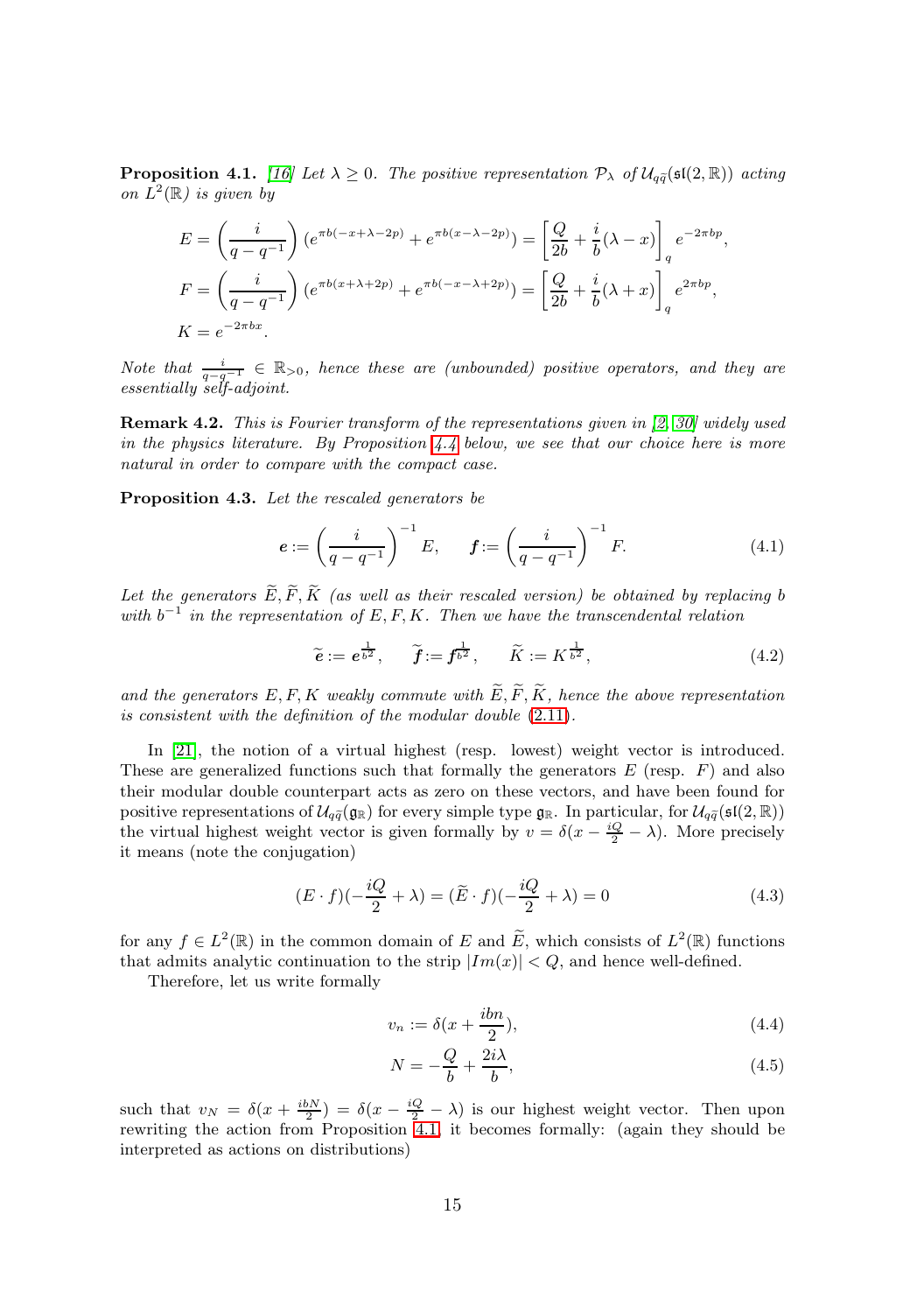<span id="page-15-1"></span>**Proposition 4.4.** Using the substitution rule  $(4.4)$ - $(4.5)$ , we have

$$
E \cdot v_{N-2n} = -[n]_q v_{N-2n+2}, \tag{4.6}
$$

$$
F \cdot v_{N-2n} = -[N-n]_q v_{N-2n-2}, \tag{4.7}
$$

$$
K \cdot v_{N-2n} = q^{N-2n} v_{N-2n}.
$$
\n(4.8)

*Proof.* For the action of  $E$  we have

$$
E \cdot v_{N-2n} = \left[ \frac{Q}{2b} + \frac{i}{b} (\lambda - x) \right]_q \delta(x + ib + \frac{ib(N - 2n)}{2})
$$
  
=  $\left[ \frac{Q}{2b} + \frac{i}{b} (\frac{Q + Nb}{2i} + \frac{ib(N - 2n + 2)}{2}) \right]_q \delta(x + \frac{ib(N - 2n + 2)}{2})$   
=  $\left[ \frac{Q}{b} + n - 1 \right]_q v_{N-2n+2}$   
=  $-[n]_q v_{N-2n+2}$ 

where we used  $q^{\frac{1}{b^2}} = e^{\pi i} = -1$  and

$$
\left[\frac{1}{b^2} + z\right]_q = \frac{q^{\frac{1}{b^2} + z} - q^{-\frac{1}{b^2} - z}}{q - q^{-1}} = \frac{-q^z + q^{-z}}{q - q^{-1}} = -[z]_q.
$$
\n(4.9)

The calculations for  $F$  and  $K$  are similar.

Hence formally as distribution, the positive representation *resembles* the finite dimensional representation  $V_N$  of the compact quantum group  $\mathcal{U}_q(\mathfrak{sl}_2)$  up to a sign! (However obviously they are not equivalent since  $\mathcal{P}_{\lambda}$  is infinite dimensional.) This has an important implication, since it turns out the functional equation needed for the intertwiner in the tensor product decomposition does not depend on the sign. Hence by Remark [2.5](#page-6-3) we only need to replace the  $q$ -factorials in the Clebsch-Gordan coefficients by the corresponding quantum dilogarithms with the parameters replaced by the real version according to  $(4.4)-(4.5)$  $(4.4)-(4.5)$  $(4.4)-(4.5)$ .

#### <span id="page-15-0"></span>4.2 Intertwiners of tensor product decompositions

Let us now consider the split real version of the Clebsch-Gordan coefficients constructed for the compact quantum group in Section [3.1.](#page-8-1) Consider the tensor product of two positive representations  $\mathcal{P}_{\lambda_1} \otimes \mathcal{P}_{\lambda_2}$ . Our goal is to construct a transformation of the form

$$
\mathcal{P}_{\lambda_1} \otimes \mathcal{P}_{\lambda_2} \longrightarrow \int_{\mathbb{R}_+}^{\oplus} \mathcal{P}_{\alpha} d\mu(\alpha), \tag{4.10}
$$

where  $\int_{\mathbb{R}_+}^{\oplus} \mathcal{P}_{\alpha} d\mu(\alpha)$  is a Hilbert space equivalent to  $L^2(\mathbb{R}_+ \times \mathbb{R}, d\mu(\alpha)dz)$  for some measure  $d\mu(\alpha)$ , and  $\mathcal{U}_{q\tilde{q}}(\mathfrak{sl}(2,\mathbb{R}))$  acts on each slice  $\mathcal{P}_{\alpha}$  separately. Note that since  $\mathcal{P}_{\alpha} \simeq \mathcal{P}_{-\alpha}$  (cf. [\[16,](#page-29-2) [29\]](#page-29-0)), the direct integral ranges only over  $\alpha \in \mathbb{R}_+$ . Let us ignore the measure  $d\mu(\alpha)$ for the moment. As in the compact case, we will work with the inverse map, i.e. we want

<span id="page-15-2"></span> $\Box$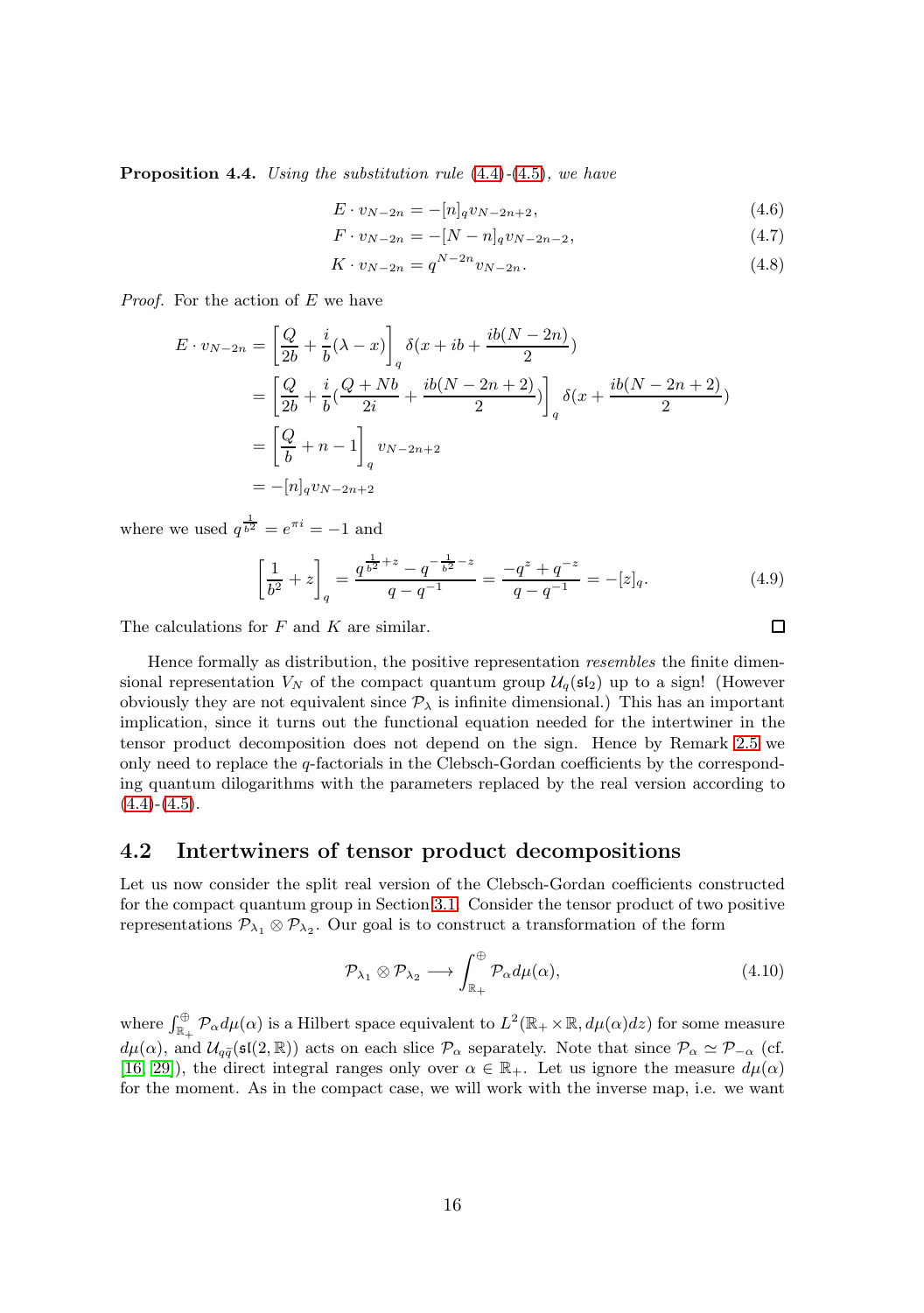an integral transformation C of the form

$$
C: \int_{\mathbb{R}_+}^{\oplus} \mathcal{P}_{\alpha} d\mu(\beta) \longrightarrow \mathcal{P}_{\lambda_1} \otimes \mathcal{P}_{\lambda_2},
$$

$$
f(\alpha, z) \mapsto F(x, y)
$$

$$
:= \iint C(x, y, \alpha, z) f(\alpha, z) d\alpha dz.
$$
(4.11)

Since we need to work with contour integration, we will define the above integral transformation over entire functions  $\mathcal{W}_{\alpha} \widehat{\otimes} \mathcal{W}_{z}$  that decrease rapidly, where

<span id="page-16-0"></span>
$$
\mathcal{W}_z = \{e^{-rz^2 + sz}Poly(z)|r \in \mathbb{R}_{>0}, s \in \mathbb{C}\}\tag{4.12}
$$

is the *core* of the domain of the positive unbounded self-adjoint operators  $E, F, K$  [\[15\]](#page-29-12) and we take the  $L^2$ -completion of the tensor product. We will show later that this is indeed a unitary transformation, in particular it is bounded, hence the integral transformation can be extended to the whole Hilbert space  $L^2(\mathbb{R}_+ \times \mathbb{R})$ .

Remark 4.5. To compare with the compact case, formally in terms of the "continuous" basis"  $\delta(x-s)\delta(y-t)$  for  $L^2(\mathbb{R}\times\mathbb{R},dxdy)$  and  $\delta(z-u)$  on the slice  $\mathcal{P}_{\alpha}\simeq L^2(\mathbb{R},dz)$ , this is

$$
\delta(z - u) \mapsto \iint C(x, y, \alpha, z) \delta(z - u) dz
$$
  
=  $C(x, y, \alpha, u)$   
= 
$$
\iint C(s, t, \alpha, u) \delta(x - s) \delta(y - t) ds dt.
$$
 (4.13)

**Lemma 4.6.**  $C(x, y, \alpha, z)$  is of the form  $C(x, y, \alpha, z)\delta(x + y - z)$ .

*Proof.* It follows from the intertwining action of K on both sides of  $(4.11)$ : K acts on  $f(\beta, z)$  by  $e^{-2\pi bz}$  while it acts on  $F(x, y)$  by  $e^{-2\pi b(x+y)}$ .

Now let's look at the action of E and F. Let us assume that  $C(x, y, \beta, z)$  lies in the domain of  $e^{\pm 2\pi bp}$  for  $p = p_x, p_y, p_z$ , i.e. it has no poles inside the strip  $|Im(x)| \leq$  $|Im(y)| \leq b, |Im(z)| \leq b.$ 

**Lemma 4.7.**  $C(x, y, \alpha, z)$  satisfies the functional equations

$$
\left[\frac{Q}{2b} - \frac{i}{b}(z - ib - \alpha)\right]_q C(x, y, \alpha, z - ib) = \left[\frac{Q}{2b} - \frac{i}{b}(x - \lambda_1)\right]_q C(x + ib, t, \alpha, z)
$$

$$
+ e^{-2\pi bx} \left[\frac{Q}{2b} - \frac{i}{b}(y - \lambda_2)\right]_q C(x, y + ib, \alpha, z), \tag{4.14}
$$

<span id="page-16-2"></span><span id="page-16-1"></span>
$$
\left[\frac{Q}{2b} + \frac{i}{b}(z+ib+\alpha)\right]_q C(x,y,\alpha,z+ib) = \left[\frac{Q}{2b} + \frac{i}{b}(y+\lambda_2)\right]_q C(x,y-ib,\alpha,z)
$$

$$
+ e^{2\pi by} \left[\frac{Q}{2b} + \frac{i}{b}(x+\lambda_1)\right]_q C(x-ib,t,\alpha,z). \tag{4.15}
$$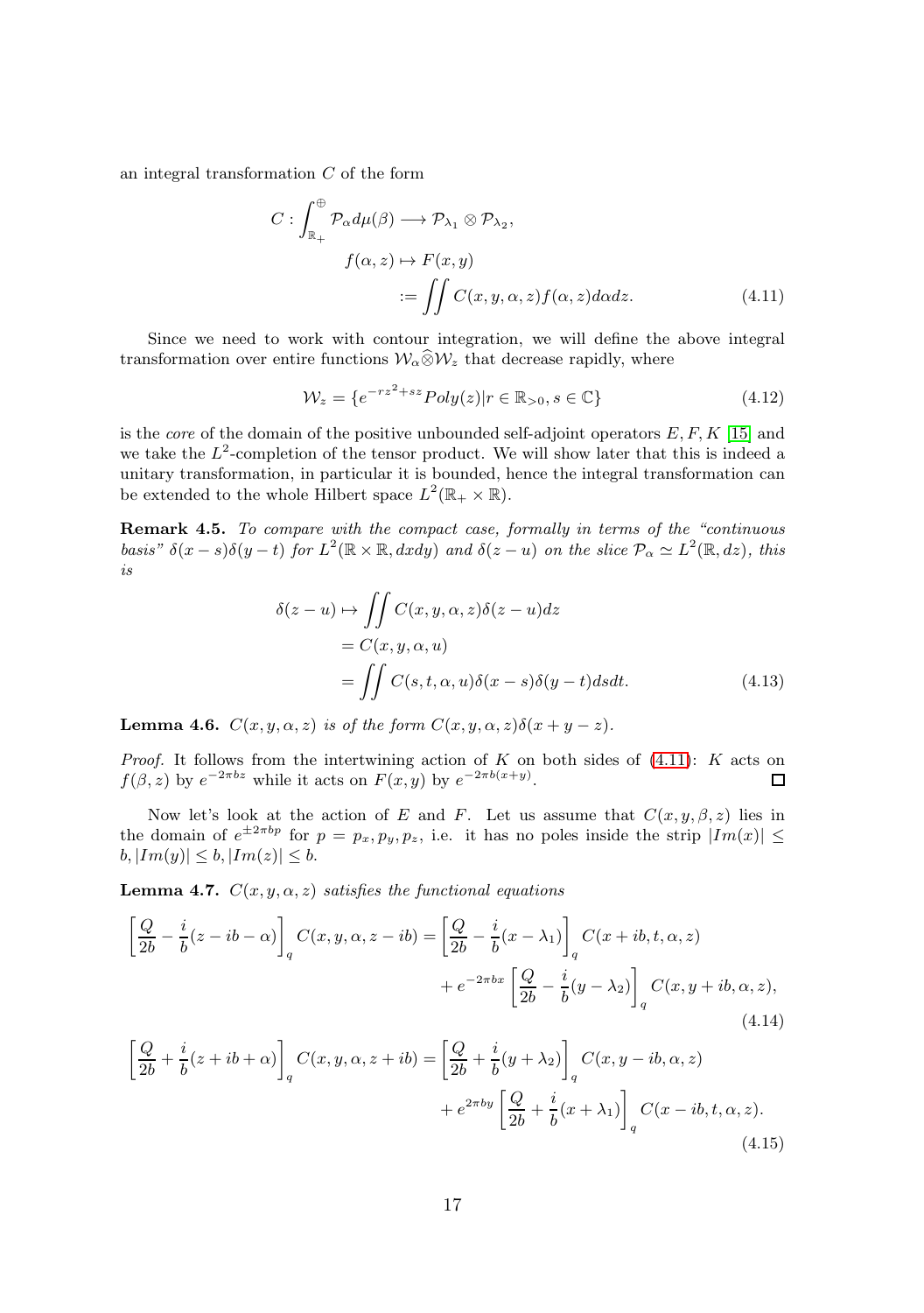*Proof.* It follows by considering the action of E and F on both sides of  $(4.11)$ , i.e. by comparing the integral transformation  $EC = CE$  and  $FC = CF$ . Since we assume  $C(x, y, \beta, z)$  lies in the domain of  $e^{\pm 2\pi b p}$  for  $p = p_x, p_y, p_z$ , we can shift the contour of integration by  $\pm ib$  and arrive at the functional equations.  $\Box$ 

Now comes the important observation. We have seen that by formally defining the virtual highest weight vector, i.e. the substitution of  $(4.4)-(4.5)$  $(4.4)-(4.5)$ , we recover the compact representations. Hence let us rewrite the above using (Note: they are not integers anymore)

$$
M := -\frac{Q}{b} + \frac{2i\lambda_1}{b}, \qquad N := -\frac{Q}{2} + \frac{2i\lambda_2}{b}, \qquad S := -\frac{Q}{b} + \frac{2i\alpha}{b},
$$
  

$$
x = -\frac{ib(M - 2m)}{2}, \qquad y := -\frac{ib(N - 2n)}{2}, \qquad z := -\frac{ib(S - 2k)}{2}.
$$
 (4.16)

Then the functional equations [\(4.14\)](#page-16-1)-[\(4.15\)](#page-16-2) become

$$
[k]_q C'(m, n, S, k-1) = [m+1]_q C'(m+1, n, S, k) + q^{M-2m} [n+1]_q C'(m, n+1, S, k),
$$
  
(4.17)  

$$
[S-k]_q C'(m, n, S, k+1) = [N - n+1]_q C'(m, n-1, S, k) + q^{2n-N} [M - m+1]_q C'(m-1, n, S, k),
$$
  
(4.18)

where

<span id="page-17-1"></span>
$$
C'(m, n, S, k) := C\left(-\frac{ib(M - 2m)}{2}, -\frac{ib(N - 2n)}{2}, \frac{Sb + Q}{2i}, -\frac{ib(S - 2k)}{2}\right) \tag{4.19}
$$

and we have used [\(4.9\)](#page-15-2).

Now this is exactly the functional equations [\(3.8\)](#page-9-0) and [\(3.10\)](#page-10-0)! Therefore by Proposition [3.6](#page-10-2) and Remark [2.5,](#page-6-3) we have the following

<span id="page-17-0"></span>**Theorem 4.8.**  $C(x, y, \alpha, z)$  is given by

$$
C(x, y, \alpha, z) = \delta(x + y - z) \frac{S_b(\frac{Q}{2} + i\alpha - iz)S_b(\frac{Q}{2} + i\alpha - i\lambda_1 + i\lambda_2)}{S_b(\frac{Q}{2} - iy + i\lambda_2)S_b(2i\alpha)}.
$$
(4.20)  

$$
\int_{\mathbb{R}} \frac{e^{\pi(\frac{Q}{2} + ix + i\lambda_1)(r + \alpha - \lambda_1 - y)}S_b(i\alpha - iy - i\lambda_1 + ir)S_b(ir)S_b(2i\alpha + ir)}{S_b(\frac{Q}{2} + i\alpha - iz + ir)S_b(\frac{Q}{2} + i\alpha - i\lambda_1 - i\lambda_2 + ir)S_b(\frac{Q}{2} + i\alpha - i\lambda_1 + i\lambda_2 + ir)} dr,
$$

where the contour of integration follows our convention given in Notation [2.6.](#page-6-4) This intertwines the action of  $E, F$  and  $K$  for the tensor product decomposition.

*Proof.* By Lemma [3.4,](#page-9-2) and the substitution  $[n] \rightarrow S_b(Q+bn)$ , for any  $p \in \mathbb{C}$  any function of the form

$$
(-q)^{r+m-k}q^{(r+m-k)(M-m)}\frac{S_b(Q+bk)}{S_b(Q+br)S_b(Q+bk-br)}\frac{S_b(Q+br+bd)}{S_b(Q+bk-bm+bd)S_b(Q+br-bk+bm)}
$$

intertwines the action of E. Rewrite using the substitution rule we have

$$
=\frac{e^{\pi(\frac{Q}{2}+ix+i\lambda_1)(r+\alpha-\lambda_1-y)}S_b(\frac{Q}{2}+i\alpha-i z)S_b(\frac{Q}{2}-i\alpha+i\lambda_1+i\lambda_2-ir)}{S_b(Q-ir)S_b(\frac{Q}{2}+i\alpha-iz+ir)S_b(\frac{Q}{2}-iy+i\lambda_2)S_b(Q+iy-i\alpha+i\lambda_1-ir)}\\=\frac{e^{\pi(\frac{Q}{2}+ix+i\lambda_1)(r+\alpha-\lambda_1-y)}S_b(\frac{Q}{2}+i\alpha-iz)S_b(i\alpha-iy-i\lambda_1+ir)S_b(ir)}{S_b(\frac{Q}{2}+i\alpha-iz+ir)S_b(\frac{Q}{2}-iy+i\lambda_2)S_b(\frac{Q}{2}+i\alpha-i\lambda_1-i\lambda_2+ir)}.
$$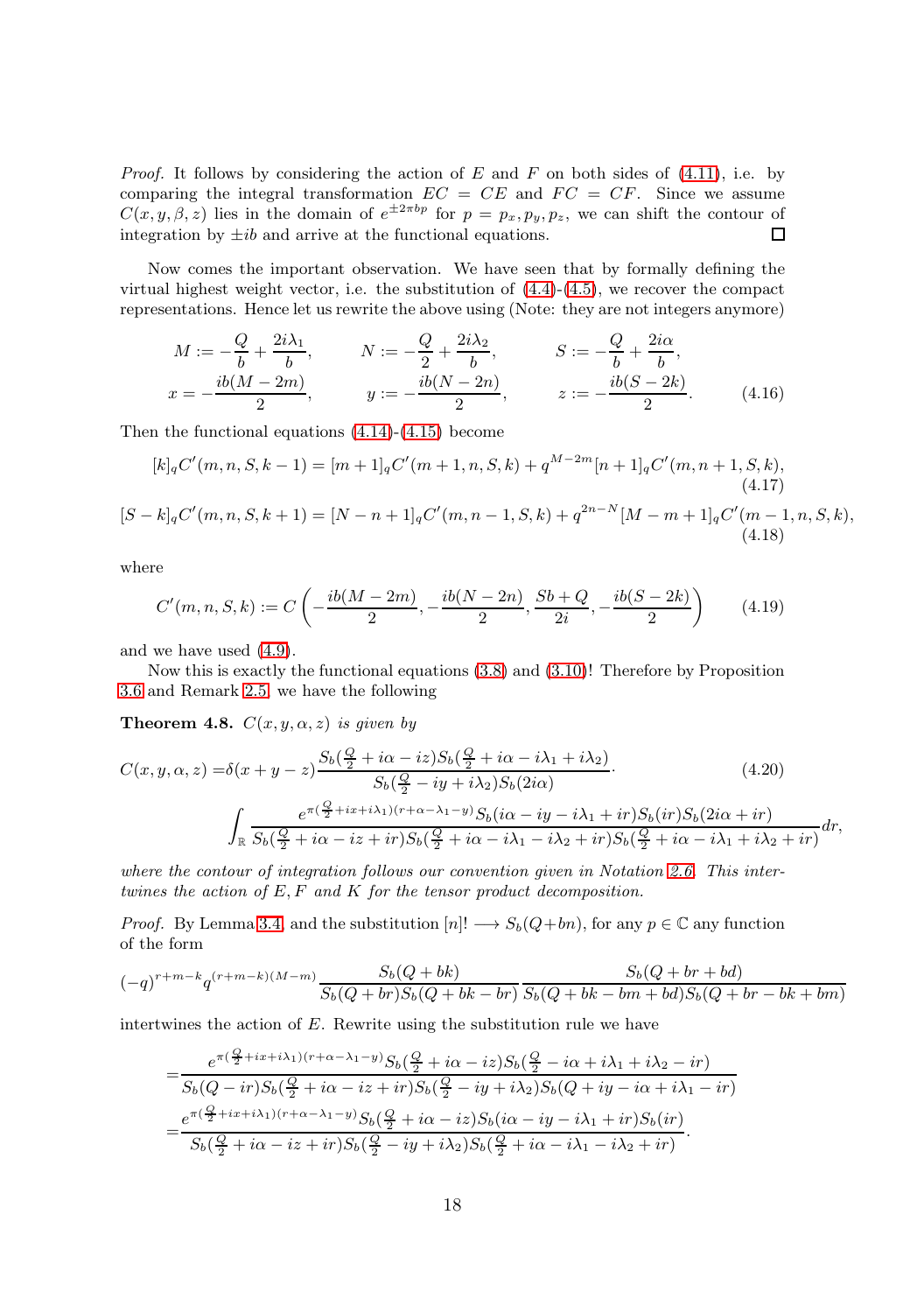Here following the idea in the setting of multiplier Hopf algebra [\[18\]](#page-29-4), we have replaced  $(-q)$  with  $e^{\pi i bQ}$  and rescaled  $r \mapsto \frac{r}{ib}$ . Also we used  $x + y = z$  and in the last line we used the reflection properties [\(2.22\)](#page-5-1) of  $S_b$ .

Hence by Lemma [3.9](#page-12-1) the general form for  $C(x, y, \alpha, z)$  is given by

$$
\delta(x+y-z)\int \frac{e^{\pi(\frac{Q}{2}+ix+i\lambda_1)(r+\alpha-\lambda_1-y)}S_b(\frac{Q}{2}+i\alpha-iz)S_b(i\alpha-iy-i\lambda_1+ir)S_b(ir)}{S_b(\frac{Q}{2}+i\alpha-iz+ir)S_b(\frac{Q}{2}-iy+i\lambda_2)S_b(\frac{Q}{2}+i\alpha-i\lambda_1-i\lambda_2+ir)}c(r)dr
$$
\n(4.21)

for some function  $c(r)$  that satisfies the functional equation corresponding to [\(3.11\)](#page-10-1):

$$
c(r) = \frac{[N - \frac{r}{ib} - d + 1]_q}{[S - \frac{r}{ib} + 1]_q} c(r - ib)
$$
  
= 
$$
\frac{\left[\frac{Q}{2b} + \frac{i}{b}(\alpha - \lambda_1 + \lambda_2 + r)\right]}{\left[\frac{i}{b}(r + 2\alpha)\right]} c(r - ib).
$$

Using the expression from [\(3.9\)](#page-10-3), similarly this can be solved by

$$
c(r) = \frac{S_b(Q+bN-bd)}{S_b(Q+bN-bd-br)} \frac{S_b(Q+bS-br)}{S_b(Q+bS)}
$$

$$
= \frac{S_b(\frac{Q}{2}+i\alpha-i\lambda_1+i\lambda_2)}{S_b(\frac{Q}{2}+i\alpha-i\lambda_1+i\lambda_2+i r)} \frac{S_b(2i\alpha+i r)}{S_b(2i\alpha)}
$$

<span id="page-18-1"></span>,

and hence we obtain the expression for  $C(x, y, \alpha, z)$ . Now we have to take care of the shifts in contour. From the analytic properties of  $S_b$ , we see that the expression allows the shift in x, y and z by +ib only if  $-\frac{Q}{2} < Im(r) < 0$ . On the other hand, we can shift  $r \rightarrow r + x, r + y$  or  $r + z$ , and we see that it also allows the shift in all variables by  $-i\delta$ . Hence we will choose the contour of r to go parallel along this strip and  $C(x, y, \alpha, z)$  lies in the domain of  $e^{\pm 2\pi bp}$  for  $p = p_x, p_y, p_z$ .

Finally according to the proof of Lemma [3.9,](#page-12-1) in order for  $C(x, y, \alpha, z)$  to intertwine the action of F, we need to be able to shift the contour of integration  $\int dr$  by ib. Hence by the analytic properties of  $S_b$ , we will choose the contour of integration to go under the poles on the real line. By the asymptotic properties [\(2.25\)](#page-6-5) the integral is absolutely convergent. □

The intertwiner  $C(x, y, \alpha, z)$  above is obtained purely from the expression of the finite dimensional tensor product decomposition of the compact quantum group  $\mathcal{U}_q(\mathfrak{sl}_2)$ . In the next section, we will show that it equals (up to constant) a canonical unitary transformation which diagonalize the Casimir operator. In particular it shows that the integral transformation defined above is actually equivalent to a unitary transformation  $C: \bar{J}^{\oplus}_{\mathbb{R}_+}$   $\mathcal{P}_{\alpha}d\mu(\alpha) \longrightarrow \mathcal{P}_{\lambda_1} \otimes \mathcal{P}_{\lambda_2}.$ 

### <span id="page-18-0"></span>5 Tensor product decompositions of  $P_{\lambda_1} \otimes P_{\lambda_2}$

In this section, we will study the tensor product decomposition by a series of unitary transformations given by quantum dilogarithms. An equivalent form of the transformation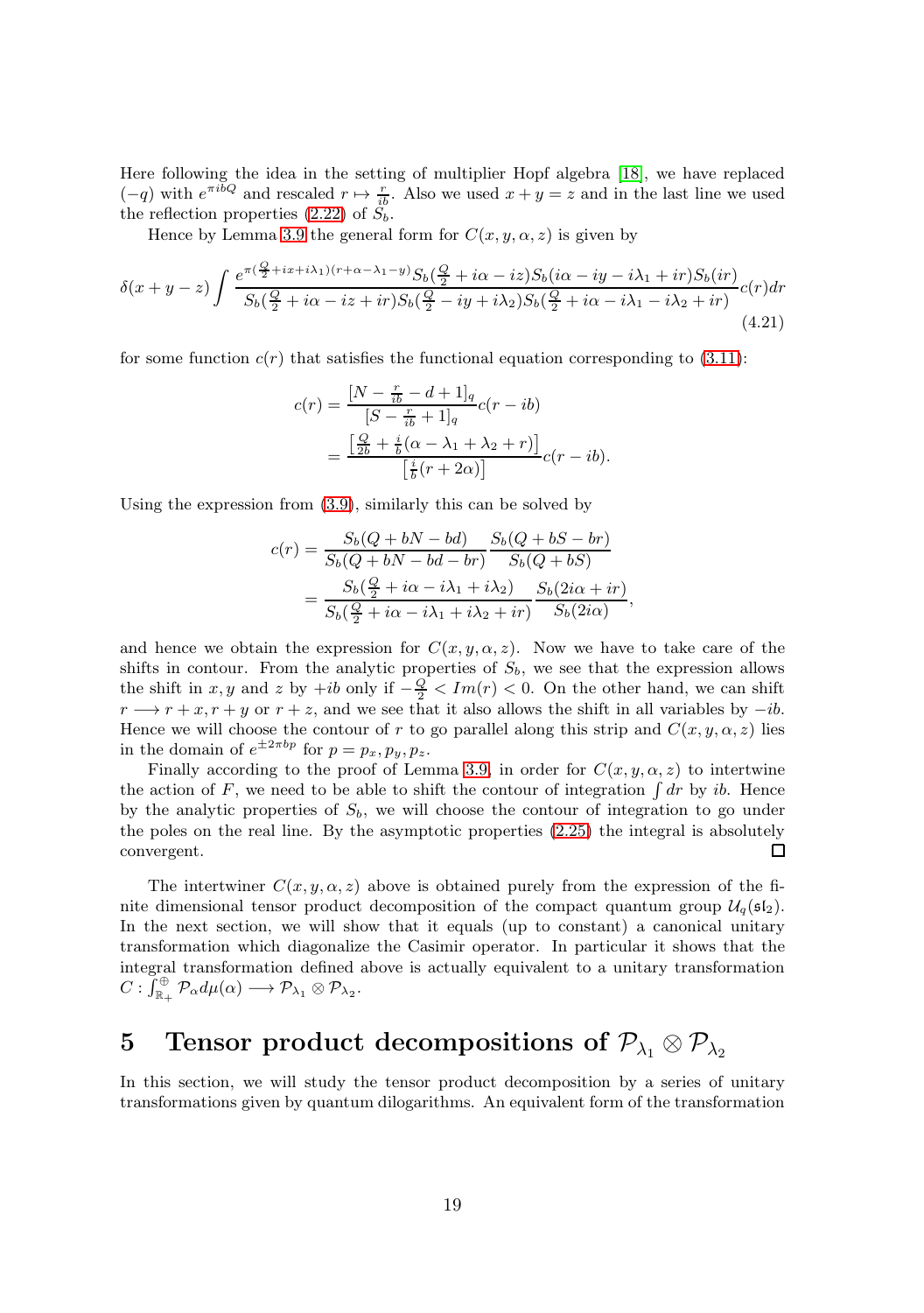is given in [\[28\]](#page-29-7). Let us consider the rescaled operator **e**, **f**, K instead (cf.  $(4.1)$ ), and define the Casimir operator by

$$
Q = FE + \frac{qK + q^{-1}K^{-1}}{(q - q^{-1})^2},\tag{5.1}
$$

$$
\mathbf{Q} := \left(\frac{i}{q - q^{-1}}\right)^{-2} Q = \mathbf{f} \mathbf{e} - qK - q^{-1}K^{-1},\tag{5.2}
$$

<span id="page-19-0"></span>such that Q commutes with E, F, and K and acts on  $\mathcal{P}_{\lambda}$  as the scalar  $e^{2\pi b\lambda} + e^{-2\pi b\lambda}$ . Theorem 5.1. The exists a unitary transformation

<span id="page-19-1"></span>
$$
\Phi: \mathcal{P}_{\lambda_1} \otimes \mathcal{P}_{\lambda_2} \longrightarrow \int_{\mathbb{R}_+}^{\oplus} \mathcal{P}_{\alpha} d\mu(\alpha), \tag{5.3}
$$

which can be decomposed into

$$
\Phi = \left( \int_{\mathbb{R}_+}^{\oplus} \mathcal{S}_{\alpha}^{-1} d\mu(\alpha) \right) \circ (1 \otimes \mathcal{K}) \circ (1 \otimes \mathcal{R}) \circ \mathcal{T} \circ (\mathcal{S}_{\lambda_1} \otimes \mathcal{S}_{\lambda_2}), \tag{5.4}
$$

and intertwines the action of  $E, F$  and  $K$ . Here the intertwiners act as

$$
S_{\lambda}: e = e^{\pi b(x - \lambda - 2p_x)} + e^{\pi b(-x + \lambda - 2p_x)} \longrightarrow e^{-2\pi bp_x},
$$
\n
$$
(5.5)
$$

$$
\mathcal{T} : \Delta(e) \longrightarrow 1 \otimes e, \qquad \Delta(K) \longrightarrow 1 \otimes K, \tag{5.6}
$$

$$
\mathcal{R} : \Delta(Q) \longrightarrow e^{2\pi bx} + e^{-2\pi bx} + e^{2\pi bp_x}, \tag{5.7}
$$

and K is the Kashaev's transformation  $[22]$  which gives the spectral decomposition of the "Dehn twist" operator

$$
\mathcal{K}: e^{2\pi bx} + e^{-2\pi bx} + e^{2\pi bp_x} \longrightarrow \int_{\mathbb{R}_+}^{\oplus} (e^{2\pi b\alpha} + e^{-2\pi b\alpha}) d\mu(\alpha),\tag{5.8}
$$

where the measure is given by

$$
d\mu(\alpha) = |S_b(Q + 2i\alpha)|^2 d\alpha = 4 \sinh(2\pi b\alpha) \sinh(2\pi b^{-1}\alpha) d\alpha.
$$
 (5.9)

Finally the last map means acting on each slice  $\mathcal{P}_{\alpha}$  by  $\mathcal{S}_{\alpha}^{-1}$ .

Proof. Let us treat in detail the effects of each transformation to the actions of the generators and their coproducts. Note that we can rewrite formally

$$
\mathbf{f} = (\mathbf{Q} + qK + q^{-1}K^{-1})\mathbf{e}^{-1}.
$$
 (5.10)

Hence we only need to keep track of the action of  $K$ , e and  $Q$  only. We will be using repeatedly the unitary transformations given in Section [2.3.](#page-7-0) Also since the action is intertwined by conjugation, we will omit constants by writing  $X \simeq Y$  if  $X = cY$  for some constants  $c \in \mathbb{C}$  with  $|c| = 1$ .

First of all the *simplification transformation*  $S_\lambda$  on  $L^2(\mathbb{R}, dx)$  is given by the multiplication operator

$$
\mathcal{S}_{\lambda} = S_b \left( \frac{Q}{2} - ix + i\lambda \right)
$$
  
\n
$$
\simeq e^{-\frac{\pi i}{2}x(x-2\lambda)} g_b(e^{2\pi b(-x+\lambda)})
$$
  
\n
$$
= (2p_x \mapsto 2p_x + x - \lambda) \circ g_b(e^{2\pi b(-x+\lambda)}),
$$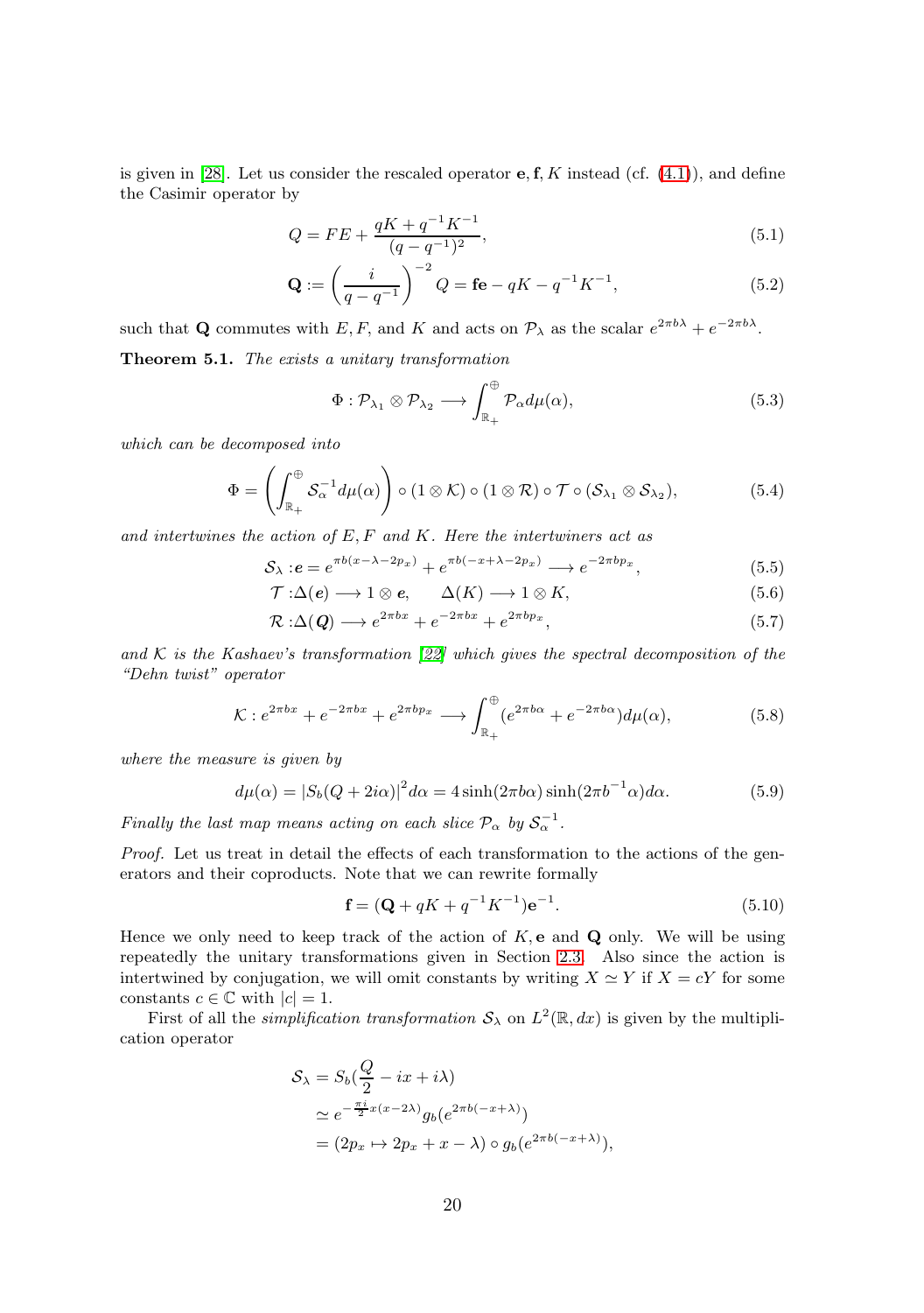which keeps  $K, Q$  invariant and transform

$$
\begin{aligned} \mathbf{e} &= e^{\pi b(x - \lambda - 2p_x)} + e^{\pi b(-x + \lambda - 2p_x)} \longrightarrow e^{-2\pi bp_x}, \\ \mathbf{f} &= e^{\pi b(x + \lambda + 2p_x)} + e^{\pi b(-x - \lambda + 2p_x)} \longrightarrow e^{2\pi b(x + p_x)} + e^{2\pi b(-x + p_x)} + e^{2\pi b(\lambda + p_x)} + e^{2\pi b(-\lambda + p_x)}. \end{aligned}
$$

Next the *Borel part decomposition operator*  $\mathcal T$  is studied in [\[20\]](#page-29-5) for any split real quantum groups  $\mathcal{U}_{q\bar{q}}(\mathfrak{g}_{\mathbb{R}})$ . In the simplest case of  $\mathcal{U}_{q\bar{q}}(\mathfrak{sl}(2,\mathbb{R}))$  it is studied in [\[12\]](#page-29-6) as the *quantum* mutation operator between representations of the quantum plane, and is given by  $<sup>1</sup>$  $<sup>1</sup>$  $<sup>1</sup>$ </sup>

$$
\mathcal{T} = (y \longrightarrow y - x) \circ e^{2\pi i x y} g_b^* (e^{2\pi b (x - p_x + p_y)}),
$$

which transforms

$$
\Delta(\mathbf{e}) = \mathbf{e} \otimes 1 + K \otimes \mathbf{e} = e^{-2\pi b p_x} + e^{-2\pi bx - 2\pi b p_y}
$$

$$
\longrightarrow e^{-2\pi b p_y} = 1 \otimes \mathbf{e},
$$

$$
\Delta(K) = K \otimes K = e^{-2\pi bx - 2\pi by}
$$

$$
\longrightarrow e^{-2\pi by} = 1 \otimes K,
$$

and

$$
\Delta(\mathbf{f}) = 1 \otimes \mathbf{f} + \mathbf{f} \otimes K^{-1}
$$
  
\n
$$
= e^{2\pi b(y + p_y)} + e^{2\pi b(-y + p_y)} + e^{2\pi b(\lambda_2 + p_y)} + e^{2\pi b(-\lambda_2 + p_y)}
$$
  
\n
$$
+ e^{2\pi b(y + x + p_x)} + e^{2\pi b(y - x + p_x)} + e^{2\pi b(y + \lambda_1 + p_x)} + e^{2\pi b(y - \lambda_1 + p_x)}
$$
  
\n
$$
\rightarrow e^{2\pi b(-y + p_y)} + e^{2\pi b(-x - p_x + p_y)} + e^{2\pi b(\lambda_2 - x + p_y)} + e^{2\pi b(-\lambda_2 - x + p_y)}
$$
  
\n
$$
+ e^{2\pi b(x + p_x + p_y)} + e^{2\pi b(y + p_y)} + e^{2\pi b(-x + p_x + p_y)} + e^{2\pi b(\lambda_1 + p_x + p_y)} + e^{2\pi b(-\lambda_1 + p_x + p_y)},
$$

so that  $\Delta(Q)$  becomes

$$
\Delta(Q) = \Delta(f)\Delta(e) - q\Delta(K) - q^{-1}\Delta(K^{-1})
$$
  
\n
$$
\longrightarrow e^{2\pi b(\lambda_2 - x)} + e^{2\pi b(-\lambda_2 - x)} + e^{2\pi b(x + p_x)} + e^{2\pi b(-x - p_x)} + e^{2\pi b(-x + p_x)} + e^{2\pi b(\lambda_1 + p_x)} + e^{2\pi b(-\lambda_1 + p_x)}.
$$

Note that  $\bf{Q}$  does not depend on the second variable, since it should commute with  $K$  and E which forms an irreducible representation of the Weyl pair.

Now the *Casimir simplification transformation*  $R$  can be chosen to be

$$
\mathcal{R} = (x \longrightarrow x - \lambda_2) \circ e^{2\pi i x \lambda_1} g_b^* (e^{2\pi b(-x - \lambda_1)}) g_b (e^{2\pi b(x - \lambda_1)}) \circ g_b^* (e^{2\pi b(\lambda_2 - p_x)}).
$$

Again this obviously keeps  $\Delta$ (e) and  $\Delta$ (K) invariant since it only involves the variable y. Let us rename  $y \rightarrow z$ . One can then check using Lemma [2.10](#page-7-1) and [2.11](#page-7-2) repeatedly that it maps

$$
\Delta(Q) \longrightarrow e^{2\pi bx} + e^{-2\pi bx} + e^{2\pi bp_x},
$$
  
\n
$$
\Delta(f) \longrightarrow (e^{2\pi bx} + e^{-2\pi bx} + e^{2\pi bp_x})e^{2\pi bp_z} + e^{2\pi b(z + p_z)} + e^{2\pi b(-z + p_z)}.
$$

<span id="page-20-0"></span><sup>1</sup>We used a different coproduct here but the transformation is equivalent up to multiplication by  $e^{2\pi ixy}$ .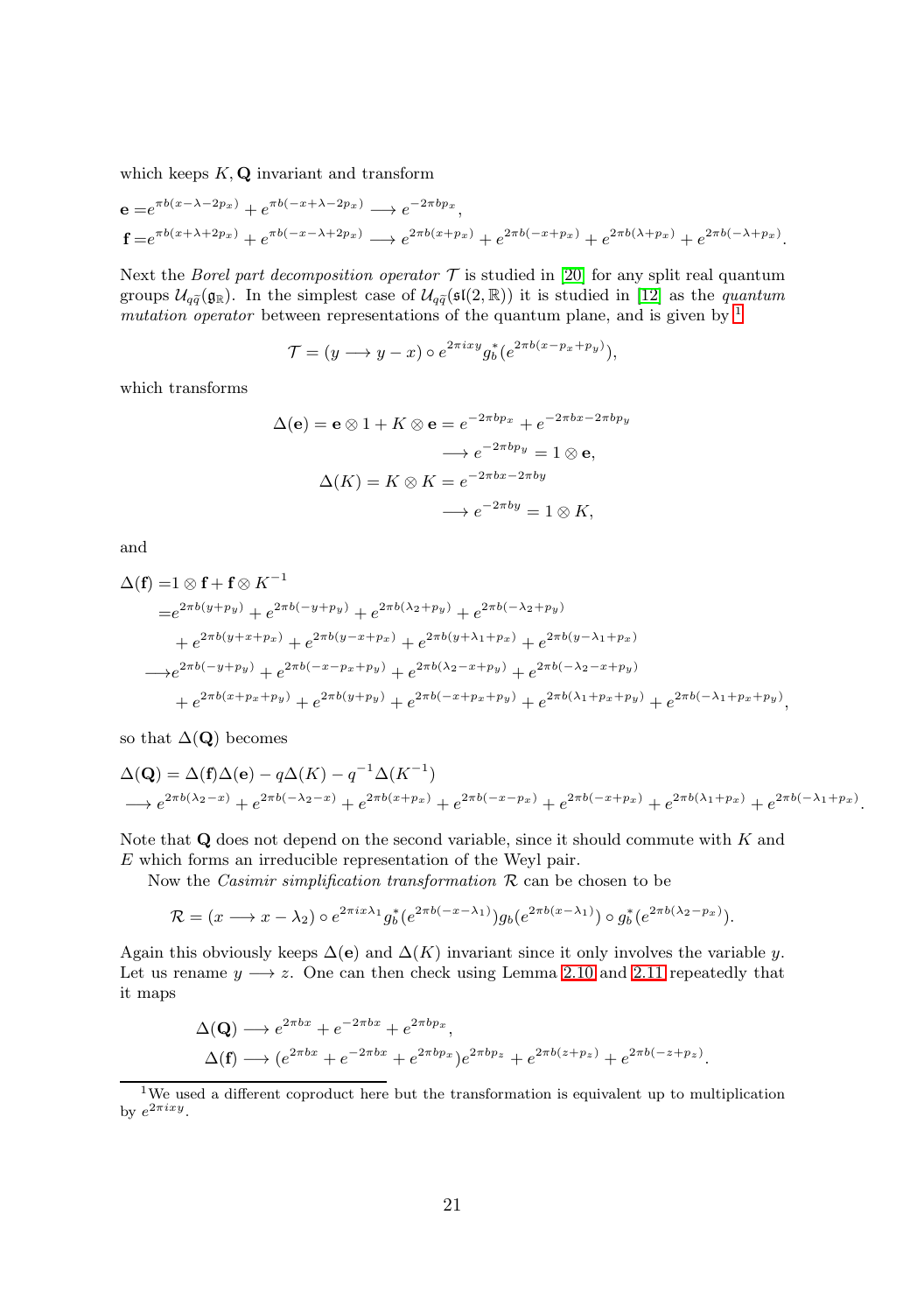Next, Kashaev's transformation  $K$  is given by

<span id="page-21-2"></span>
$$
\mathcal{K}: f(y) \mapsto F(\alpha) := \int_{\mathbb{R}} S_b(ix - i\alpha)S_b(ix + i\alpha)f(x)dx, \tag{5.11}
$$

with inverse given by

$$
\mathcal{K}^{-1}: F(\alpha) \mapsto f(x) := \int_0^\infty S_b(-ix + i\alpha)S_b(-ix - i\alpha)F(\alpha)d\mu(\alpha). \tag{5.12}
$$

Here the contour of both integration follows Notation [2.6.](#page-6-4) It is shown in [\[22\]](#page-29-16) that the functions  $\Psi_{\alpha} = S_b(ix - i\alpha)S_b(ix + i\alpha)$  with  $\alpha > 0$  form a complete set of orthogonal eigendistributions of the operator **Q** with eigenvalues  $e^{2\pi b\alpha} + e^{-2\pi b\alpha}$ , hence the transformation intertwines  $\Delta(Q)$  and it is a unitary transformation with the required measure  $d\mu(\alpha)$ .

Hence we now have

$$
\Delta(\mathbf{e}) = e^{-2\pi b p_z},
$$
  
\n
$$
\Delta(\mathbf{f}) = e^{2\pi b(z + p_z)} + e^{2\pi b(-z + p_z)} + e^{2\pi b(\alpha + p_z)} + e^{2\pi b(-\alpha + p_z)},
$$
  
\n
$$
\Delta(K) = e^{-2\pi bz}.
$$

Finally applying  $S_\alpha^{-1}$  on each slice  $\mathcal{P}_\alpha$  recovers the actions on  $\int_{\mathbb{R}_+}^{\oplus} \mathcal{P}_\alpha d\mu(\alpha)$  as required.  $\Box$ 

**Remark 5.2.** The simplification transformation  $S_{\lambda} = S_b(\frac{Q}{2} - ix + i\lambda)$  is precisely the real analogue of the compact transformation given by the crystal basis [\[23,](#page-29-10) [25\]](#page-29-17) of  $\mathcal{U}_q(\mathfrak{sl}_2)$ mapping  $E^n \longrightarrow \frac{E^n}{[n]!}$  and hence the action becomes just shifting the index.

Now we would like to compare this unitary transformation with what we get from the compact quantum group decomposition, namely the integral transformation [\(4.11\)](#page-16-0) given by Theorem [4.8.](#page-17-0)

<span id="page-21-0"></span>Theorem 5.3. The integral transformation

$$
\int_{\mathbb{R}_+}^{\oplus} \mathcal{P}_{\alpha} d\mu(\alpha) \longrightarrow \mathcal{P}_{\lambda_1} \otimes \mathcal{P}_{\lambda_2},
$$

$$
f(\alpha, z) \mapsto F(x, y) := \int_{\mathbb{R}} \int_{\mathbb{R}_+} C(x, y, \alpha, z) f(\alpha, z) d\alpha dz,
$$

with  $C(x, y, \alpha, z)$  given by Theorem [4.8](#page-17-0) is the same as the unitary transformation  $\Phi^{-1}$  up to a constant, where  $\Phi$  is given by [\(5.4\)](#page-19-1), and the constant depends only on  $\lambda_1, \lambda_2$  and  $\alpha$ which produces the Plancherel measure  $d\mu(\alpha)$ .

The rest of this section will be devoted to the proof of this Theorem.

First we start with the following observation:

<span id="page-21-1"></span>**Lemma 5.4.** The transformations  $\mathcal{T}^{-1}$  and  $\mathcal{R}^{-1}$  are given as integral transformations by

$$
\mathcal{T}^{-1} \cdot f(x,y) = \int_{\mathbb{R}} \frac{e^{2\pi i y(t-x)}}{G_b(Q+it)} f(x-t, x+y) dt,
$$
\n(5.13)

$$
\mathcal{R}^{-1} \cdot f(x) = \int \frac{e^{2\pi(\frac{Q}{2} + i\lambda_2)(x + \lambda_2 - t)} G_b(it - ix - i\lambda_2)}{S_b(\frac{Q}{2} + it + i\lambda_1 - i\lambda_2)S_b(\frac{Q}{2} + it - i\lambda_1 - i\lambda_2)} f(t)dt.
$$
 (5.14)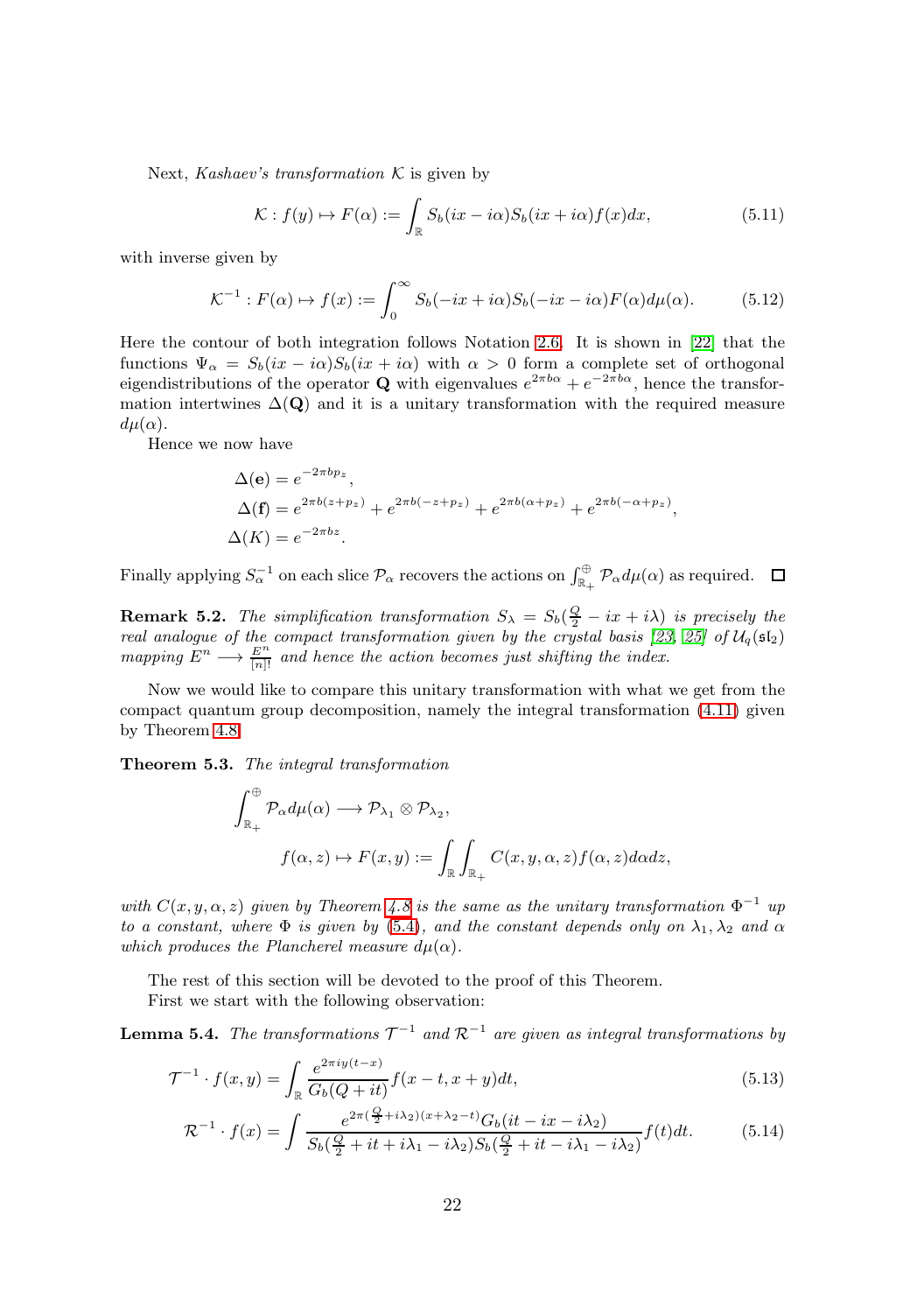Proof. Using Lemma [2.7,](#page-6-2) we can write

$$
g_b(e^{2\pi b(x-p_x+p_y)}) = \int_{\mathbb{R}} \frac{e^{2\pi itx - 2\pi itp_y}e^{-\pi it^2}}{G_b(Q+it)} dt
$$
  
= 
$$
\int_{\mathbb{R}} \frac{e^{2\pi itx - 2\pi it^2}}{G_b(Q+it)} e^{-2\pi itp_x + 2\pi itp_y} dt,
$$

where we have used  $e^{2\pi itx-2\pi itp_x} = e^{-\pi it^2}e^{2\pi itx}e^{-2\pi itp_x}$ . Finally using  $e^{-2\pi itp_x+2\pi itp_y}f(x,y) =$  $f(x - t, y + t)$  we obtain the claim.

Similarly

$$
g_b(e^{2\pi b(\lambda_2 - p_x)}) = \int_{\mathbb{R}} \frac{e^{2\pi i t \lambda_2} e^{-2\pi i t p_x} e^{-\pi i t^2}}{G_b(Q + it)} dt = \int_{\mathbb{R}} e^{2\pi i t \lambda_2} e^{\pi Q t} G_b(-it) e^{-2\pi i t p_x} dt.
$$

Combining with the definition of R, changing  $g_b$  to  $S_b$  and shifting the contour by  $t \rightarrow$  $x + \lambda_2 - t$  gives the claim.  $\Box$ 

From the proof of Theorem [4.8,](#page-17-0) we know that in order to intertwine the action of  $E$ and K, the kernel  $C(x, y, \alpha, z)$  is of the form

$$
C(x, y, \alpha, z) = \delta(x + y - z) \int_{\mathbb{R}} e^{\pi(\frac{Q}{2} + ix + i\lambda_1)(r + \alpha - \lambda_1 - y)}
$$

$$
\frac{S_b(\frac{Q}{2} + i\alpha - iz)}{S_b(\frac{Q}{2} - iy + i\lambda_2)} \frac{S_b(i\alpha - iy - i\lambda_1 + ir)}{S_b(\frac{Q}{2} + i\alpha - iz + ir)} c(r, \alpha) dr \tag{5.15}
$$

for some function  $c(r, \alpha)$ . Here we have absorbed the factor  $\frac{S_b(ip)}{S_b(\frac{Q}{2}+i\alpha-i\lambda_1-i\lambda_2+i p)}$  from  $(4.21)$  into  $c(r, \alpha)$ .

Obviously the factor  $S_b(\frac{Q}{2}+i\alpha - i z)$  is related to the simplification operator  $S_\alpha$ . Hence let us define

$$
C'(x, y, \alpha, z) := S_b(\frac{Q}{2} + i\alpha - iz)^{-1} C(x, y, \alpha, z).
$$
 (5.16)

<span id="page-22-2"></span>Lemma 5.5.  $If$ 

<span id="page-22-1"></span><span id="page-22-0"></span>
$$
c(r,\alpha) = \frac{e^{-2\pi i \alpha (r+\alpha-\lambda_1)}}{G_b(\frac{Q}{2} - i\alpha + i\lambda_1)},
$$
\n(5.17)

then the integral transformation

$$
f(x,y) \mapsto \int_{\mathbb{R}} C'(x,y,\alpha,x+y) f(\alpha,x+y) d\alpha \tag{5.18}
$$

coincides with the unitary transformation  $(S_{\lambda_1} \otimes S_{\lambda_2})^{-1} \circ \mathcal{T}^{-1}$ .

*Proof.* By Lemma [5.4,](#page-21-1) the map  $(S_{\lambda_1} \otimes S_{\lambda_2})^{-1} \circ \mathcal{T}^{-1}$  is given by

$$
f(x,y) \mapsto S_b(\frac{Q}{2} - ix + i\lambda_1)^{-1} S_b(\frac{Q}{2} - iy + i\lambda_2)^{-1} \int_{\mathbb{R}} \frac{e^{-2\pi it(x+t)}}{G_b(Q+it)} f(x+t, x+y) dt.
$$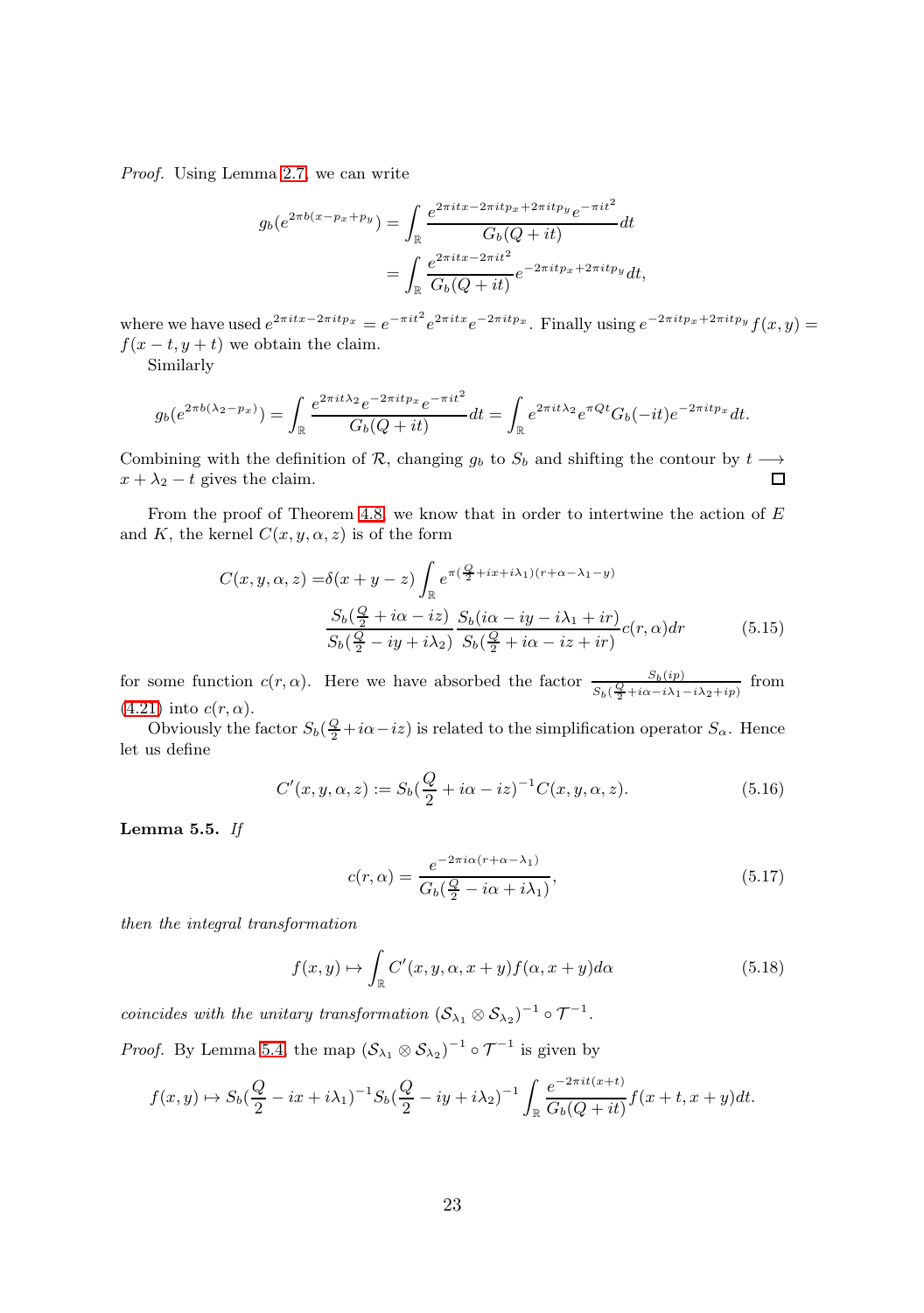On the other hand, we have

$$
\int_{\mathbb{R}} C'(x, y, \alpha, x + y) f(\alpha, x + y) d\alpha
$$
\n
$$
= \iint_{\mathbb{R} \times \mathbb{R}} \frac{e^{\pi (\frac{Q}{2} + ix + i\lambda_1)(r + \alpha - \lambda_1 - y)} S_b(i\alpha - iy - i\lambda_1 + ir)}{S_b(\frac{Q}{2} + i\alpha - ix - iy + ir) S_b(\frac{Q}{2} - iy + i\lambda_2)} c(r, \alpha) f(\alpha, x + y) dr d\alpha
$$
\n
$$
= \iint_{\mathbb{R} \times \mathbb{R}} \frac{e^{\pi (\frac{Q}{2} + ix + i\lambda_1)(r + \alpha - \lambda_1 - y)} e^{-2\pi i\alpha (r + \alpha - \lambda_1)} S_b(i\alpha - iy - i\lambda_1 + ir)}{S_b(\frac{Q}{2} + i\alpha - ix - iy + ir) S_b(\frac{Q}{2} - iy + i\lambda_2) G_b(\frac{Q}{2} - i\alpha + i\lambda_1)} f(\alpha, x + y) dr d\alpha,
$$

where the contour of both integrals follow Notation [2.6.](#page-6-4) Rewriting  $S_b$  as  $G_b$  and shifting the contour of  $r$  we have

$$
= \int_{\mathbb{R}} \frac{e^{2\pi i \alpha (x + \lambda_1 - \alpha)} e^{-2\pi i x y} e^{\frac{\pi i}{2} (x + \lambda_1)^2} e^{-\frac{\pi i}{8} Q^2}}{S_b(\frac{Q}{2} - iy + i\lambda_2) G_b(\frac{Q}{2} - i\alpha + i\lambda_1)} \n\left( \int_{\mathbb{R}} \frac{e^{-2\pi r (i\alpha - ix)} G_b(i\alpha - iy - i\lambda_1 + ir)}{G_b(\frac{Q}{2} + i\alpha - ix - iy + ir)} dr \right) f(\alpha, x + y) d\alpha \n= \int_{\mathbb{R}} \frac{e^{-2\pi i \alpha y - h(\frac{Q}{2} - i\alpha + i\lambda_1) + \frac{1}{2} h(\frac{Q}{2} + ix - i\lambda_1) + h(i\alpha - ix)}}{S_b(\frac{Q}{2} - iy + i\lambda_2) G_b(\frac{Q}{2} - i\alpha + i\lambda_1)} \n\left( \int_{\mathbb{R}} \frac{e^{-2\pi r (i\alpha - ix)} G_b(\frac{Q}{2} + ix - i\lambda_1 + ir)}{G_b(Q + ir)} dr \right) f(\alpha, x + y) d\alpha,
$$

where  $h(x) := \pi i x (Q - x)$ . By Lemma [2.8](#page-7-3) it equals

$$
\begin{split}\n&= \int_{\mathbb{R}} \frac{e^{-2\pi i \alpha y - h\left(\frac{Q}{2} - i\alpha + i\lambda_{1}\right) + \frac{1}{2}h\left(\frac{Q}{2} + i x - i\lambda_{1}\right) + h\left(i\alpha - i x\right)}}{S_{b}\left(\frac{Q}{2} - i y + i\lambda_{2}\right)G_{b}\left(\frac{Q}{2} - i\alpha + i\lambda_{1}\right)} \frac{G_{b}\left(\frac{Q}{2} + i x - i\lambda_{1}\right)G_{b}\left(i\alpha - i x\right)}{G_{b}\left(\frac{Q}{2} + i\alpha - i\lambda_{1}\right)} f(\alpha, x + y) d\alpha \\
&= \frac{S_{b}\left(\frac{Q}{2} + i x - i\lambda_{1}\right)}{S_{b}\left(\frac{Q}{2} - i y + i\lambda_{2}\right)} \int_{\mathbb{R}} \frac{e^{-2\pi i \alpha y}}{G_{b}\left(Q + i x - i\alpha\right)} f(\alpha, x + y) d\alpha \\
&= S_{b}\left(\frac{Q}{2} - i x + i\lambda_{1}\right)^{-1} S_{b}\left(\frac{Q}{2} - i y + i\lambda_{2}\right)^{-1} \int_{\mathbb{R}} \frac{e^{2\pi i y(t - x)}}{G_{b}\left(Q + i t\right)} f(x - t, x + y) dt \\
&= (S_{\lambda_{1}} \otimes S_{\lambda_{2}})^{-1} \circ \mathcal{T}^{-1},\n\end{split}
$$

where in the last line we have renamed  $\alpha \longrightarrow x - t$ .

We would like to compute the transformation  $\Phi^{-1}$  given by [\(5.4\)](#page-19-1), and at the same time keeping the kernel of the form [\(5.15\)](#page-22-0). We will use the following trick:

**Lemma 5.6.** If  $\Psi$  and  $D$  are unitary integral operators of the form

$$
\Psi: f(\alpha) \mapsto f(x) := \int_{\Omega} \Psi(\alpha, x) f(\alpha) d\alpha,
$$
\n(5.19)

 $\Box$ 

$$
D: f(x) \mapsto f(x) := \iint_{\mathbb{R} \times \mathbb{R}} \left( D(p + \alpha, x)c(p, \alpha) dp \right) f(\alpha) d\alpha, \tag{5.20}
$$

for some contour  $\Omega \subset \mathbb{R}$  of  $\alpha$ , then

$$
D \circ \Psi : f(\alpha) \mapsto \int_{\Omega} \left( \int_{\mathbb{R}} D(p + \alpha, x) \int_{\mathbb{R}} c(p + \beta, \alpha - \beta) \Psi(\alpha, \alpha - \beta) d\beta dp \right) f(\alpha) d\alpha, \quad (5.21)
$$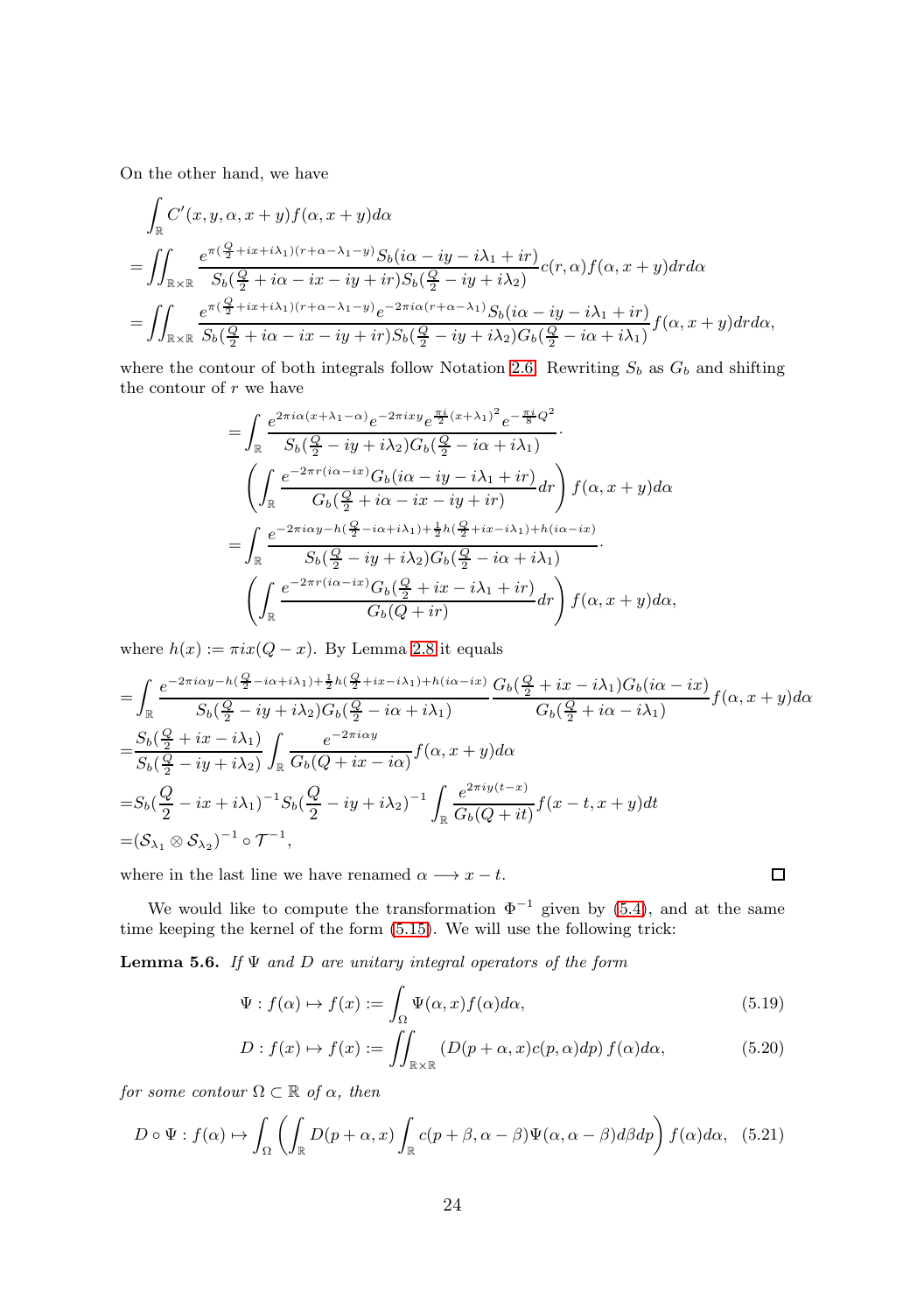where the outside integral (and measure)  $\int_{\Omega} d\alpha$  is kept invariant. In particular this means the middle factor is transformed as

$$
c(p,\alpha) \mapsto \int_{\mathbb{R}} c(p+\beta,\alpha-\beta)\Psi(\alpha,\alpha-\beta)d\beta.
$$
 (5.22)

 $\Box$ 

*Proof.*  $D \circ \Psi$  is given by

$$
D \circ \Psi : f(\alpha) \mapsto f(x) := \iint_{\mathbb{R} \times \mathbb{R}} \left( D(p + \beta, x)c(p, \beta) dp \right) \int_{\Omega} \Psi(\alpha, \beta) f(\alpha) d\alpha d\beta.
$$

Since the integral operator is assumed to be unitary, the integrals are absolutely convergent and we can interchange the order of integration to get

$$
D \circ \Psi : f(\alpha) \mapsto f(x) := \int_{\Omega} \left( \iint_{\mathbb{R} \times \mathbb{R}} D(p + \beta, x) c(p, \beta) \Psi(\alpha, \beta) d\beta dp \right) f(\alpha) d\alpha.
$$

Now we shift  $p \longrightarrow p - \beta + \alpha$  and  $\beta \longrightarrow \alpha - \beta$  to obtain the result.

Now we see that our kernel  $C'(x, y, \alpha, z)$  from [\(5.18\)](#page-22-1) is precisely of the form as in the Lemma, hence we can compute  $\Phi^{-1}$  by applying the Lemma twice on the function  $c(p, \alpha)$ from Lemma [5.5.](#page-22-2)

Using the expression of  $\mathcal{R}^{-1}$  from Lemma [5.4,](#page-21-1)  $(\mathcal{S}_{\lambda_1} \otimes \mathcal{S}_{\lambda_2})^{-1} \circ \mathcal{T}^{-1} \circ (\mathcal{R} \otimes 1)^{-1}$  equals [\(5.18\)](#page-22-1) for

$$
c(p, \alpha)
$$
\n
$$
= \int_{\mathbb{R}} \frac{e^{-2\pi i (\alpha - \beta)(r + \alpha - \lambda_1)}}{G_b(\frac{Q}{2} - i\alpha + i\beta + i\lambda_1)} \frac{e^{2\pi (\frac{Q}{2} + i\lambda_2)(-\beta + \lambda_2)} G_b(i\beta - i\lambda_2)}{S_b(\frac{Q}{2} + i\alpha + i\lambda_1 - i\lambda_2)S_b(\frac{Q}{2} + i\alpha - i\lambda_1 - i\lambda_2)} d\beta
$$
\n
$$
= \frac{e^{2\pi i \lambda_1 (\lambda_1 - r) + 2\pi i\lambda_2 (\lambda_2 - \alpha) + \pi Qr + \frac{\pi i Q^2}{2}} G_b(\frac{Q}{2} - i\alpha - i\lambda_1 + i\lambda_2)}{G_b(\frac{Q}{2} + i\alpha - i\lambda_1 - i\lambda_2)}
$$
\n
$$
\int_{\mathbb{R}} \frac{e^{-2\pi \beta (\frac{Q}{2} - i\alpha + i\lambda_1 + i\lambda_2 - ir)} G_b(\frac{Q}{2} + i\alpha - i\lambda_1 - i\lambda_2 + i\beta)}{G_b(Q + i\beta)} d\beta.
$$

Using Lemma [2.8,](#page-7-3) we arrive at

$$
c(p,\alpha) = \frac{e^{2\pi i \lambda_1 (\lambda_1 - r) + 2\pi i \lambda_2 (\lambda_2 - \alpha) + \pi Qr + \frac{\pi i Q^2}{2}} G_b(\frac{Q}{2} - i\alpha - i\lambda_1 + i\lambda_2)}{G_b(\frac{Q}{2} + i\alpha - i\lambda_1 - i\lambda_2)}.
$$
  

$$
\frac{G_b(\frac{Q}{2} + i\alpha - i\lambda_1 - i\lambda_2)G_b(\frac{Q}{2} - i\alpha + i\lambda_1 + i\lambda_2 - ir)}{G_b(Q - ir)}
$$
  

$$
= \frac{e^{-\pi i (\alpha - \lambda_1)^2 + \pi i (\lambda_1 - \lambda_2)^2 + \pi i \lambda_1^2 + 2\pi ir(\lambda_2 - \alpha) + \frac{\pi i Q^2}{4}} G_b(\frac{Q}{2} - i\alpha - i\lambda_1 + i\lambda_2)G_b(ir)}{G_b(\frac{Q}{2} + i\alpha - i\lambda_1 - i\lambda_2 + ir)}.
$$

Finally, we apply Kashaev's inverse map  $K^{-1}$  given by [\(5.12\)](#page-21-2). By Lemma [5.5](#page-22-2) the full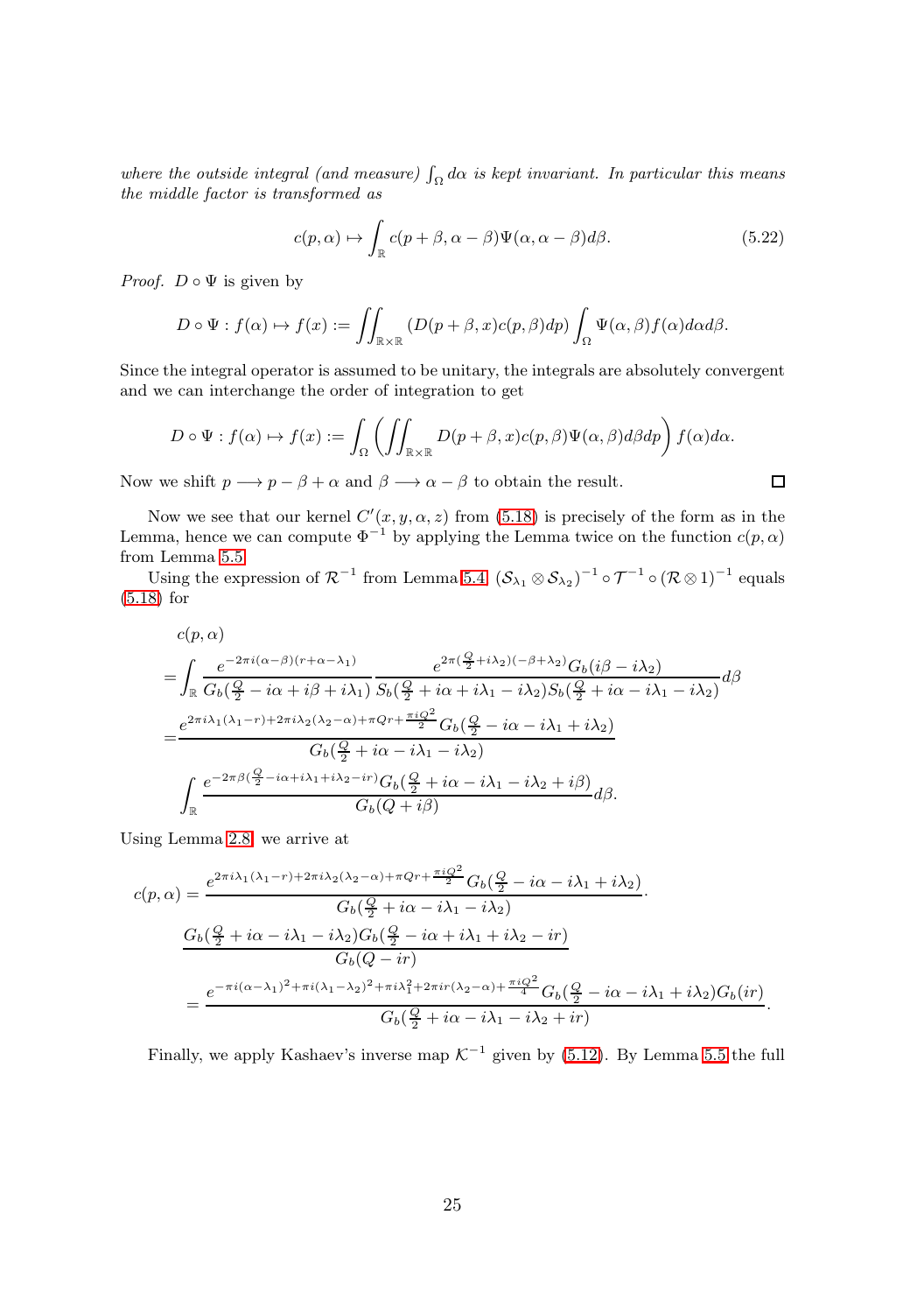map  $\Phi^{-1}$  then equals [\(5.18\)](#page-22-1) for

$$
c(p, \alpha)
$$
\n
$$
=e^{-\pi i(\alpha-\beta-\lambda_1)^2+\pi i(\lambda_1-\lambda_2)^2+\pi i\lambda_1^2+2\pi i(r+\beta)(\lambda_2-\alpha+\beta)+\frac{\pi i Q^2}{4}}
$$
\n
$$
\frac{G_b(\frac{Q}{2}-i\alpha-i\lambda_1+i\lambda_2+i\beta)G_b(ir+i\beta)}{G_b(\frac{Q}{2}+i\alpha-i\lambda_1-i\lambda_2+ir)}S_b(-i\beta)S_b(-i\beta+2i\alpha)S_b(\frac{Q}{2}+i\alpha-i z)d\beta
$$
\n
$$
=\frac{e^{-3\pi i\alpha^2+2\pi i\alpha\lambda_1+\pi i(\lambda_1-\lambda_2)^2+2\pi ir(\lambda_2-\alpha)+\pi Q\alpha+\frac{\pi i Q^2}{4}}S_b(\frac{Q}{2}+i\alpha-i z)}{G_b(\frac{Q}{2}+i\alpha-i\lambda_1-i\lambda_2+ir)}
$$
\n
$$
\int_{\mathbb{R}}e^{-2\pi\beta(\frac{Q}{2}+i\lambda_1-i\lambda_2-i\alpha-ir)}\frac{G_b(\frac{Q}{2}-i\alpha-i\lambda_1+i\lambda_2+i\beta)G_b(ir+i\beta)}{G_b(Q+i\beta)G_b(Q-2i\alpha+i\beta)d\beta}.
$$

Using Lemma [2.9](#page-7-4) we obtain

$$
c(p, \alpha) = \frac{e^{-3\pi i \alpha^2 + 2\pi i \alpha \lambda_1 + \pi i (\lambda_1 - \lambda_2)^2 + 2\pi i r (\lambda_2 - \alpha) + \pi Q \alpha + \frac{\pi i Q^2}{4}}}{G_b(\frac{Q}{2} + i\alpha - i\lambda_1 - i\lambda_2 + ir)}
$$

$$
\frac{G_b(\frac{Q}{2} - i\alpha - i\lambda_1 + i\lambda_2)G_b(\frac{Q}{2} + i\lambda_1 - i\lambda_2 - i\alpha - ir)G_b(ir)}{G_b(Q - 2i\alpha - ir)G_b(\frac{Q}{2} + i\lambda_1 - i\lambda_2 - i\alpha)}
$$

$$
= \frac{e^{\pi i (\lambda_1^2 + \lambda_2^2 - \alpha^2)} e^{\frac{\pi i Q^2}{4}} S_b(\frac{Q}{2} + i\alpha - iz)S_b(\frac{Q}{2} + i\alpha - i\lambda_1 + i\lambda_2)S_b(ir)S_b(2i\alpha + ir)}{S_b(\frac{Q}{2} + i\alpha + i\lambda_1 - i\lambda_2)S_b(\frac{Q}{2} + i\alpha - i\lambda_1 - i\lambda_2 + ir)S_b(\frac{Q}{2} + i\alpha - i\lambda_1 + i\lambda_2 + ir)}
$$

Proof of Theorem [5.3.](#page-21-0) Combining with [\(5.15\)](#page-22-0), we obtain

$$
\Phi^{-1} = (\mathcal{S}_{\lambda_1} \otimes \mathcal{S}_{\lambda_2})^{-1} \circ \mathcal{T}^{-1} \circ (\mathcal{R} \otimes 1)^{-1} \circ (\mathcal{K} \otimes 1)^{-1} \circ (1 \otimes \mathcal{S}_{\alpha})
$$
  

$$
f(\alpha, z) \mapsto F(x, y) := \int_{\mathbb{R}} \int_0^{\infty} C(x, y, \alpha, z) f(\alpha, z) d\mu(\alpha) dz,
$$

where

$$
C(x, y, \alpha, z) = \delta(x + y - z) \int_{\mathbb{R}} e^{\pi(\frac{Q}{2} + ix + i\lambda_1)(r + \alpha - \lambda_1 - y)} e^{\pi i(\lambda_1^2 + \lambda_2^2 - \alpha^2)} e^{\frac{\pi i Q^2}{4}}.
$$
  

$$
\frac{S_b(\frac{Q}{2} + i\alpha - iz)}{S_b(\frac{Q}{2} - iy + i\lambda_2)} \frac{S_b(i\alpha - iy - i\lambda_1 + ir)}{S_b(\frac{Q}{2} + i\alpha - iz + ir)}.
$$
  

$$
\frac{S_b(\frac{Q}{2} + i\alpha - i\lambda_1 + i\lambda_2)S_b(ir)S_b(2i\alpha + ir)}{S_b(\frac{Q}{2} + i\alpha - i\lambda_1 - i\lambda_2 + ir)S_b(\frac{Q}{2} + i\alpha + i\lambda_1 - i\lambda_2)S_b(\frac{Q}{2} + i\alpha - i\lambda_1 + i\lambda_2 + ir)} dr.
$$
  
(5.23)

Compare with [\(4.20\)](#page-17-1), we see that

<span id="page-25-0"></span>
$$
C(x, y, \alpha, z)_{(5.23)} = const(\alpha, \lambda_1, \lambda_2) C(x, y, \alpha, z)_{(4.20)},
$$
\n(5.24)

where

$$
const(\alpha,\lambda_1,\lambda_2)=\frac{e^{\pi i(\lambda_1^2+\lambda_2^2-\alpha^2)}e^{\frac{\pi i Q^2}{4}}S_b(2i\alpha)}{S_b(\frac{Q}{2}+i\alpha+i\lambda_1-i\lambda_2)}.
$$

In particular

$$
|const(\alpha,\lambda_1,\lambda_2)|^2 = |S_b(2i\alpha)|^2 = |S_b(Q+2i\alpha)|^{-2},
$$

and hence the  $L^2$  measure  $d\mu(\alpha)$  of the transformation given by [\(4.20\)](#page-17-1) actually coincides with the one given by [\(5.23\)](#page-25-0).  $\Box$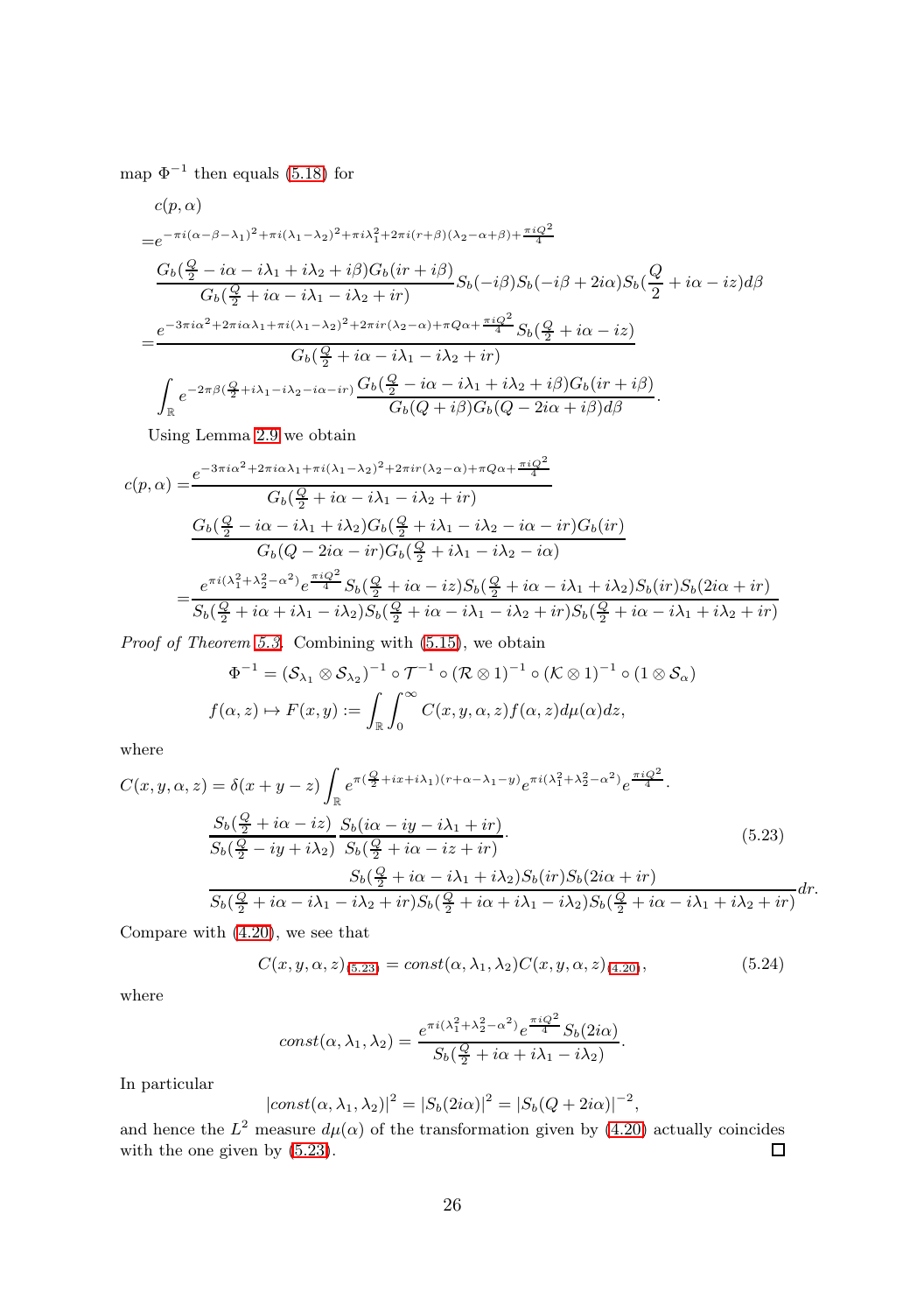**Remark 5.7.** Using the substitution rule  $(4.4)-(4.5)$  $(4.4)-(4.5)$  $(4.4)-(4.5)$ , some of the transformations pre-sented in Theorem [5.1](#page-19-0) descend to transformations by classical Γ function, except R and K which diagonalize the Casimir operator. Therefore the same argument cannot be applied to the tensor product decomposition of classical  $SL(2,\mathbb{R})$  representations. This is clearly due to the fact that the Casimir operator under tensor product of unitary representations of  $SL(2,\mathbb{R})$  consists of both continuous and discrete spectrum, which differs from the quantum case of  $\mathcal{U}_{q\tilde{q}}(\mathfrak{sl}(2,\mathbb{R}))$ .

#### <span id="page-26-0"></span>6 Remarks on higher rank

We have seen in Proposition [4.4](#page-15-1) that using the notion of virtual highest weight vector, one can replace the variables of the positive representations  $\mathcal{P}_\lambda \simeq L^2(\mathbb{R})$  of  $\mathcal{U}_{q\tilde{q}}(\mathfrak{sl}(2,\mathbb{R}))$ and recover the finite dimensional representations (up to a sign) of the compact quantum group  $\mathcal{U}_q(\mathfrak{sl}_2)$ . This can obviously be generalized to higher rank split real quantum group  $\mathcal{U}_{q\tilde{q}}(g_{\mathbb{R}})$  since the virtual highest weight vectors are also known.

In particular, the positive representation of  $\mathcal{U}_{q\bar{q}}(\mathfrak{g}_{\mathbb{R}})$  is given by  $\mathcal{P}_{\vec{\lambda}} \simeq L^2(\mathbb{R}^{l(w_0)})$  and parametrized by  $\overrightarrow{\lambda} \in \mathbb{R}_{\geq 0}^{rank(\mathfrak{g})}$ , where  $l(w_0)$  is the length of the longest element  $w_0$  of the Weyl group. Following Proposition [4.4,](#page-15-1) what we get will be an expression of the irreducible finite dimensional representation  $V_{\overrightarrow{N}}$  of the corresponding compact quantum group  $\mathcal{U}_q(\mathfrak{g}_c)$ , parametrized by  $rank(\mathfrak{g})$  positive integers  $\overrightarrow{N} \in \mathbb{Z}_{\geq 0}^{rank(\mathfrak{g})}$ , and represented by a finite dimensional  $\mathbb{C}$ -vector subspace of  $l^2(\mathbb{Z}_{\geq 0}^{l(w_0)})$ .

**Example 6.1.** Let us consider the positive representations of  $\mathcal{U}_{q\tilde{q}}(\mathfrak{sl}(3,\mathbb{R}))$  generated by  ${E_i, F_i, K_i}_{i=1,2}$  on  $L^2(\mathbb{R}^3, dudvdw)$  given by [\[16\]](#page-29-2):

$$
E_1 = \left[\frac{Q}{2b} - \frac{i}{b}u\right]_q e^{2\pi b(-p_u - p_v + p_w)} + \left[\frac{Q}{2b} + \frac{i}{b}(v - w)\right]_q e^{-2\pi bp_v},\tag{6.1}
$$

$$
E_2 = \left[\frac{Q}{2b} - \frac{i}{b}w\right]_q e^{-2\pi b p_w},\tag{6.2}
$$

$$
F_1 = \left[\frac{Q}{2b} + \frac{i}{b}(-u+v+2\lambda_1)\right]_q e^{2\pi b p_v},\tag{6.3}
$$

$$
F_2 = \left[\frac{Q}{2b} + \frac{i}{b}(u + 2\lambda_2)\right]_q e^{2\pi b p_u} + \left[\frac{Q}{2b} + \frac{i}{b}(2u - v + w + 2\lambda_2)\right]_q e^{2\pi b p_w},\tag{6.4}
$$

$$
K_1 = e^{2\pi b(u - 2v + w)},\tag{6.5}
$$

$$
K_2 = e^{2\pi b(-2u+v-2w)}.
$$
\n(6.6)

Following the notion of virtual highest weight calculated in [\[21\]](#page-29-8), we make a shift  $u \rightarrow$  $u - \lambda_2, v \longrightarrow v - \lambda_1 - \lambda_2, w \longrightarrow w - \lambda_1$ , and using similar arguments of Proposition [4.4,](#page-15-1) we write

$$
v_{k,m,n} = \delta(u + \frac{ib(N_2 - 2k)}{2})\delta(v + \frac{ib(N_1 + N_2 - 2m)}{2})\delta(w + \frac{ib(N_1 - 2n)}{2})
$$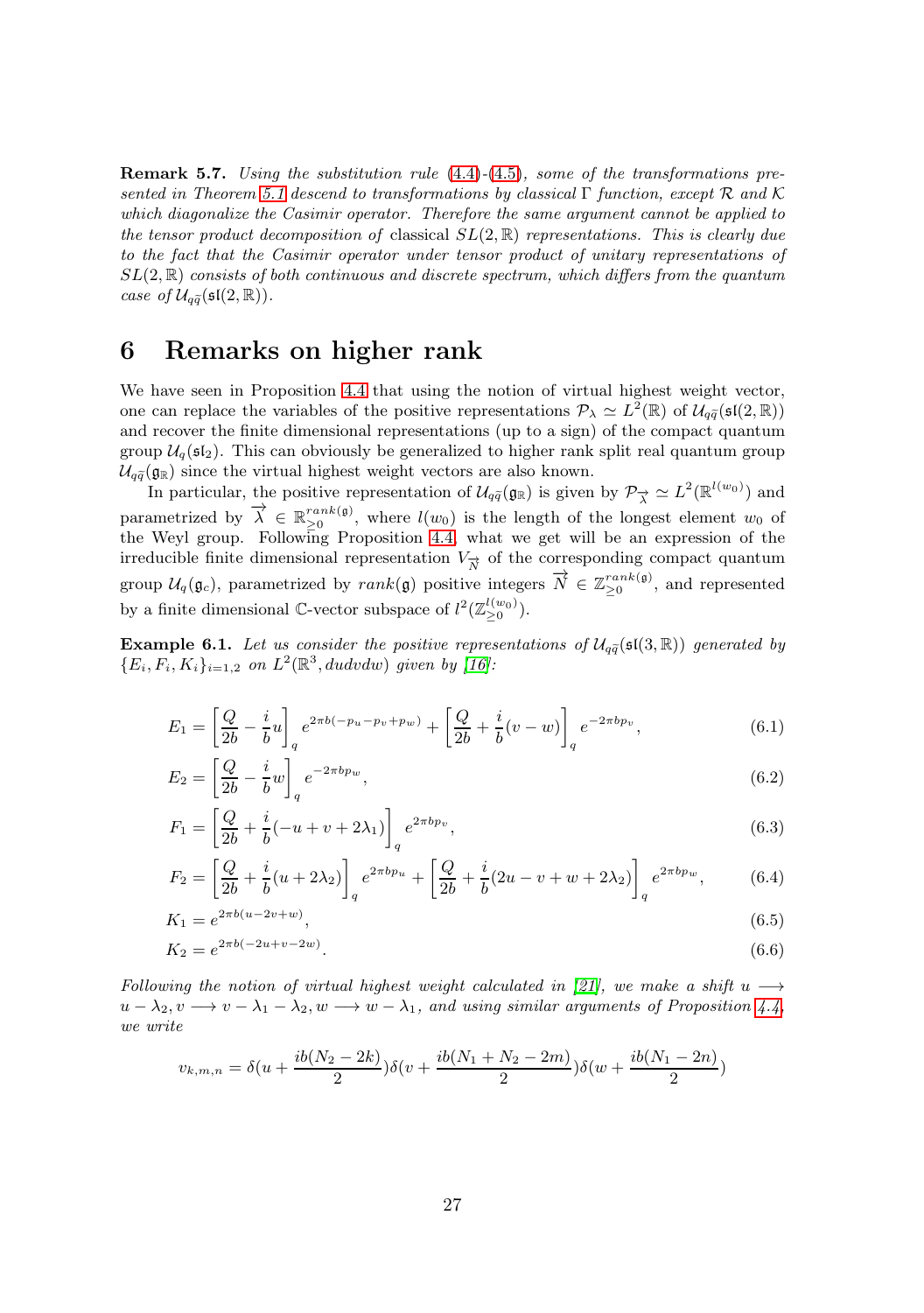and obtain an expression for the finite dimensional representation  $V_{N_1,N_2}$  of  $\mathcal{U}_q(\mathfrak{sl}_3)$ :

$$
E_1 \cdot v_{k,m,n} = [k]_q v_{k-1,m-1,n+1} + [m-n]v_{k,m-1,n}, \tag{6.7}
$$

$$
E_2 \cdot v_{k,m,n} = [n]_q v_{k,m,n-1},\tag{6.8}
$$

$$
F_1 \cdot v_{k,m,n} = [N_1 + k - m]_q v_{k,m+1,n}, \tag{6.9}
$$

$$
F_2 \cdot v_{k,m,n} = [N_2 - k]_q v_{k+1,m,n} + [N_2 - 2k + m - n]_q v_{k,m,n+1},
$$
\n(6.10)

$$
K_1 \cdot v_{k,m,n} = q^{k-2m+n+N_1} v_{k,m,n}, \tag{6.11}
$$

$$
K_2 \cdot v_{k,m,n} = q^{-2k+m-2n+N_2} v_{k,m,n}, \tag{6.12}
$$

where we have removed the minus signs arising from the conversion. This seems to be a new explicit expression for the representation  $V_{N_1,N_2}$  that does not use a weight diagram. We see that the highest weight vector is given by  $v_{0,0,0}$  and the lowest weight vector is given by  $v_{N_2,N_1+N_2,N_1}$ . In general the basis of the representation  $V_{N_1,N_2}$  can be obtained for example by taking the action of the canonical basis  $[25]$ :

$$
F_1^a F_2^b F_1^c \cdot v_{0,0,0}, \qquad a+c \le b, c \le N_1,
$$
  

$$
F_2^a F_2^b F_1^c \cdot v_{0,0,0}, \qquad a+c < b, c \le N_2,
$$

and it will be a vector subspace of the vector space V spanned by  $\{v_{k,m,n}\}\$  with  $0 \leq k \leq$  $N_2, 0 \le m \le N_1 + N_2, 0 \le n \le N_1$ .

Now the tensor product decomposition of two finite dimensional representations of  $U_q(\mathfrak{g}_c)$  amounts to solving the functional equation for the coefficients  $C^{\overrightarrow{n}}_{\overrightarrow{k},\overrightarrow{m}}$  for

$$
v_{\overrightarrow{k}} = \sum C^{\overrightarrow{n}}_{\overrightarrow{k},\overrightarrow{m}} x_{\overrightarrow{m}} \otimes y_{\overrightarrow{n}}.
$$

**Conjecture 6.2.** The coefficients  $C^{\vec{\pi}}_{\vec{k},\vec{m}}$  can be represented explicitly by linear combinations of q-binomials.

This seems to be straightforward since the functional equations are just finite difference equations expressed in terms of q-numbers. In particular it seems only necessary to calculate the expressions for the highest weight vectors, since they uniquely determined the rest of the basis. General methods to obtain the Clebsch-Gordan coefficients  $C^{\vec{n}}_{\vec{k},\vec{m}}$ have been studied for the classical [\[1\]](#page-28-10) and quantum groups [\[27\]](#page-29-15) by solving similar functional equations. However, we are not aware of any explicit general formula in terms of q-binomials and the weight parameters  $\vec{N}$  in the quantum level except for the case of  $U_q(\mathfrak{sl}_2)$  and at most the octet representations of  $U_q(\mathfrak{sl}_3)$ .

Applying the philosophy of Remark [2.5](#page-6-3) by normalizing with the theory of canonical basis, and replacing q-binomials with quantum dilogarithms, the resulting integral transformation is indeed the required intertwiners for the tensor product decomposition of the positive representations  $\mathcal{P}_{\overrightarrow{\lambda_1}} \otimes \mathcal{P}_{\overrightarrow{\lambda_2}}$ . Here one has to take into account the summation range of the Clebsch-Gordan equation which becomes nontrivial in higher rank, governed by the Littlewood-Richardson rule (see e.g. [\[14\]](#page-29-13)). Also one has to show that the integral transformation is well-defined and unitary under some measure. In particular it should intertwine the action of the *positive Casimirs* calculated in [\[21\]](#page-29-8). Investigating small cases of the Littlewood-Richardson rule, we made the following conjecture in [\[19\]](#page-29-18):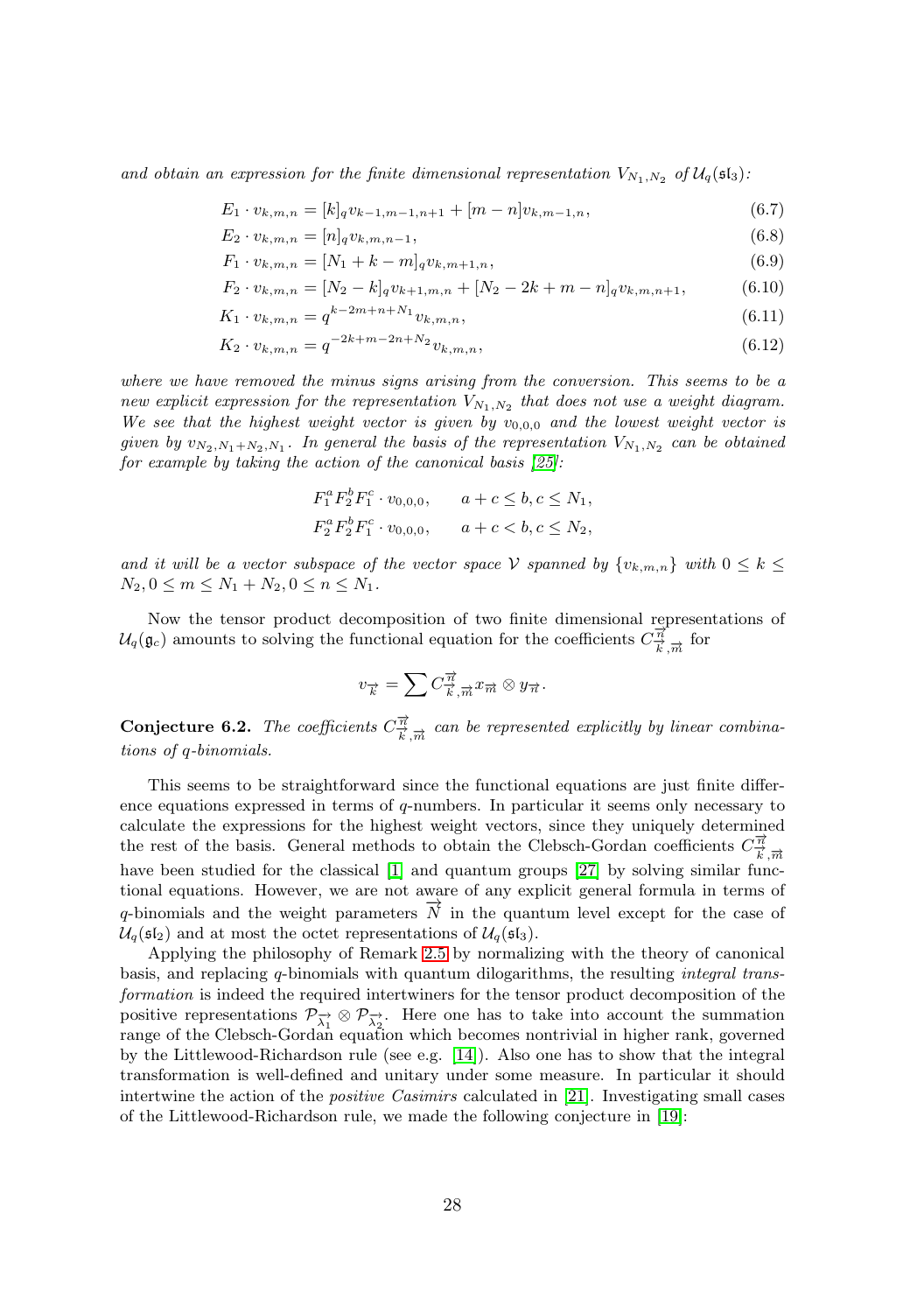**Conjecture 6.3.** The positive representations for  $\mathcal{U}_{q\tilde{q}}(\mathfrak{g}_{\mathbb{R}})$  is closed under taking the tensor product, and it decomposes as

<span id="page-28-11"></span>
$$
\mathcal{P}_{\overrightarrow{\lambda_1}} \otimes \mathcal{P}_{\overrightarrow{\lambda_2}} \simeq \int_{\mathbb{R}_+^{l(w_0)}}^{\oplus} \mathcal{P}_{\overrightarrow{\gamma}} d\mu(\overrightarrow{\gamma}), \tag{6.13}
$$

where  $\overrightarrow{\gamma} = \sum_{\alpha \in \Delta_+} \gamma_{\alpha} \omega_{\alpha}$  summing over all the positive roots  $\Delta_+$ , where  $\gamma_{\alpha} \in \mathbb{R}_+$  and  $\omega_{\alpha}$ are the fundamental weights, with the abuse of notation  $\omega_{\alpha} := \omega_{\alpha_1} + \omega_{\alpha_2}$  if  $\alpha := \alpha_1 + \alpha_2$ is not simple. The Plancherel measure  $d\mu(\vec{\gamma})$  is a continuous measure given by

$$
d\mu(\overrightarrow{\gamma}) = \prod_{\alpha \in \Delta_+} \sinh(2\pi b \gamma_\alpha) \sinh(2\pi b^{-1} \gamma_\alpha) d\gamma_\alpha.
$$
 (6.14)

Note that both sides of [\(6.13\)](#page-28-11) is isomorphic to  $L^2(\mathbb{R}^{2l(w_0)})$ .

We believe that even establishing the conjecture for lower rank case of  $\mathcal{U}_{q\tilde{q}}(\mathfrak{sl}(3,\mathbb{R}))$  is enough to provide major breakthroughs in the theory of positive representations of split real quantum groups and its many applications as a completely new class of braided tensor categories.

### <span id="page-28-10"></span>References

- [1] A. Alex, M. Kalus, A. Huckleberry, J. von Delft, A numerical algorithm for the explicit calculation of  $SU(N)$  and  $SL(N, \mathbb{C})$  ClebschGordan coefficients, J. Math. Phys. 52, 023507 (2011)
- <span id="page-28-3"></span>[2] A.G. Bytsko, J. Teschner, R-operator, co-product and Haar-measure for the modular double of  $\mathcal{U}_q(\mathfrak{sl}(2,\mathbb{R}))$ , Comm. Math. Phys., **240**, 171-196, (2003)
- <span id="page-28-9"></span>[3] V. Chari, A. Pressley, A quide to quantum groups, Cambridge Univ. Press, Cambridge, (1994)
- <span id="page-28-8"></span>[4] D. Chicherin, S.E. Derkachov, V.P. Spiridonov From principal series to finitedimensional solutions of the Yang-Baxter equation, arXiv 1411.7595 (2014)
- <span id="page-28-7"></span>[5] L.D. Faddeev, R.M. Kashaev, Quantum dilogarithm, Modern Phys. Lett. A9, 427- 434, (1994)
- <span id="page-28-1"></span>[6] L.D. Faddeev, Discrete Heisenberg-Weyl group and modular group, Lett. Math. Phys., 34, 249-254, (1995)
- <span id="page-28-2"></span>[7] L.D. Faddeev, Modular double of quantum group, [arXiv:math/9912078v](http://arxiv.org/abs/math/9912078)1 [math.QA], (1999)
- <span id="page-28-6"></span>[8] V. A. Fateev, A. V. Litvinov, Correlation functions in conformal Toda field theory I, Journal of High Energy Physics, 11, 002, (2007)
- <span id="page-28-4"></span>[9] V. V. Fock, A. B. Goncharov, Moduli spaces of local systems and higher Teichmüller theory, Publications Mathmatiques de l'Institut des Hautes tudes Scientifiques 103, 1,1-211, (2006)
- <span id="page-28-5"></span>[10] V. V. Fock, A. B. Goncharov, The quantum dilogarithm and representations of the quantum cluster varieties, Inventiones Math. 175 223286, (2009)
- <span id="page-28-0"></span>[11] I. Frenkel, I. Ip, Positive representations of split real quantum groups and future perspectives, Int. Math. Res. Notices, to appear, doi:10.1093/imrn/rns288.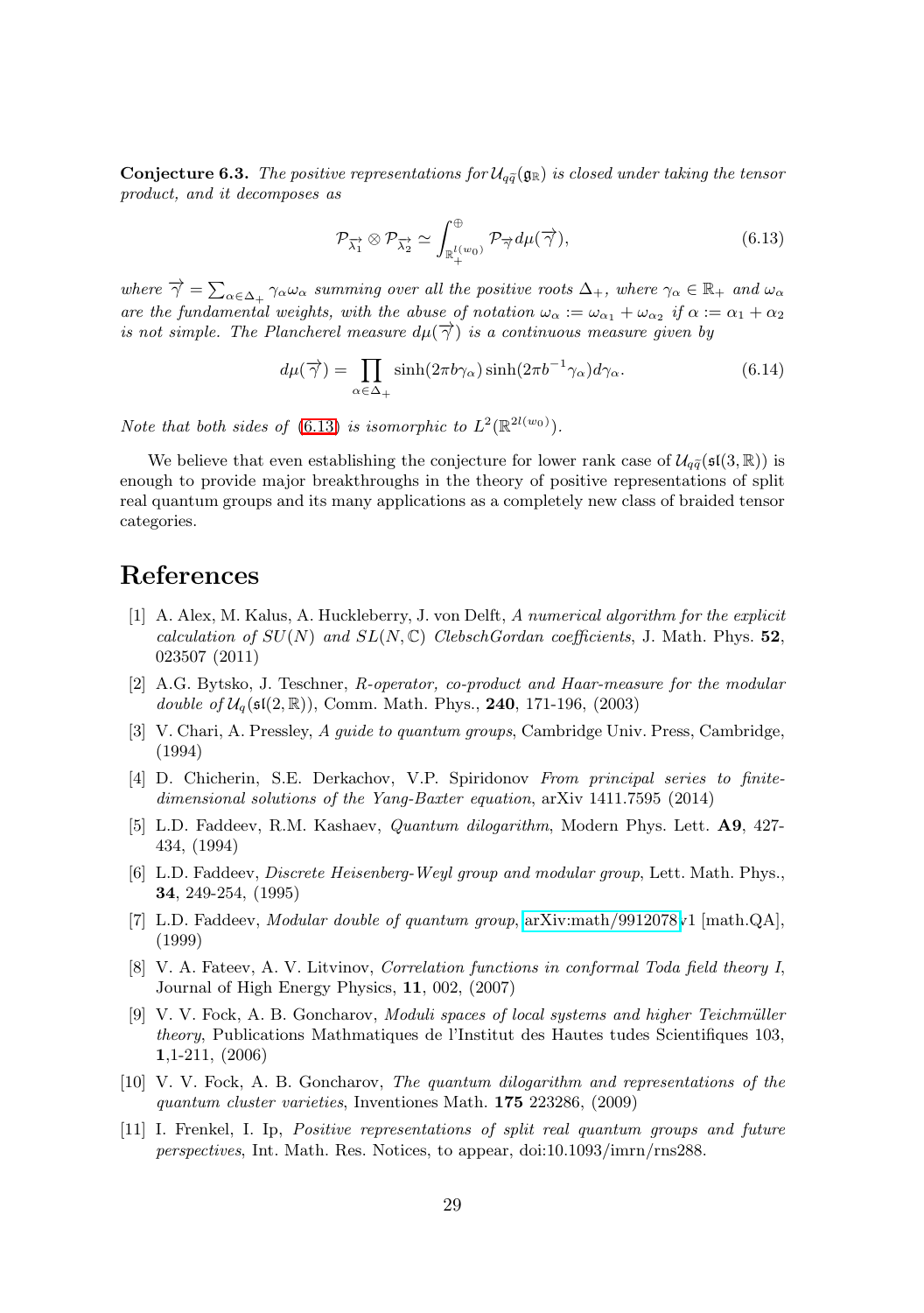- <span id="page-29-14"></span><span id="page-29-6"></span>[12] I. Frenkel, H. Kim, Quantum Teichm¨uller space from quantum plane, Duke Math. J., 161 (2), 305-366, (2012)
- [13] V. A. Groza, I. I. Kachurik, A. U. Klimyk, On Clebsch-Gordan coefficients and matrix elements of representations of the quantum algebra  $\mathcal{U}_q(\mathfrak{su}_2)$ , J. Math. Phys. 31, 2769 (1990)
- <span id="page-29-13"></span><span id="page-29-12"></span>[14] J. Hong, S.-J. Kang, Introduction to Quantum Groups and Crystal Bases, American Mathematical Soc., (2002)
- [15] I. Ip, Representation of the quantum plane, its quantum double and harmonic analysis on  $GL_q^+(2, R)$ , Selecta Mathematica New Series, 19 (4), 987-1082, (2013)
- <span id="page-29-2"></span>[16] I. Ip, Positive representations of split real simply-laced quantum groups, arXiv:1203:2018, (2012)
- <span id="page-29-4"></span><span id="page-29-3"></span>[17] I. Ip, Positive representations of split real non-simply-laced quantum groups, J. Alg, 425, 245-276, (2015)
- <span id="page-29-18"></span>[18] I. Ip, Positive representations of split real quantum groups: the universal R operator, Int. Math. Res. Notices., 2015 (1), 204-287, (2015)
- [19] I. Ip, Positive representations, multiplier Hopf algebra, and continuous canonical basis, "String theory, integrable systems and representation theory", Proceedings of 2013 RIMS Conference (to appear)
- <span id="page-29-5"></span>[20] I. Ip, On tensor products of positive representations of split real quantum Borel subalgebra  $\mathcal{U}_{q\tilde{q}}(\mathfrak{b}_{\mathbb{R}})$ , [arXiv:1405.4786,](http://arxiv.org/abs/1405.4786) (2014)
- <span id="page-29-8"></span>[21] I. Ip, Positive Casimir and central characters of split real quantum groups, [arXiv:1503.00543,](http://arxiv.org/abs/1503.00543) (2015)
- <span id="page-29-16"></span> $[22]$  R.M. Kashaev, The quantum dilogarithm and Dehn twist in quantum Teichmüller theory, Integrable Structures of Exactly Solvable Two-Dimensional Models of Quantum Field Theory (Kiev, Ukraine, September 25-30, 2000), NATO Sci. Ser. II Math. Phys. Chem., vol. 35, Kluwer, Dordrecht, 211-221 (2001)
- <span id="page-29-10"></span>[23] M. Kashiwara, Crystalizing the q-analogue of universal enveloping algebras, Commun. Math. Phys., 133, (1990), 249-260
- <span id="page-29-9"></span>[24] A. Klimyk, K. Schmdgen, Quantum groups and their representations, Springer Science & Business Media, 2012.
- <span id="page-29-17"></span>[25] G. Lusztig, Canonical Bases Arising from Quantized Enveloping Algebras, Jour. AMS, Vol 3., No. 2 (1990), 447-498
- <span id="page-29-11"></span>[26] G. Lusztig, Canonical bases in tensor products, Proc. Natl. Acad. Sci. USA, Vol 89, (1992), 8177-8179
- <span id="page-29-15"></span>[27] Z.Q. Ma, Yang-Baxter equation and quantum enveloping algebras, Advanced series on theoretical physical science, Vol. 1. World Scientific, (1993)
- <span id="page-29-7"></span>[28] I. Nidaiev, J. Teschner On the relation between the modular double of  $\mathcal{U}_q(\mathfrak{sl}(2,\mathbb{R}))$  and the quantum Teichmüller theory,  $arXiv:1302.3454$  (2013)
- <span id="page-29-0"></span>[29] B. Ponsot, J. Teschner, Liouville bootstrap via harmonic analysis on a noncompact quantum group, arXiv: [hep-th/9911110,](http://arxiv.org/abs/hep-th/9911110) (1999)
- <span id="page-29-1"></span>[30] B. Ponsot, J. Teschner, Clebsch-Gordan and Racah-Wigner coefficients for a continuous series of representations of  $\mathcal{U}_q(\mathfrak{sl}(2,\mathbb{R}))$ , Comm. Math. Phys 224, 613-655, (2001)